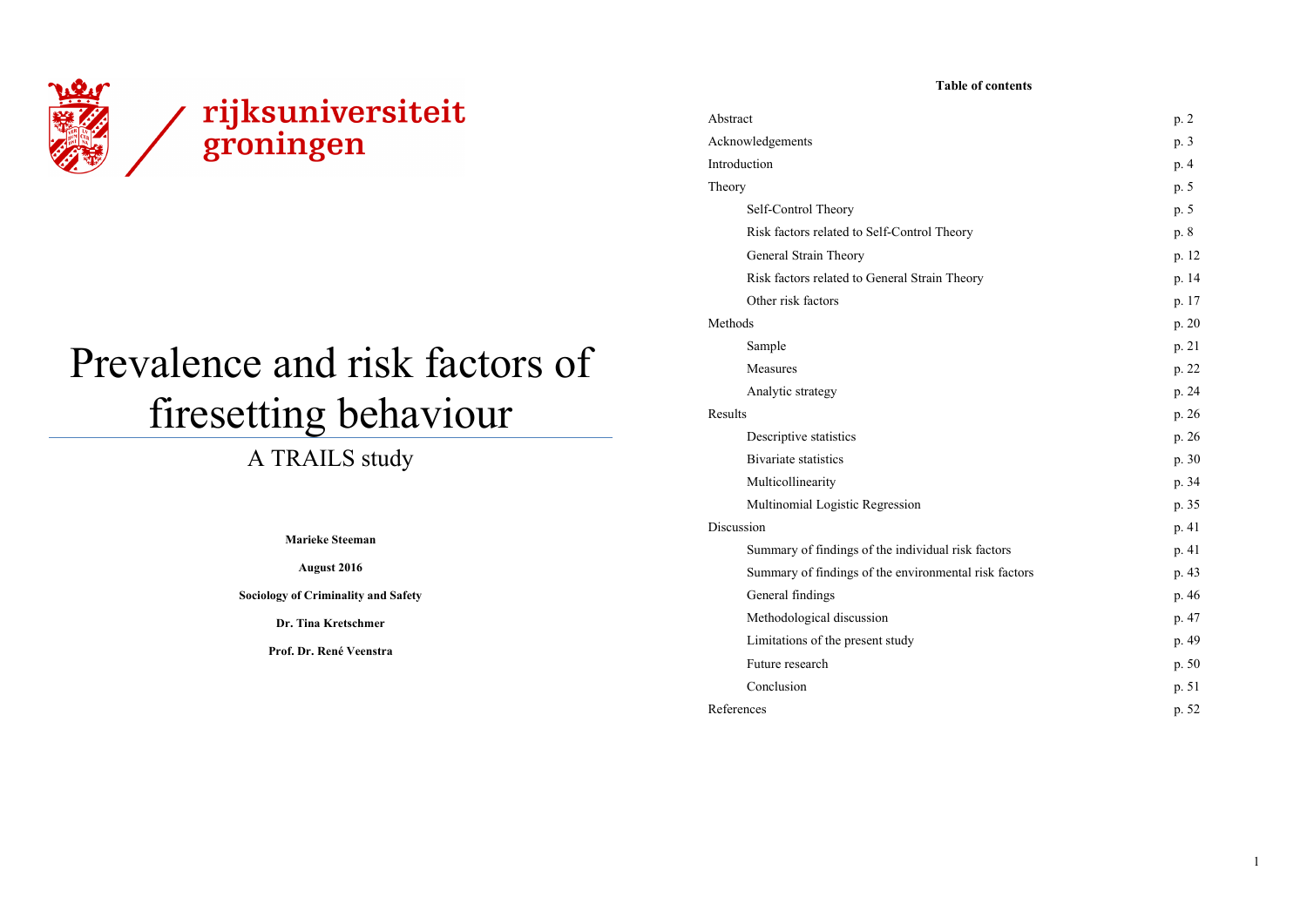# **Acknowledgements**

# **Abstract**

 Firesetting is a serious problem behaviour, accounting for both property and physical damage. It appears to be a particular problem in adolescence, with half of the arson offences being conducted by juveniles. The aim of this study was to investigate the prevalence and determine risk factors of adolescent firesetting behaviour. Risk factors that had already been present since early adolescence were used as predictors for firesetting later on and Agnew's General Strain Theory and Gottfredson's and Hirschi's Self-Control Theory framed this study, as both had yet to be used to investigate firesetting behaviour.

 The study sample derived from the TRAILS (TRacking Adolescents' Individual Lives Survey) study. TRAILS is an ongoing longitudinal study of the social, psychological and physical development of Dutch adolescents. As an addition to the population cohort, a clinical cohort was added to include more people with psychopathological symptoms. The longitudinal data and combination of a population and clinical cohort made this study a valuable contribution to theory building.

 To capture firesetting behaviour across assessments, a firesetting chronicity scale was computed. Using three categories, we distinguished between adolescents that had never reported to have set fires during four waves of TRAILS, adolescents that had reported to have set fires during one wave and adolescents that had reported to have set fires during two or more waves, deeming them the chronic firesetters.

We found significant effects for divorce of biological parents and number of children on onetime firesetting in the clinical cohort and chronic firesetting in the population cohort. Internalizing problem behaviour also predicted one-time firesetting in the clinical cohort. Overall, little support was found for risk factors, likely caused by firesetting more often being an expression of curiosity and innocent fire play, as opposed to expected underlying problem behaviour. With the prevalence of firesetting in this study being low, suggestions for future research are to extend research on firesetting behaviour in population samples and distinguish clearly between fire play out of curiosity and firesetting as a problem behaviour.

Writing this thesis has been an extensive process in which I have learned a lot. It helped me to determine what I want to achieve career-wise, where my strengths and weaknesses lie and not only did it account for academic growth, but certainly also for personal growth.

 However, I could not have done this all by myself and although I feel like cramming my gratitude in one single page does not give the people that stood by my side and helped me the credit they deserve, I hope they all already know what a tremendous help they have been to me for various aspects of this thesis.

 First, I would like to thank Tina Kretschmer, my supervisor during this process, for reading every chapter multiple times and always presenting my with numerous useful comments, so I was able to improve myself. Thanks to you, I learned a lot and I am grateful you encouraged me to step up my game. Also, thanks to René Veenstra for being my second corrector and providing me with your notes and knowledge.

 Second, my gratitude goes to the TRAILS staff for a fantastic internship. Aukelien, Marjan, Tom, and all my other colleagues, thank you very much for offering me this chance and giving me valuable insights to another side of scientific research, different to my experiences during my education. And of course, thanks for the wonderful time and all the cake at birthday celebrations. I also want to thank TRAILS' principle investigator Tineke Oldehinkel for offering me this opportunity of writing a thesis with the use of TRAILS data. Special thanks go to Dennis Raven for making sure I received the right data for my analyses.

 Last, I would like to thank my family and friends for supporting me the past six months. Especially my boyfriend Sake, who has been my rock throughout this process. Thank you, dear, for always believing in me, even when I did not believe in myself all that much, and for finally making me admit you can do something better than I, by reading the final product and correcting my English.

 In loving memory of my grandmother, who did not fully understand "all this university stuff" but was proud of her granddaughter nevertheless. *Here comes the sun and I say, it's alright, it's alright*.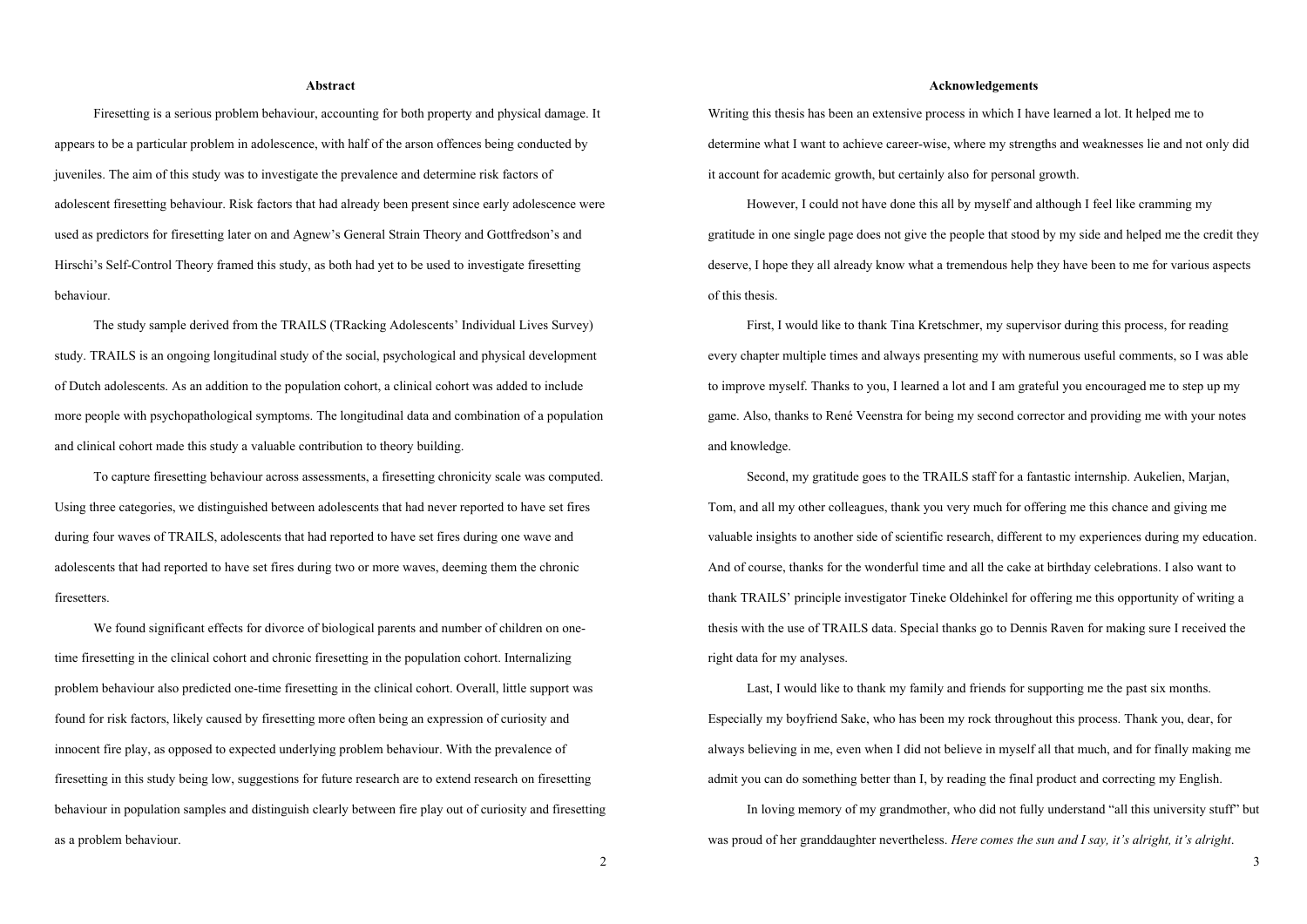# **Introduction**

 Firesetting is a serious delinquent behaviour. In 2013 in The Netherlands, 35,447 fires were registered and every year, firesetting accounts for millions of Euros of damage, many wounded and occasionally the loss of lives (Centraal Bureau voor de Statistiek, 2014). Even though the overall prevalence of firesetting in the regular population is not very high compared to other types of crime, of all arson offences in the US, UK and New Zealand, 40-55% are reported to be fires set by juveniles (Arson Prevention Bureau; Puzzanchera, Adams & Kang; Statistic New Zealand, as cited in Lambie, Ioane, Randell & Seymour, 2013). It is remarkable that, considering the severity, the construct of firesetting behaviour and the underlying possible risk factors have not been as thoroughly investigated as other types of delinquent behaviour.

Even though previous literature on firesetting is not voluminous, support for a strong gender effect associated with firesetting is usually found, with males engaging more often in firesetting behaviour than females (Chen, Arria & Anthony, 2003; Del Bove, Caprara, Pastorelli & Paciello, 2008; Lambie et al., 2013; MacKay et al., 2006; MacKay, Paglia-Boak, Henderson, Marton & Adlaf, 2009), as well as adolescent firesetting behaviour being predicted by various factors already present during (early) childhood (MacKay et al., 2006; MacKay et al., 2009). Moreover, the limitations of previous research are often similar as well. Most studies use cross-sectional data from clinical samples, which makes it difficult to state conclusion over a longer period of time as well as generalizing the results to a broader population.

The sample used in this study originated from the TRAILS (TRacking Adolescents' Individual Lives Survey) study. This is a longitudinal, multidisciplinary research, which started in 2001. In 2004, TRAILS Clinical Cohort was added to complement the population cohort of TRAILS with respondents that had attended a psychiatric outpatient clinic. For studying risk factors of deviant behaviour, the TRAILS data is unique and can be of high importance, due to its longitudinal nature, the fact that it contains both a clinical and population cohort and that multiple sources were used for gathering

information; self-reports, parental reports and teacher reports and even peer and sibling reports in the earliest assessments.

 This study aimed to investigate the prevalence of firesetting behaviour during adolescence and examine risk factors hypothesized to be associated with firesetting, as well as general deviant behaviour. Firesetting has yet to be studied in the light of criminological theories, which is why two general theories of crime, Agnew's General Strain Theory (1992) and Gottfredson's and Hirschi's Self-Control Theory (1990) frame this study. All in all, there is little research on the topic of firesetting, which makes this thesis an important contribution to existing knowledge on firesetting behaviour and expanding the empirical support of recognized theories.

# **Theoretical background**

 This study used two general theories of crime as the theoretical framework for explaining firesetting behaviour: the Self-Control Theory (Gottfredson & Hirschi, 1990) and the General Strain Theory (Agnew, 1992). These two theories were chosen because they complement each other in focussing on both individual and social explanations of criminal activity. Also, they are extensively tested and highly recognized, as well as supported by voluminous empirical evidence.

 First, a description of Self-Control Theory (Gottfredson & Hirschi, 1990) is given. Second, General Strain Theory (Agnew, 1992) will be described. After each theoretical explanation, the firesetting risk factors considered to be related to self-control and strain are discussed. Last, there are some remaining risk factors, not relating to the two theories, but still worth mentioning because in the past they have been identified as significant risk factors for both delinquency in general and firesetting.

# **Self-Control Theory**

 Self-control is the ability to control one's emotions, behaviour and desires while being faced with external demands in order to function properly in society. By being able to control oneself, an individual is able to control their impulses which makes one able to delay short-term gratification in favour of long-term outcomes. Moreover, individuals with high self-control take into consideration the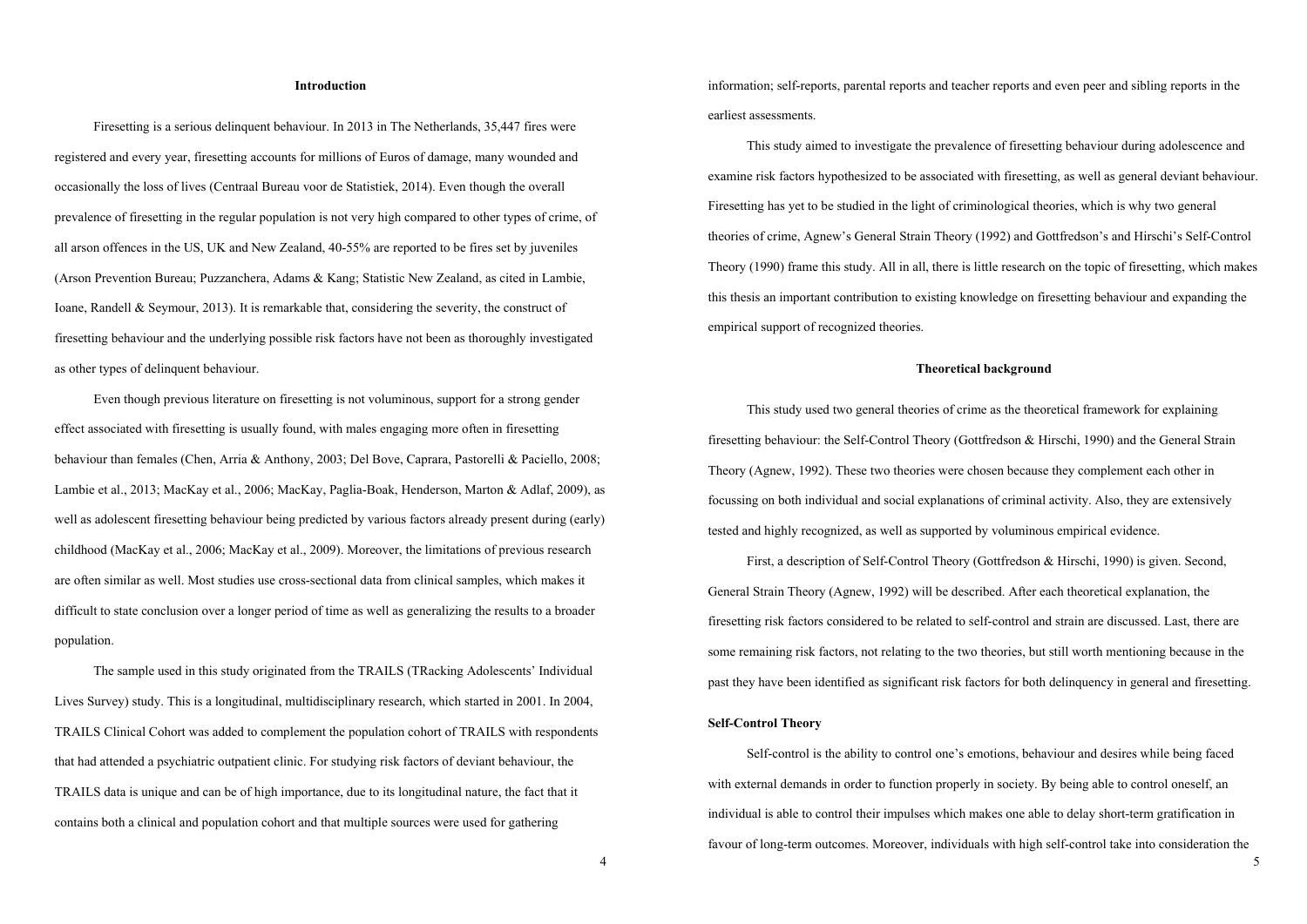long-term consequences of their behaviour as opposed to those with low self-control. Self-control is usually learned before the age of eight, through being properly parented, and once learned this behaviour highly unlikely to change (Gottfredson & Hirschi, 1990).

 Low self-control can present itself in multiple ways. First, Gottfredson and Hirschi (1990) described how self-control develops during childhood and becomes a stable characteristic of a person. The second is the Criminal Spin Theory (Ronel, 2011) that describes the reduce self-control to occur in two ways: first, as an acute, one-time only event which is out of character for the individual, then as a chronic state where eventually criminal activities become a vital part of the individual's everyday life.

Moffit et al. (2011) call the Self-Control Theory "an umbrella construct that bridges concepts and measurements from different disciplines" (p. 2693). In their study, they present a summary of how various fields of science have used Self-Control Theory in their research. For example, neuroscientists found brain structures and systems in the frontal cortex of participants that exert self-control (Hare, Camerer & Rangel, 2009), behavioural geneticists examined self-control as having both a genetic and environmental cause (Bouchard, 2004), psychologists have uncovered population patterns of selfcontrol during lifetime and described how children can learn it (Kochanska, Coy & Murray, 2001; Mischel, Shoda & Rodriguez, 1989; Jackson et al., 2009) and sociologists found links between selfcontrol and unemployment and criminality (Caspi et al., 1998; Gottfredson & Hirschi, 1990). Moffit et al. (2011) themselves investigated twin children from the Dunedin birth cohort and found significant outcomes of low self-control for various factors, including more health problems, higher substance dependence, lower incomes, more single parenthood and more criminal convictions.

 Other studies that thoroughly examined the effects of individual self-control during childhood and adolescence are the Stanford marshmallow experiment (Mischel, Ebbesen & Raskoff Zeis, 1972) and several follow-up studies (Ayduk et al., 2000; Mischel et al., 1989; Schlam et al., 2013; Shoda, Mischel & Peak, 1990). During the first test, children were offered a marshmallow or another small reward, with the option to double their reward if the first reward remained untouched as the researcher left the room. The children who showed higher levels of self-control, thus did not touch the first reward and earned a second one, showed various better life outcomes in the follow-up studies during adolescence and adulthood, such as higher SAT scores (Mischel et al., 1989) and better abilities to cope with stress and frustration (Shoda et al., 1990).

 When a lack of self-control has an effect on one's ability to control impulses and immediate gratification is sought by these individuals, it is possible that they will turn to delinquency because the threshold to it is lower for them (Gottfredson & Hirschi, 1990). Long term goals and the gratification that comes with achieving these goals are usually accomplished by hard work and not immediately receiving the results. If for example achieving financial success is the someone's goal, the long term plan of action could be working hard in a regular job and climbing the ladder of success. But if there is little self-control, gratification is wanted immediately, and one is not able to properly foresee the consequences of one's actions, this person could turn to delinquent means such as theft and robbery to get rich in a faster way.

 Various empirical studies and meta-analyses have confirmed that having low levels of selfcontrol is one the strongest predictors of delinquent behaviour (Pratt & Cullen, 2000; Vazsonyi & Belliston, 2007). The establishment of the Self-Control Theory being a general theory of crime, comes from Gottfredson & Hirschi themselves. In their book, A General Theory of Crime (1990), they claim that low self-control is a single mechanism that would account for "all crime, at all times"; varying from vandalism to homicide and rape to white collar crime (p. 117).

 Thus far Self-Control Theory has been used to investigate violence (Longshore, Turner Rand & Stein, 1996; LaGrange & Silverman, 1999), substance and alcohol abuse (Moffitt et al., 2011; Tangney, Baumeister & Boone, 2004), property offenses (LaGrange & Silverman, 1999), intimate violence (Sellers, 1999), and even internet crime (Hinduja, 2006) successfully. In most empirical studies that aimed to test the Self-Control Theory, crime or delinquency is examined in general, in contrast to a specific type (Baron, 2003; Evans et al., 1997). The Self-Control Theory too has yet to be used as a framework to investigate firesetting behaviour. It remains unclear if this model is the right theoretical model to explain firesetting behaviour, which makes this study a valuable contribution to the empirical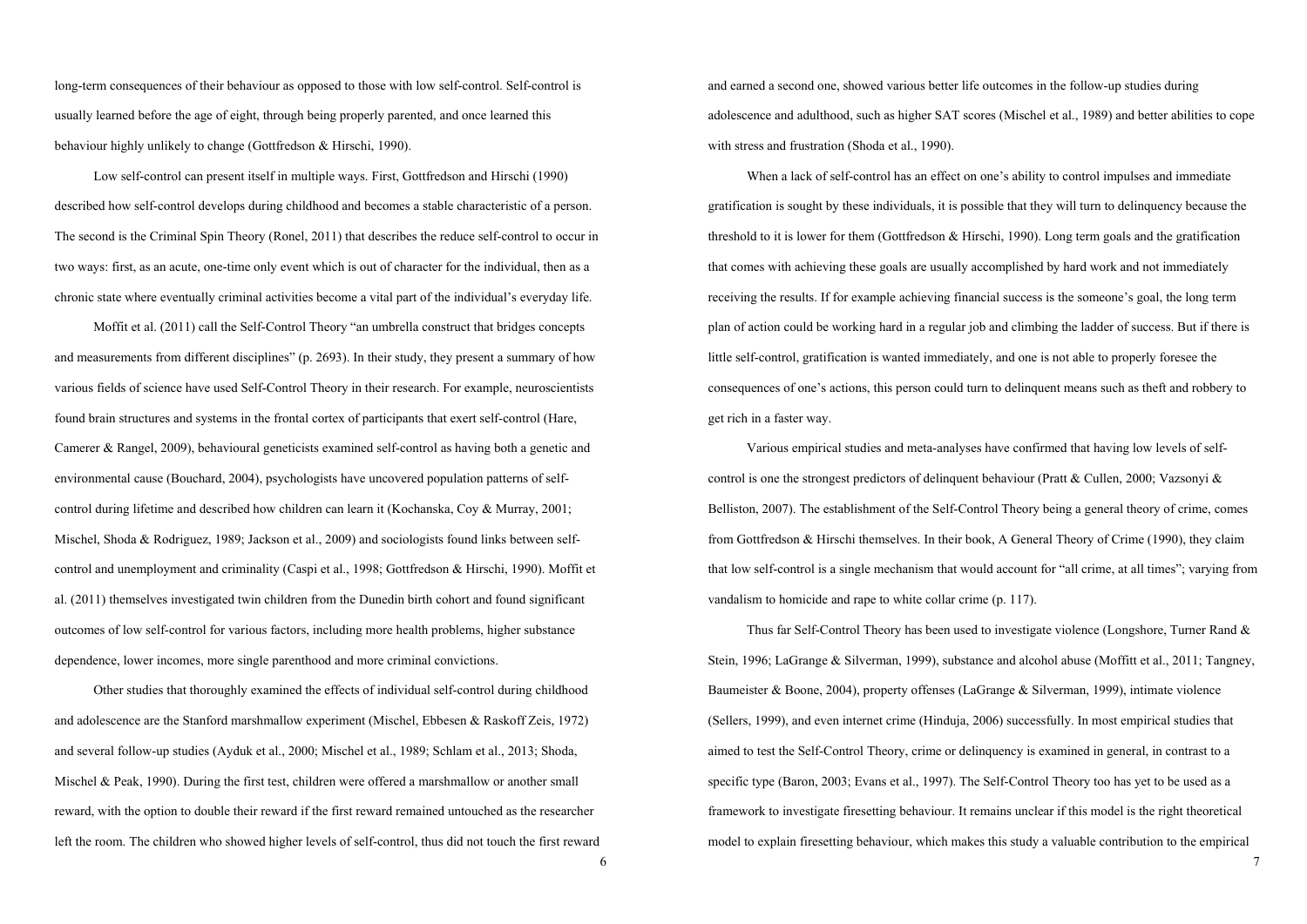evidence of Gottfredson & Hirschi's theory. If it is indeed a general theory like they claim, Self-Control Theory should explain firesetting.

#### **Risk factors related to self-control**

Gender differences in self-control are noticeable from early childhood until adolescence and through adulthood (Moffitt et al., 2011). An explanation for gender differences in delinquent behaviour could thus be a difference in levels of self-control and with low self-control being linked to delinquency, this could be the reason why males more often commit crimes than females (Bennet  $\&$  Farrington, 2005). The question then arises if this effect also applies to firesetting, assumedly that men set fires more often than women. Another reason why boys could be drawn to fire more than girls is because girls could be less interested in fire and possibly more afraid of it (Block, Block & Folkman, 1976). Previous literature also supports the presence of a gender effect in firesetting behaviour, where males are often described to set significantly more fires than females (Chen et al., 2003; Dadds & Fraser, 2006; Del Bove et al., 2008; Kolko & Kazdin, 1991; Lambie et al., 2013; MacKay et al., 2006; MacKay et al., 2009; MacKay, Feldberg, Ward & Marton, 2012; Martin, Bergen, Richardson, Roeger & Allison, 2004; Santilla, Häkkänen, Alison & Whyte, 2010; Strachan, 1981). Theoretical assumptions and previous empirical findings lead to the first hypothesis to be tested in the present study:

# *H1: Firesetting is more common in male than female individuals.*

 Internalizing problem behaviour covers multiple traits, including withdrawn behaviour, anxiety, depression, and somatic complaints (Chen et al., 2003; Del Bove et al., 2008). Moffitt et al. (2010) described individuals with low self-control to have an increased risk on several health problems, including mental health problems. Because internalizing problem behaviour covers mental health problems such as depression and anxiety in this study, individuals showing these behaviours might engage in delinquency and firesetting because internalizing problem behaviour probably co-occurs with lower levels of self-control and the negative effects related to low self-control. Internalizing problem behaviour and firesetting could both be symptoms of the same underlying characteristic: low selfcontrol, as low self-control is linked to internalizing problem behaviour as well as delinquency.

 In this study, internalizing problem behaviour refers to shyness, anxiety, sadness, and depression. In relation to firesetting, previous literature supports both shyness (Chen et al. 2003; Del Bove et al., 2008) and anxiety (Del Bove et al., 2008; Hoertel, Schuster, LeStrat & Limosin, 2011), as well as sadness and depression (Dadds & Fraser, 2006; Del Bove et al., 2008; Pollinger, Samuels & Stadolnik, 2005; Moore, Thompson-Pope & Whited, 1996).

 Shyness was also a prominent factor in the Woodlawn project research. The results found in a community sample by various researchers show that the combination of shy and aggressive behaviour during childhood leaves children at an increased risk of delinquent behaviour in adolescence (Ensminger, Kellam & Rubin, 1983; Kellam, Branch, Agrawal & Ensminger, 1975; Kellam, Brown & Fleming, 1982; Kellam, Brown & Rubin, 1982). From there it is plausible to hypothesize firesetting as correlate of shyness, because it may be one expression of delinquent behaviour (Chen et al., 2003), as well as examining whether shyness alone also has an effect on delinquency and, in this study specifically, firesetting.

 Another reason why internalizing problem behaviour might function as a risk factor for firesetting is because individuals with mental health problems often set more fires than individuals without mental health problems (Becker et al., 2004; Devapriam, Raju, Singh, Collacott & Bhaumik, 2007; Kolko & Kazdin, 1986). Firesetting behaviour could also show more in children with internalizing problem behaviour because it might be a cry for help or attention, because of loneliness and a feeling of worthlessness (Devapriam et al., 2007) or maybe even out of suicidal motives (Canter & Fritzon, 1998; O'Donoghue et al., 1998), by means of self-immolation.

 Chen et al. (2003) were the first to investigate whether shyness and anxious behaviour influenced firesetting in childhood and adolescence. Even though they did not find a significant effect in their research, they themselves state that eliminating the shortcomings of their research, which are only using clinical and cross-sectional data, could reveal stronger associations in the future. Therefore it is of importance to investigate the effect of shyness, anxiousness, depression and other internalizing problem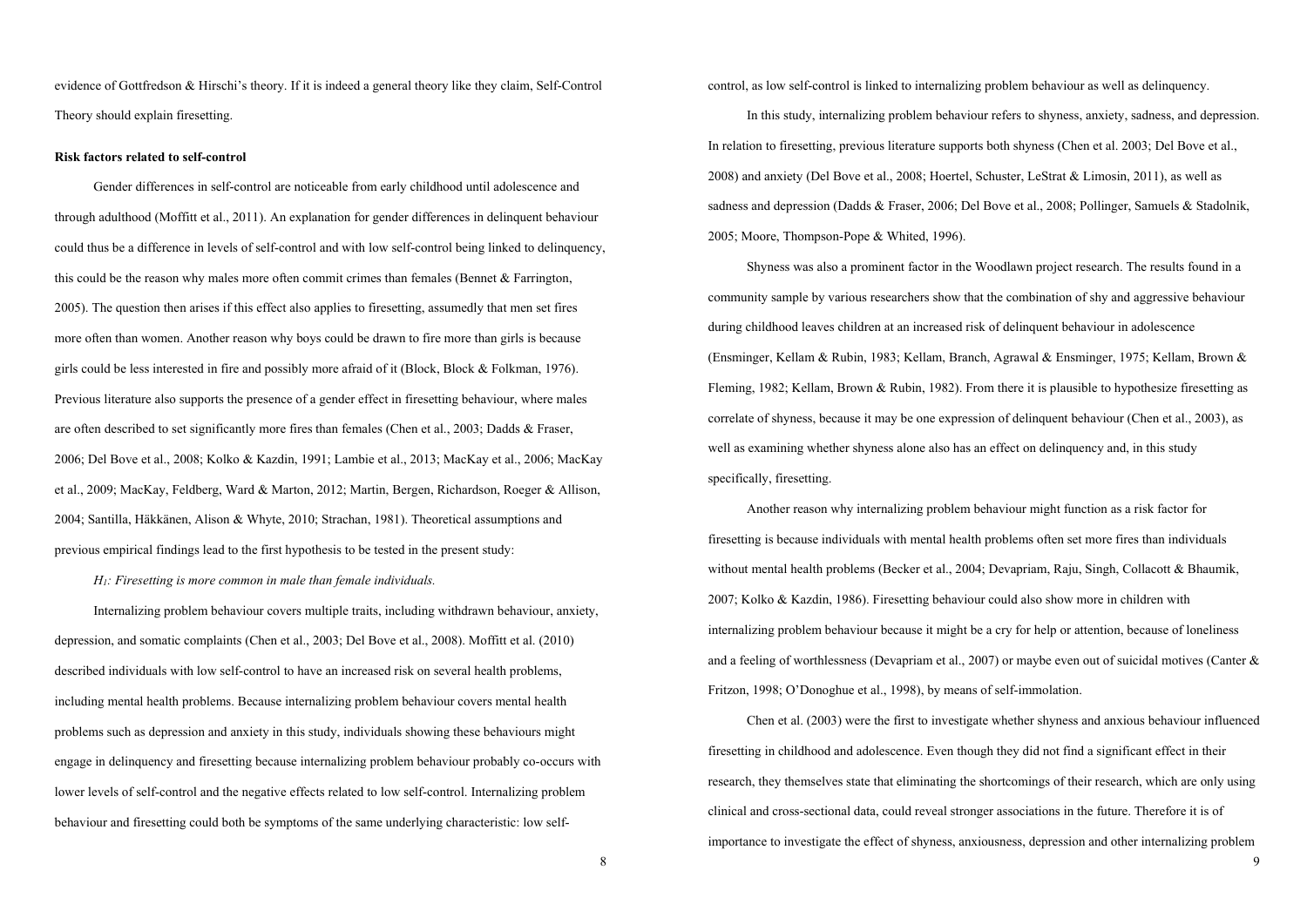behaviour further, which is why the second hypothesis is:

 *H2: Firesetting is more common in individuals who show internalizing problem behaviour.*

 Lower levels of self-control are related to the various facets of externalizing problem behaviour in multiple ways. First, individuals with lower self-control are more often angry and aggressive because they struggle with controlling their emotions (Tangney et al., 2004). This could make them lash out faster compared to individuals with higher levels of self-control, who are able to properly cope with situations where they experience anger or aggression. Second, individuals that show lower levels of selfcontrol usually seek out immediate gratification and fulfilment of their needs and desires. For this, delinquency might be a useful strategy, referring to the example previously given, of gaining money faster through robbery compared to working hard for a salary. In previous literature, individuals with lower self-control have been shown to present with more signs of deviant behaviour (Gottfredson & Hirschi, 1990).

 In this study, externalizing problem behaviour covers aggressiveness, anger, delinquency, problem behaviour, and conduct problems. Previous literature has found support for associations between firesetting and aggressiveness and anger (Chen et al. 2003; Hickle & Roe-Sepowitz, 2010; Kolko & Kazdin, 1991; Pollinger et al., 2005; Sakheim & Osborn, 1999), delinquency (Del Bove et al., 2008; Hoertel et al., 2011; MacKay et al., 2009; MacKay et al., 2012; McCarty & McMahon, 2005; Santilla et al., 2010), and conduct problems (Hoertel et al., 2011; Jacobson, 1985; Moore et al., 1996).

 Externalizing problem behaviour increases the risk of firesetting behaviour, because externalizing problem behaviour and delinquent behaviour such as firesetting are probably both symptoms of low self-control (Gottfredson & Hirschi, 1990; Moffitt et al., 2011). Therefore, there is a high chance that they are related. Individuals who set fires usually show a history of problem behaviour and severe antisocial behaviour (Becker et al., 2004; Kolko & Kazdin, 1991; MacKay et al., 2006; Martin et al., 2004; Sakheim & Osborn, 1999). Moreover, a history of behavioural problems in early childhood also indicates firesetting behaviour in adolescence (Simpson & Hogg, 2001), as well as the fact that it is known that problem behaviour in early life and childhood is a strong predictor for repeated problem behaviour in later life (Del Bove et al., 2008; Hoertel et al., 2011; MacKay et al., 2009; MacKay et al., 2012; Santilla et al., 2010). According to Martin et al. (2004) firesetting is a severe deviant act, usually preceded by other, smaller delinquent activities. Therefore it is likely that individuals who show externalizing problem behaviour have a higher chance of setting fires because they have shown other types of problem behaviour and smaller delinquent activities already in the past. Because of these previous findings, the third hypothesis to be tested is:

*H3: Firesetting is more common in individuals who show externalizing problem behaviour.*

 Self-control and specifically lower levels of self-control are also associated with hyperactivity. Hyperactivity is one of the most common behavioural problems in childhood, with Attention Deficit Hyperactive Disorder (ADHD) being one of the most diagnosed mental disorders worldwide (Hammerschlag et al., 2014), with an estimated prevalence of  $\sim$ 5% (Polanczyk, de Lima, Horta, Biederman & Rohde, 2007). ADHD, according to the DSM-IV, consists of three subtypes: predominantly inattentive, hyperactive-impulsive or combined (American Psychiatric Association, 2000). The first signs of hyperactivity usually show during childhood and persist into adolescence and adulthood (Chen & Taylor, 2013). Hyperactive behaviour is also associated with several types of problem behaviour, for example anger/aggression and criminal involvement (Hinshaw, Henker & Whalen, 1984; Babinski, Hartsough & Lambert, 1999), and several studies have supported the persistence of these behavioural, interpersonal and social problems into adolescence and adulthood (Hoy, Eiss, Minde & Cohen, 1978; Weiss, Hechtman, Perlman, Hopkins & Wener, 1979). According to Self-Control Theory, lower levels of self-control are associated with delinquent and impulsive behaviour (Gottfredson & Hirschi, 1990). Hyperactivity is also associated with impulsivity and acting without considering the full severity of the consequences of one's actions. Lower levels of self-control might result in elevated risk for various disorders presenting with unwanted or unruly behaviour, such as hyperactivity and impulsivity, as well as considering lower self-control as a result or part of those disorders (Strayhom, as cited in Chen & Taylor, 2013). Hyperactivity might therefore also be a risk factor for delinquency and firesetting behaviour, because it is associated to lower self-control as either

11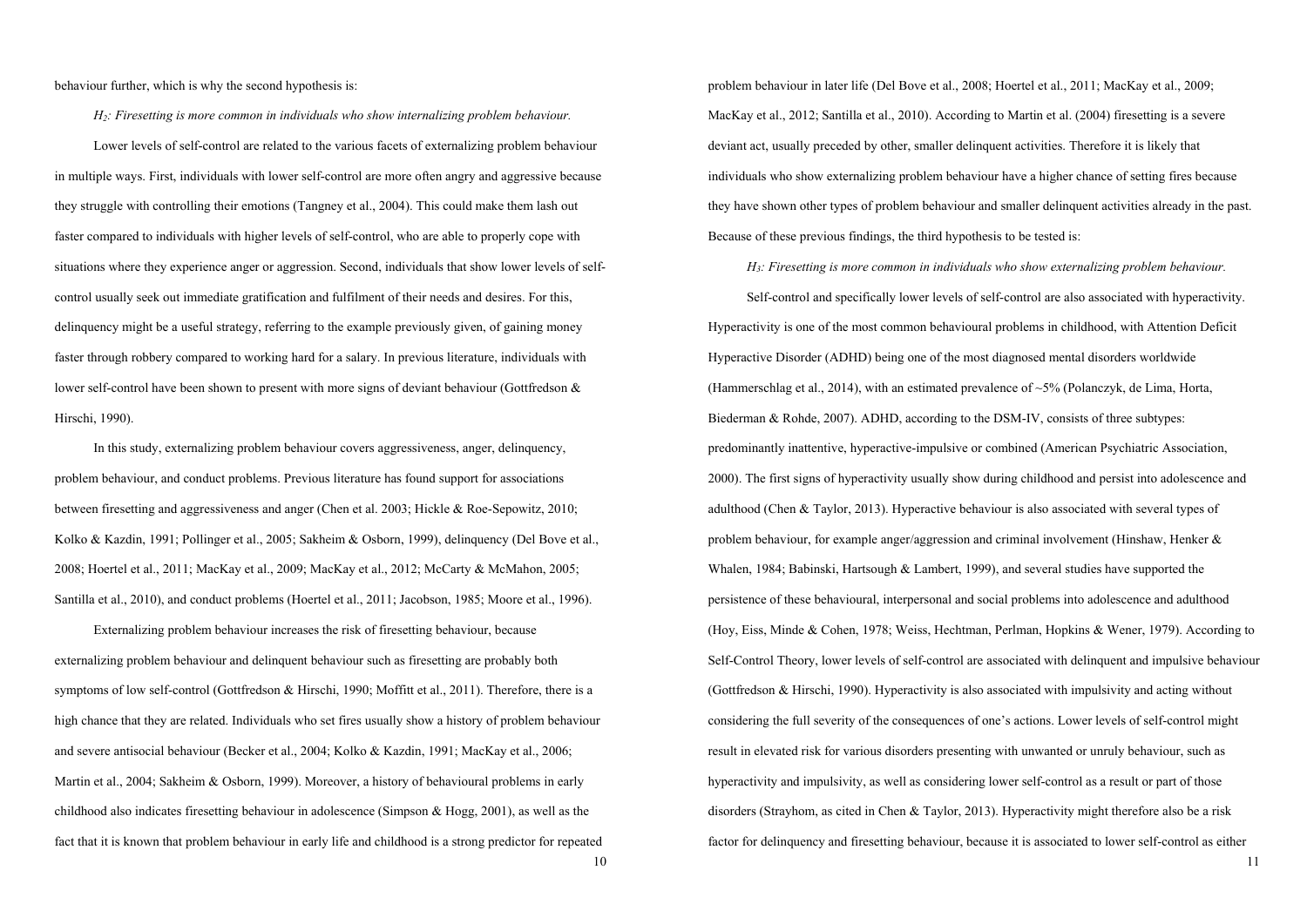the source or the outcome of it.

 Firesetting is known as a generally impulsive act (Kolko & Kazdin, 1991; McCarty & McMahon, 2005; Sakheim & Osborn, 1999), it often occurs unplanned and unexpected. The act of firesetting is often performed without considering the risks and a hyperactive child might be at risk to give in to the urge to set a fire, as immediate gratification and satisfaction is sought by these children, since they are generally impulsive (American Psychiatric Association, 2000). As mentioned before, it is also possible that hyperactivity and firesetting are two symptoms of the same trait of low self-control. Other studies as well have found connections between firesetting and hyperactivity (Del Bove et al., 2008; Kafry, 1980; Kaufman, Heims & Reiser, 1961; Kuhnley, Hendren & Quinlan, 1982; McCarty & McMahon, 2005; Wooden & Berkey, 1984). Because of these previous results and theoretical relevance, the fourth hypothesis is:

*H4: Firesetting is more common in individuals who are hyperactive.* 

# **General Strain Theory**

Strain is a negative affective state that is often the result of negative relationships, pressuring individuals into taking corrective action to alleviate the negative affect (Agnew, 1992). The General Strain Theory might play a role in explaining firesetting behaviour because corrective action as a response to strain caused by negative relations is usually performed through using illegitimate means to achieve goals, attack or escape from the source of strain and/or escaping the situation by substance abuse (Agnew, 1992). There have been various theories involving strain and delinquency. Strain was first mentioned by Robert Merton (1957) who created a framework that described how the society's structure may pressure individuals into delinquency. Society puts pressure on individuals by the establishment of socially accepted goals, for example the American Dream which describes how anyone who is willing to work hard would be able to achieve desired goals, and when individuals lack the means to reach this, this leads to strain (Merton, 1957). Crime or delinquent behaviour can then occur because one could feel like it is not possible to live up to society's expectations by legal means, but

those goals may be accessible through illegal ways.

 According to Agnew, Merton's theory needed revision because it only focused on one type of negative relationships with others, namely others preventing the individual from achieving positively valued goals (Agnew, 1992). He then developed the General Strain Theory, where he described three types of strain which could lead to delinquent behaviour: (1) others prevent the individual from achieving positively valued goals, (2) others (threaten to) remove positively valued stimuli from the individual or (3) (threaten to) present the individual with negatively valued stimuli (Agnew, 1992). Using this strategy, General Strain Theory distinguishes itself from other general theories of crime, such as Social Control Theory (Gottfredson & Hirschi, 1990) and Social Learning Theory (Bandura, 1971), as the General Strain Theory is the only one to explicitly focus on negative relationships with others and consider delinquency as a result of pressure rather than a desire or drift (Agnew, 1992).

According to Agnew (1992), different types of strain lead to different emotions, which in turn lead to different responses. Strain increases the likelihood of an individual reacting with negative emotions, such as disappointment, anger, despair, depression, aggression or fear. Through these negative emotions, individuals could resort to delinquency to achieve their positively valued goals in illegal ways, try to prevent, retrieve or make up for the lost positively valued stimuli or seek revenge against others that took positive stimuli away or inflicted negative stimuli on the individual (Agnew, 1992).

In the past, the General Strain Theory has been used to investigate numerous types of delinquent behaviour, including violence (Warner & Fowler, 2003), theft, vandalism and truancy (Agnew, Brezina, Wright & Cullen, 2002). Therefore, it has been supported by vast empirical evidence and could be considered a general explanation for criminal behaviour. However, General Strain Theory has not yet been used to investigate firesetting behaviour. Until now it remains unclear if the General Strain Theory is the right theoretical model to explain firesetting in (pre)adolescence, but if General Strain Theory is indeed a general theory for crime, it should also be able to explain firesetting. Therefore, this study will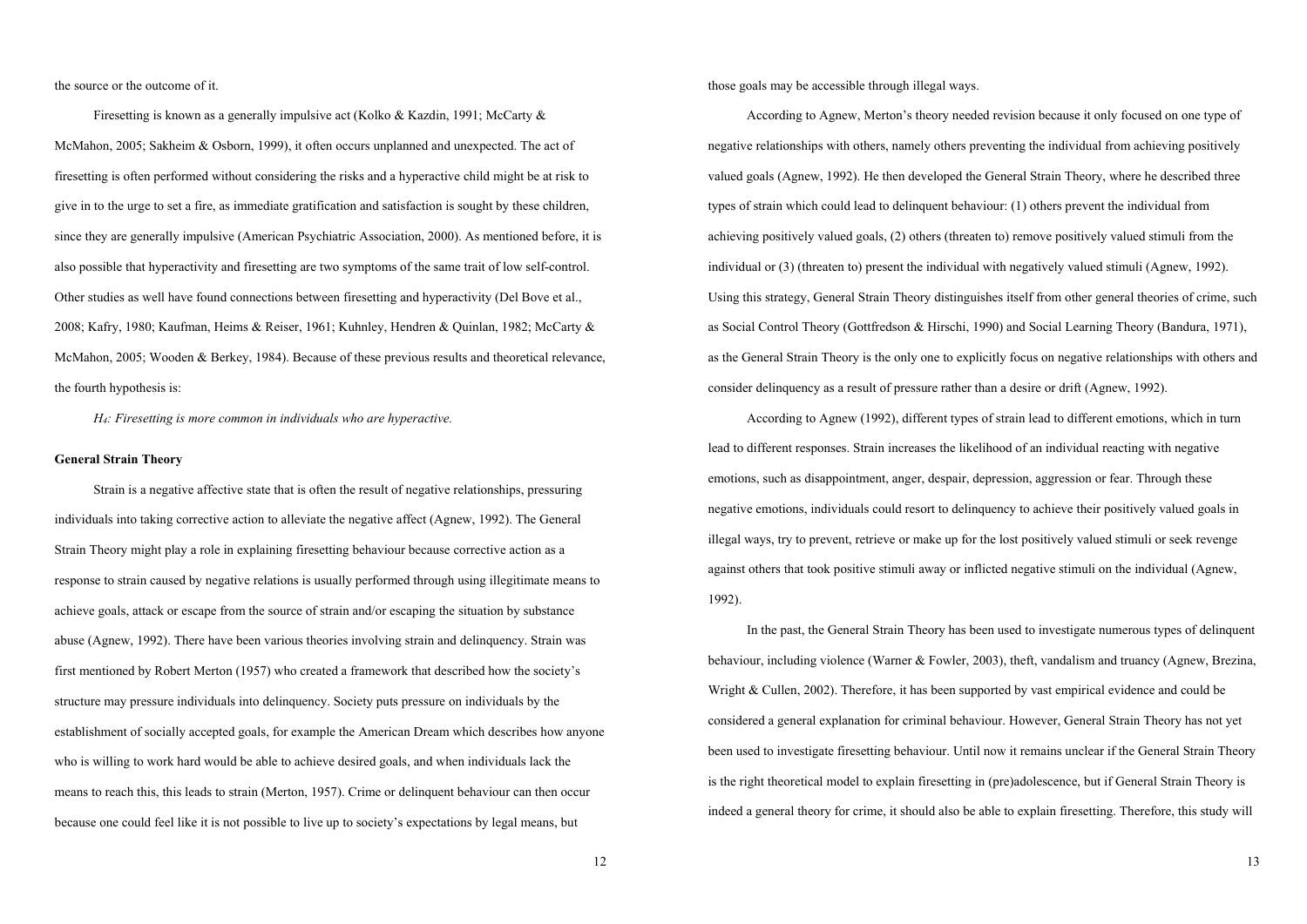not only contribute to theory-building and knowledge on firesetting behaviour, but could also expand the empirical evidence for the General Strain Theory even further.

#### **Risk factors related to strain**

The General Strain Theory might be related to firesetting through a number of risk factors, specifically the ones related to the child's environment, contrary to the individual factors discussed before*.* Agnew (1992) argued that social support is of significant importance for adolescents, because it makes them more able to cope with strain in a non-delinquent way. Meanwhile, the impact of family stressors is greatest on young adolescents and negative relations with peers are an important stressor during adolescence (Compas & Phares, 1991). In this study, we divided environmental risk factors in family risk factors and peer risk factors.

**Family risk factors.** An important family risk factor for firesetting is parental rejection. As with other deviant behaviour, parental support is of key importance to the behaviour of children, adolescents and even adults. When children are rejected by their parents, this situation might be straining for them and result in negative emotions with which they need to cope (Agnew, 1992). When the coping goes wrong, children could react to the perceived strain with delinquent behaviour, in this case firesetting. Strain through rejection might give them a feeling of anger, frustration or abandonment (Dadds & Fraser, 2006; Kolko & Kazdin, 1990, Lambie et al., 2013; Sakheim & Osborn, 1999) which are, according to Agnew (1992), states of negative emotionality that make one vulnerable to delinquent behaviour.

 Second, as well as more commonly seen in deviant behaviour, individuals report more firesetting in adolescence when being from a single parent home (Pollinger et al., 2005; Hickle & Roe-Sepowitz, 2010). Being from a single parent family, thus lacking a mother or father role model, might be perceived as straining for the child and thus result in negative emotions. When children are unable to cope with these emotions, this might result in a delinquent response (Agnew, 1992). Another explanation why children that grew up in single parent homes are at a higher risk for delinquency, is that they might

receive less parental supervision thus delinquent behaviours that would have been adjusted when there would have been two parents present, are now left uncorrected (Kolko & Kazdin, 1990; Sakheim & Osborn, 1999).

 A third family risk factor that might induce strain and negative affect on the child could be the divorce of biological parents. The effects of divorce have been thoroughly studied in the past and previous literature shows several long term negative effects for the children involved, including adolescent delinquency (Amato, 2001; Amato & Keith, 1991; D'Onofrio et al., 2005). Divorce is often a stressful event and could be straining for the child because they might blame the remaining parent for the loss of the other parent and feel frustrated, angry and maybe even vengeful because of this. When they have problems to cope with these negative emotions, they could respond with delinquent behaviour, expressed through setting fires. The effects of having experienced divorce during childhood on firesetting behaviour have yet to be investigated. However, considering how divorce is often an underlying cause for adolescent problem behaviour, it is plausible that this also includes firesetting.

 Having experienced a death in the family could also be a family risk factor for firesetting behaviour. Naturally, the death of a loved one is a severe traumatic experience for a child. The loss of a family member could be perceived as the loss of positively valued stimuli (Agnew, 1992) and to this loss a child might respond with delinquency when they are unable to properly cope with the negative emotions resulting from losing a family member. Previous research also supports that the death of a parent leaves children at risk for firesetting behaviour (Nurcombe, as cited in Chen, 2003). Therefore, it might be interesting to investigate the effects of having experienced a death in the family on firesetting further because this association has not been thoroughly researched in the past.

 Being from a large family could feel straining and result in negative emotions for the child, with which they would need to cope, because among multiple other siblings, they could feel like they are left out or do not receive enough attention from their parents (Bobashev & Anthony; Gaynor, as cited in Chen et al., 2003). Delinquency could then be a cry for attention, a way to express needs or desires or rebellious behaviour, when the child cannot effectively cope with the straining situations they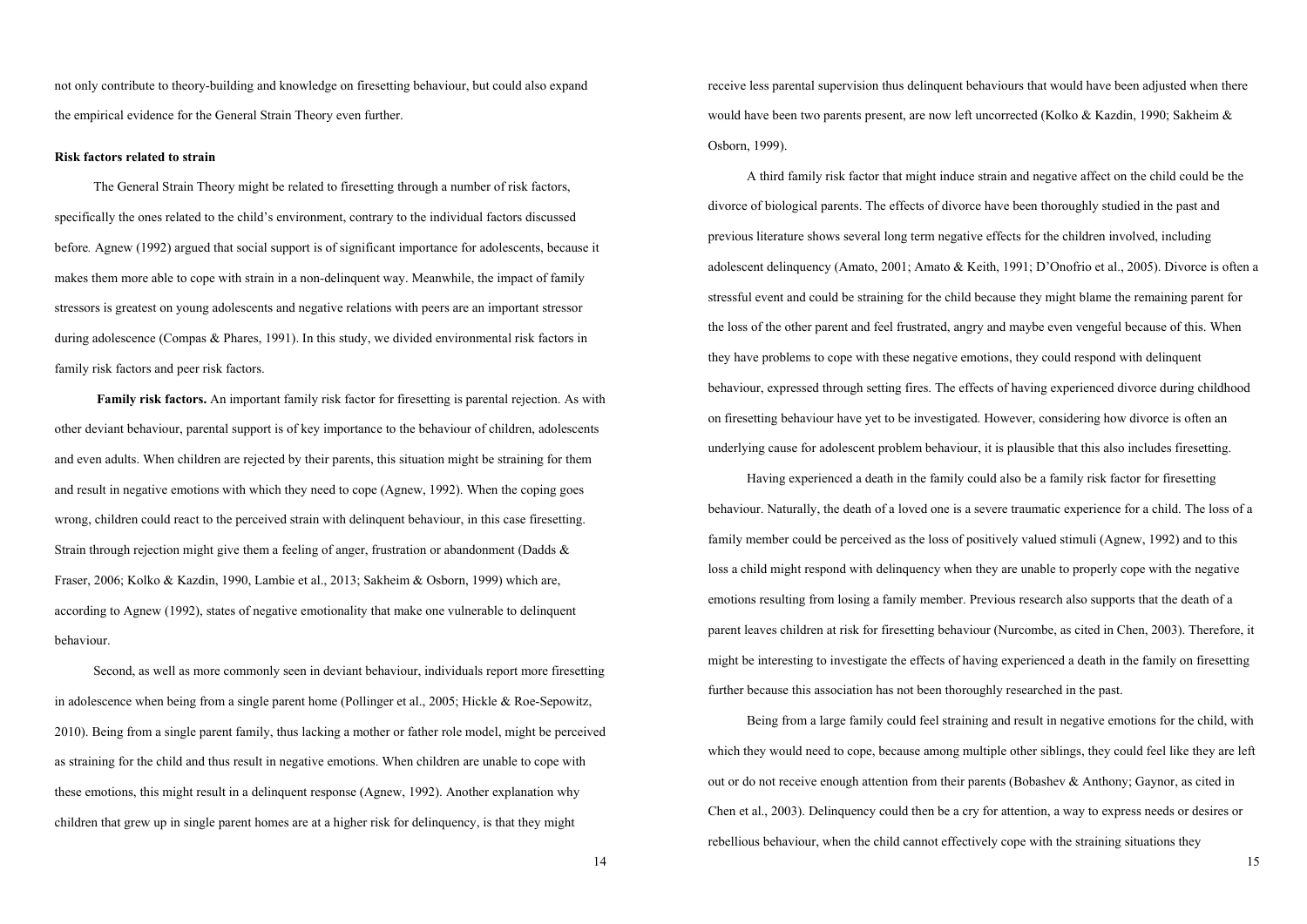experience when there are a large number of children in their family. Previous literature only describes how children from a larger family are at a higher risk for delinquency (Bobashev & Anthony; Gaynor, as cited in Chen et al., 2003). There is no previous literature that specifically associates being from a larger family with an elevated risk for firesetting, which makes this an interesting topic to study.

 Other family risk factors influencing firesetting behaviour could be low parental socioeconomic status (SES) (Chen et al. 2003; Strachan, 1981) and parental unemployment (Strachan, 1981). These risk factors might contribute to the negative environment of the child by providing a lower SES for the child as well and possible lack of structure in daily life due to the unemployment. Low parental SES accounts for more problem behaviour in their children (Kalff et al., 2001). Being from a family where parents are unemployed and have an overall low SES could also apply strain on the child, to which a child might respond with delinquency when they are unable to effectively cope with the negative emotions resulting from the perceived strain, when the child is rejected by its environment for being from a lower class. This could happen when low family SES and unemployment results in poor living conditions for the child, which might put them on a lower status level than their peers and leave them vulnerable to bullying and rejection, as well as disabling chances other children with higher parental SES's and employed parents have. These could be opportunities for a better living environment, nicer clothes, and more toys. When being born into a lower SES family, it might be difficult for a child to excel in life. They could thus feel like they cannot live up to society's expectation of them nor achieve their goals and desires through hard work and then turn to delinquent measures (Agnew, 1992), including firesetting. They could also feel frustrated when they compare themselves to peers, which is a common motive for firesetting (Devapriam et al., 2007). Because of the theoretical importance of investigating family risk factors for firesetting further, the following hypotheses are:

*H5a: Firesetting is more common in individuals who are rejected by their parents. H5b: Firesetting is more common in individuals who have divorced parents. H5c: Firesetting is more common in individuals who are from a single parent family. H5d: Firesetting is more common in individuals who experienced a death in the family.*   *H5e: Firesetting is more common in individuals who are from larger families.* 

 *H5f: Firesetting is more common in individuals who are from a family with a low SES.* 

 *H5g: Firesetting is more common in individuals who have unemployed parents.*

 **Peer risk factors.** The final environmental risk factor for firesetting behaviour is peer rejection. Peer rejection might be straining for children because by not having positive relations with peers and being disliked or victimized, a child could feel frustrated, angry, disappointed and sad – all negative emotions one needs to cope with and when a child cannot cope properly, they might respond to the source of their strain with delinquency (Agnew, 1992). When children experience their relations with their peers as strain, a possible response could be eliminating these ties. Agnew (1992) explained how one of the responses to strain, in this case peer rejection, is trying to terminate the negative stimuli. Moreover, while peer rejection could be a negative stimuli in itself, the rejection by one peer could have a chain effect through bullying, with the removal of even more positively valued ties to others. When peer rejection spreads through the child networks, the initial negative stimuli thus becomes one that also removes positively valued stimuli from the child.

 Peer rejection and firesetting are thus far only investigated by Chen et al. (2003) but is a concept worth exploring because of all the negative consequences linked to peer rejection, such as delinquency and problem behaviour in late adolescence (Kretschmer, Sentse, Dijkstra & Veenstra, 2014). To expand empirical support for the association between peer rejection and firesetting, the sixth hypothesis is:

*H6: Firesetting is more common in individuals who are often rejected by their peers.*

# **Other risk factors**

The following risk factors have been found to predict delinquency and firesetting behaviour, without being explicitly discussed in the general theories, which is why it is interesting to investigate these as well in this study.

 **IQ.** Specifically a lower IQ could be a risk factor for firesetting behaviour for several reasons. First, children could be stigmatised by their peers for their low IQ, leaving them hurt and frustrated. Devapriam et al. (2007) named a general feeling of frustration or even the need to feel like a hero as a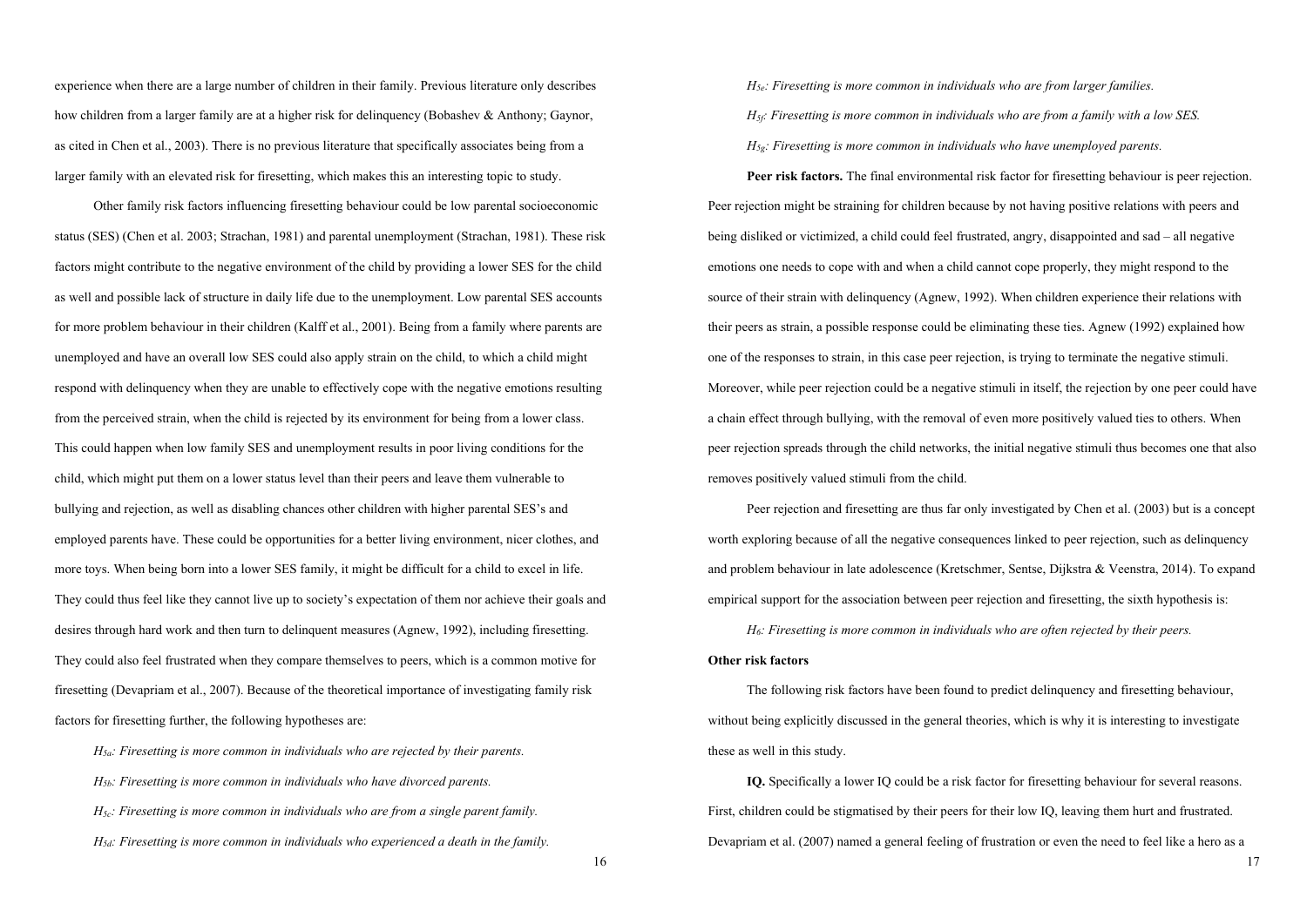motivation for firesetting, reported by firesetters with intellectual disabilities.

 People with lower IQ's are usually also more gullible and highly suggestible (Devapriam et al., 2007). They are more susceptible to peer pressure and therefore can be more easily persuaded by their peers to set fires. It is likely that they have experienced rejection by their peers before, as individuals with lower IO's are more likely to be victims of bullying (Martlew & Hodson, 1991). Therefore, children might also be more likely to follow their peers in what they are doing or what they suggest, to avoid future bullying. These actions might include deviant behaviour and delinquency.

 Lower IQ is also linked to showing more impulsive behaviour (Menting, van Lier, Koot, Pardini & Loeber, 2015). Fires could thus be set out of a thoughtless impulse, because at the time it seemed fun, interesting, others did it too and it could be a way to fit in with peers. Fire could play an important role in this because of its destructive nature; it makes more of a statement than vandalism or theft because of the severity and danger (Martin et al., 2004). In their desire to be seen as heroes or feel strong or important (Devapriam et al., 2007), children could consider fire the most interesting method because it will make them look more daring than other delinquent activities.

 In earlier studies, samples of firesetters were restricted to people with lower IQ's, mental retardation and intellectual disabilities (Burton et al., 2012; Devapriam et al., 2007). It is considered that people with intellectual disabilities account for a higher prevalence of firesetters than the general population (Bradford & Dimmock, 1986; Räsänen, Hirvenoja, Hakko & Vä Isänen,1994; Walker & McCabe, 1973). Because of the theoretical significance of investigating IQ as a risk factor for firesetting, the seventh hypothesis in this study is:

*H7 Firesetting is more common in individuals with a lower IQ.*

 **Social skills.** Social skills deficits are associated with poor self-esteem in children (Percell, Berwick & Beigel, as cited in Michelson, Sugai, Wood & Kazdin, 2013), as well as bullying (Fox & Boulton, 2005) and mental health problems such as depression (Segrin, 2000), anxiety, and social phobia (Segrin & Flora, 2000; Spence, Donovan & Brechman-Toussaint, 1999). Communication is one of the most important skills and opportunities in life could be limited for one with poor

communicational abilities (Fox & Boulton, 2005). When an individual did not properly develop social skills, they might seek out other ways to communicate or resort to delinquency to achieve their goals. Previous research has shown that social skills programmes for children are effective to prevent delinquency in adolescence (Beelmann & Lösel, 2006), which means that if social skills remain uncorrected and deteriorate into a poor state, children are at risk for delinquent behaviour later in life.

 Limitations in the ability to communicate needs, ask for help or the desire for attention could thus also pose a risk for firesetting (Del Bove et al., 2008; Heath, Hardesty, Goldfine & Walker, 1983; Kolko & Kazdin, 1988; Sakheim, Vigdor, Gordon & Helprin, 1985; Sakheim & Osborn,1986; Sakheim & Osborn, 1999). Social skills and firesetting have only recently been researched by Del Bove et al. in 2008 and are thus an interesting and under-studied topic. To enlarge the knowledge on social skills as a risk factor for firesetting behaviour, the final hypothesis of this study is:

 *H8: Firesetting is more common in individuals with poorly developed social skills.*

The present study extends the literature on firesetting risk factors and prevalence in adolescent firesetting behaviour in several ways. First, the use of the TRAILS study, a longitudinal study with 2773 respondents from both a population and clinical cohort, makes it possible to overcome the limitations often listen in previous literature; the use of cross-sectional data and studying only a clinical sample. Second, using a chronicity scale to investigate firesetting behaviour distinguished this study from most of the available literature on firesetting behaviour, because researchers were often limited by crosssectional data to investigating firesetting behaviour as a one-time event or occurring over a short period of time. In this study, the use of longitudinal data created the possibility of combining firesetting items from every assessment into a chronicity scale of firesetting behaviour. This is important because using a chronicity scale makes it possible to investigate whether firesetting behaviour only occurs for a short period of time or is a repetitive behaviour causing problems throughout adolescence.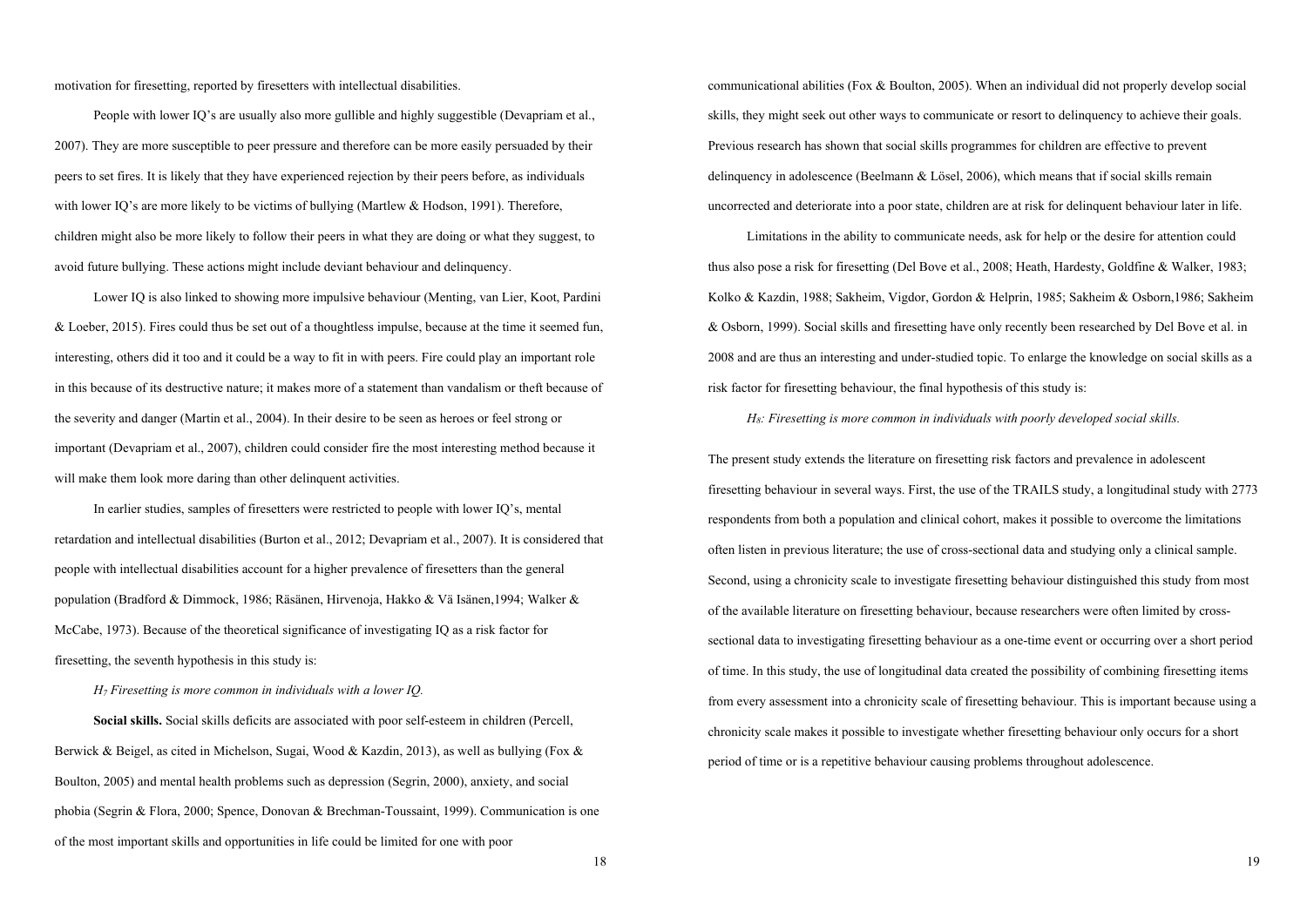# **Methods**

 This study is based on the TRAILS (TRacking Adolescents' Individual Lives Survey) project. TRAILS is an ongoing Dutch longitudinal study, consisting of two cohorts: TRAILS and TRAILS Clinical Cohort. This study was primarily administered to investigate the social, psychological and physical development of Dutch pre-adolescents towards adolescence and adulthood (De Winter et al., 2005). The TRAILS study is a combination of multiple measuring methods, such as questionnaires, face-to-face structured interviews and biological, neurocognitive and social measurements, varying per assessments. The study gathers information from different sources, including self-reports from the participants as well as information from their parents, teachers and classmates (De Winter et al., 2005).

 TRAILS (*n =* 2230*;* 50.8% female) started in 2001 with children who were 10 to 12 years old (*M*  $= 11.11$ ) at the time, with the expectation to asses them until they are at least 24 years old. It now consists of five completed assessments, taken approximately every two years, and is currently conducting the sixth assessment.

 Sample selection for the first wave consisted of two steps. First, five municipalities in the North of The Netherlands were selected and asked to give the names and address information of all inhabitants born between 10-01-1989 and 09-30-1990 (two municipalities) or 10-01-1990 and 09-30-1991 (three municipalities), which delivered a potential 3483 participants. Next, the primary schools within the chosen municipalities were asked to participate in the study. This meant access to students' lists, providing information about children's school performance and behaviour and allowing administration of questionnaires in the class and individual testing on neurocognitive, intelligence and physical levels. Of the 135 approached schools, 122 agreed to participate in TRAILS (De Winter et al., 2005).

 Once schools agreed to participate, the participants and their families were approached through a brochure with information about the study and a visit at school by a TRAILS staff member. Around one week later, a TRAILS interviewer phoned the participants' family to answer questions, give additional information and ask whether or not the child would participate. To avoid refusal for temporary reasons,

if the parents did not agree, they were asked permission to be contacted again in two months. If parents agreed to let their child participate in the TRAILS study, they were scheduled for an interview and an informed consent form was signed. Exclusion of children occurred because of the restriction of mental retardation, a physical illness or a disability or because of the absence of a Dutch speaking parent or caretaker. From the 3145 children attending schools that agreed participation, 6,7% were excluded because of mental, physical or verbal limits, which resulted in a sample of 2935. Then, 76% of the remaining children were eventually enrolled in TRAILS, which resulted in a sample of 2230 participants (De Winter et al., 2005). The participants who were not enrolled, were so because either a child or parent did not consent. They were, however, offered to fill in a brief non-response questionnaire. This also contained a question if parents approved of teachers filling in a questionnaire about their children. If parents agreed, teachers would also answer the general, emotional and behavioural questions about the child.

 Because of the low prevalence of psychopathology in the TRAILS population sample, a Clinical Cohort was added (*n =* 543, 34.1% female) in 2004. Participants for CC were recruited from the database of University Centre of Child and Youth Psychiatry Accare, when they were between 10 and 12 years old (*M* = 11.11) and had attended at least one psychiatric outpatient clinic in the north of The Netherlands. This yielded 1264 possible participants, of which 642 refused participation, 45 exceeded the inclusion deadline and 34 could not be reached. This resulted in a CC sample of 543 children, 43% of the total number of approached individuals (De Winter et al., 2005).

# **Sample**

The sample for this study consisted of 2773 respondents (47.5% female), from which 2230 originated from TRAILS and 543 from CC. It was possible to compare the population and clinical cohort only by using the first four assessments in this study, because a fifth measuring moment of the clinical cohort was not yet completed during the time of this study.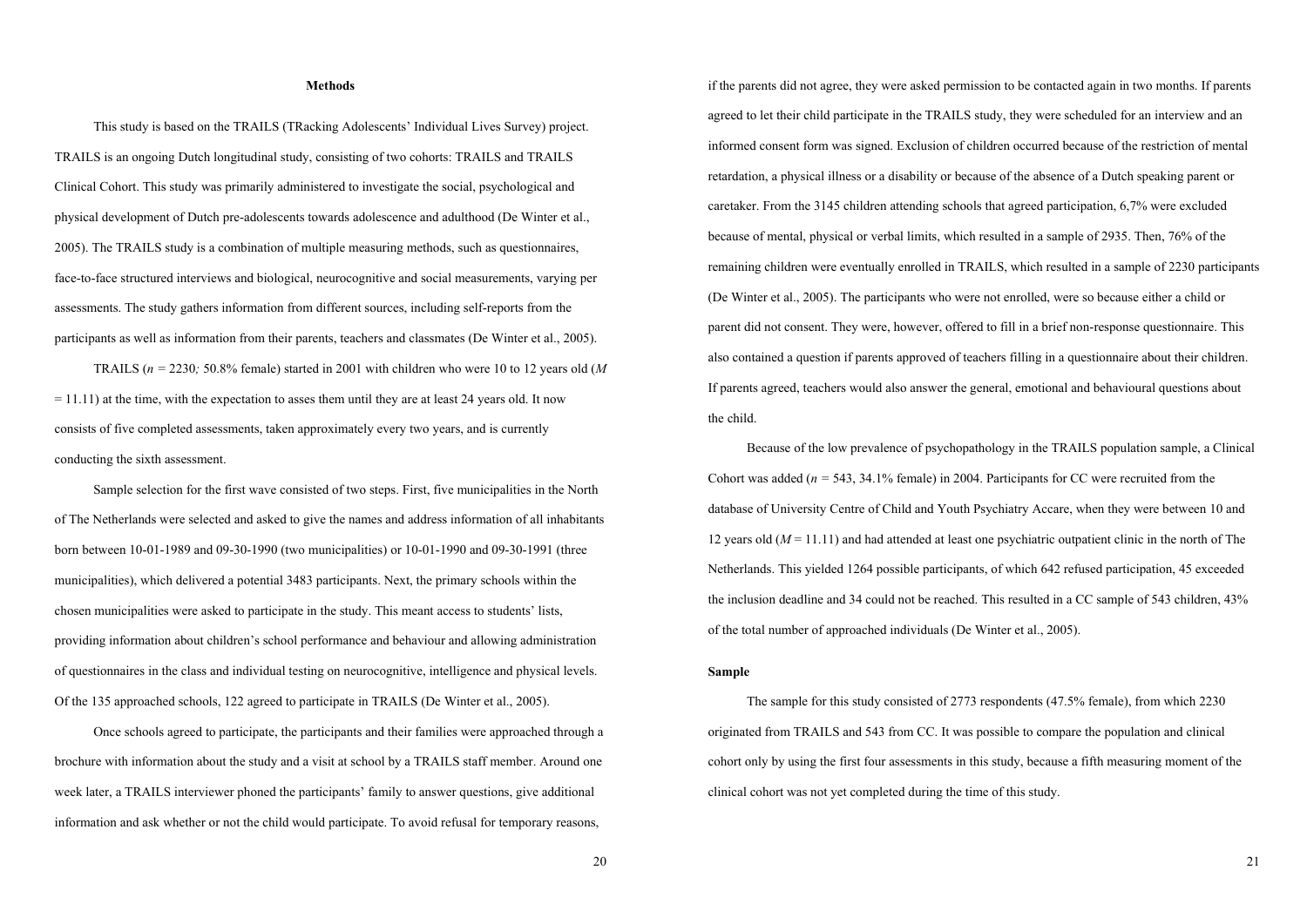# **Measures**

All the measures used in the analyses are questionnaire based. The risk factors were all assessed at the first assessment of the TRAILS study, for both the population and clinical cohort. The firesetting chronicity scale was created by using data from assessments one to four.

 **Outcome measure.** To properly capture chronicity and to be able to examine whether risk factors present during the first wave can predict chronicity and firesetting during adolescence, data from all four waves and both for the population and clinical cohort was used. For the outcome measure an item from the Anti-Social Behaviour Questionnaire (ASBQ) was used (Moffit & Silva, 1988). Respondents were asked whether they had set a fire in the past 12 months, on which they could answer *never* (0), *just once* (1), *two or three tim*es (2), *four to six times* (3) or *seven times or more often* (4). From all waves, these scores where then recomputed into a firesetting chronicity scale, with 0 = *never reported to have set fires,*  $1$  = *reported to have set fires during one wave* and  $2$  = *reported to have set fires during two or more waves*.

**Predictors of firesetting.** Gender is a variable from the general information part of the written questionnaires for children. It was dummy coded with 0 = *female* and 1 = *male*.

 Internalizing and externalizing problem behaviour were measured using the Youth Self Report (YSR) questionnaire, developed to assess child and adolescent psychopathology (Achenbach, 1991). This questionnaire consisted of 112 items in total, such as withdrawn/depressed behaviour and anxious/depressed behaviour, in which the participants rated the presence of emotions and behaviours as *not at all* (0), *a little or sometimes* (1), or *clearly or often* (2) present. The internalizing problem behaviour scale consisted of 31 items (Cronbach's  $\alpha_{PC} = 0.87$ ; Cronbach's  $\alpha_{CC} = 0.86$ ). The externalizing problem behaviour scale consisted of 32 items (Cronbach's  $\alpha_{PC} = 0.85$ , Cronbach's  $\alpha_{CC} =$ 0.87), with higher scores indicating higher levels of problem behaviour.

 Hyperactivity was measured using one item from the Teacher's Checklist of Psychopathology (TCP), a teacher questionnaire developed by TRAILS to reduce the respondent burden for teachers because teachers usually had a number of students in their class to report on (De Winter et al., 2005).

The TCP consisted of nine vignettes of behaviour, such as social problems and activity/impulsivity**,** with which the teacher rated emotional and behavioural problems of the children in their class on a five point Likert scale of *not at all applicable* (0), *rarely applicable* (1), *a little applicable* (2), *clearly applicable* (3) and *absolutely applicable* (4). These items were adapted to be consistent with the coding of other reports, such as the CBCL and YSR (De Winter et al., 2005). The activity/impulsivity vignette was used as the hyperactivity variable in this study. A higher score indicated more hyperactive behaviour.

 For family risk, several items were used, originating both from the children and parental questionnaires. Parental rejection was an item from the EMBU-C section of the children questionnaire, consisting of paternal warmth, rejection and protection. The parental rejection scales described ways of being treated by their parents, which the children could describe as *never* (1), *sometimes* (2), *often* (3) or *almost always* (4) occurring. They were separate for rejection by mother and father and consisted of 17 items each  $(\alpha_{PCfather} = 0.84; \alpha_{PCfather} = 0.84; \alpha_{CCfather} = 0.87; \alpha_{CCfurther} = 0.82)$ , such as 'does your mother/father ever hit you'. A higher scores means more maternal or paternal rejection.

Other environmental risk factors were taken from the parental questionnaires. These included number of parents (1 = *one parent*, 2 = *two parents*), number of children in the family, death of a parent or sibling  $(0 = no, 1 = yes)$ , divorce of biological parents  $(0 = no, 1 = yes)$ , employment status of father and mother  $(0 = has a paid job, 1 = unemployed)$  and family SES. Employment status originally followed the construct of *having a paid job for the past two years* (0), *have lost their job in the past two years* (1) or *never had a paid job* (2). This was recomputed to a binary variable with categories *employed* (0) and *unemployed* (1). Family SES was constructed using five indicators: family income and the education and occupation of both parents. The SES variable was computed by averaging the standardized scores of the five items (Cronbach's  $\alpha$  = 0.84) (Veenstra et al., 2005).

 The peer rejection variables originates from a sub-study within the first wave of the population cohort of TRAILS, the Peer Nominations ( $n = 1065$ ). This was only assessed in classrooms with at least 10 TRAILS participants, in which children in special education (5.6%), small schools (6.4%), who repeated or skipped a grade (16.9%; 2.2%) where excluded. Therefore it limits the generalisation to pre-

23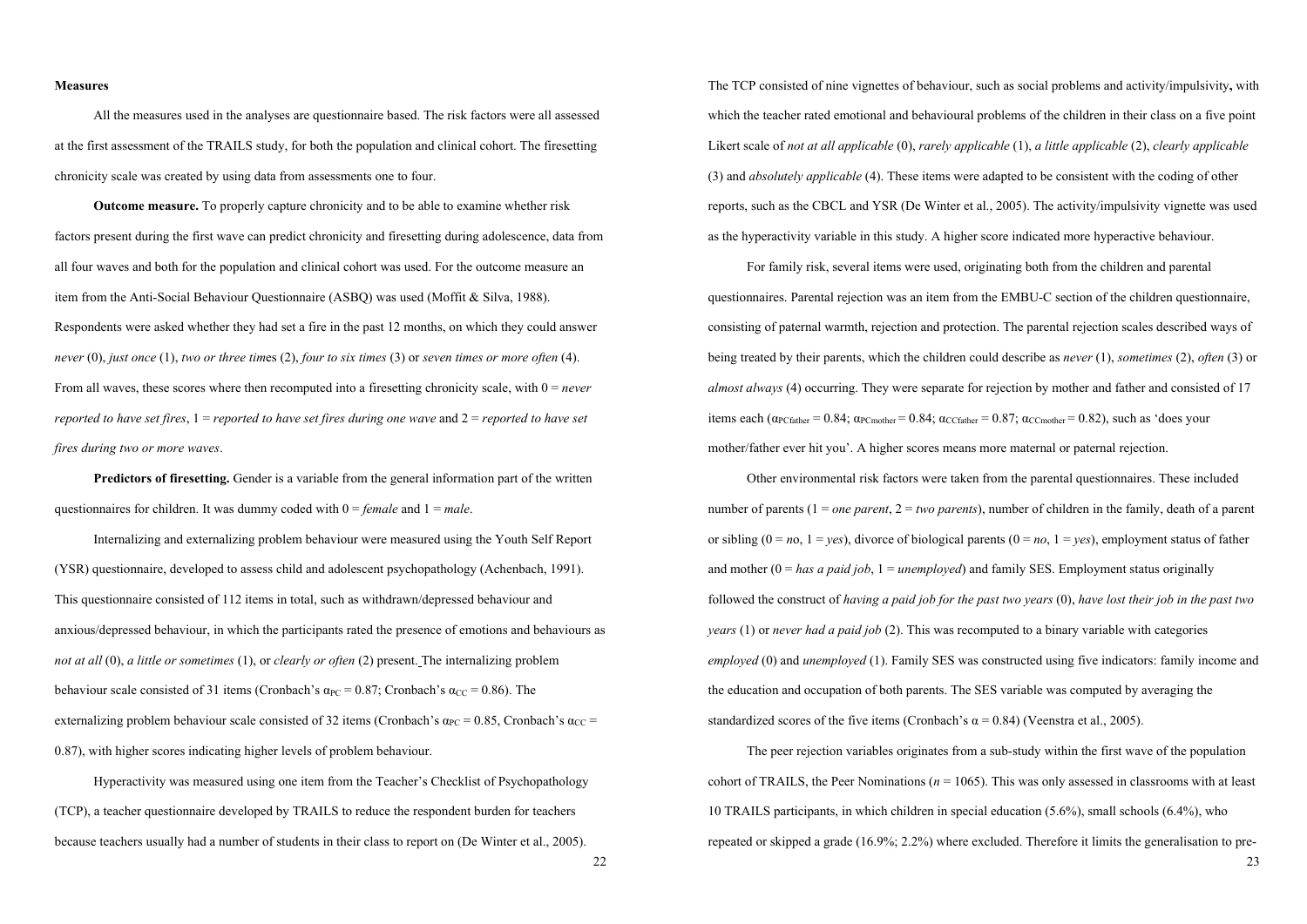adolescents in a regular elementary school who did not skip or repeated a grade (De Winter et al., 2005). The peer nominations were assessed in the classroom during regular lessons with a TRAILS staff member present. The participants received the questionnaire and a list of names of their classmates. They could then nominate classmates on a range of domains, with no limits to the number of classmates they could choose. Nominations were divided by the number of children in the class, which was the maximum number of possible nominations, to create proportion scores ranging from 0 to 1, while taking class sizes into account (Kretschmer et al., 2014). For this study, two items from the peer nominations were used to measure peer rejection: the percentages of nominations of being disliked by peers and being victimized by peers. A higher score meant being victimized or disliked more.

 During the first wave, researchers performed two intelligence sub-tests for verbal and special intelligence, following the Wechsler Intelligence Scale for Children (WISC-R). A deviant quotient score was then calculated using the normalised standardized scores of the subtests with a correction for age, according to the WISC-R manual (Silverstein, 1972). These deviations quotient scores ranged from 45 to 149.

 Teacher reports were also used for the examination of social skills. The social skills items were taken from the Social Skills Rating System (SSRS), a questionnaire developed to study children who have behavioural and interpersonal skills problems (Gresham & Elliott, 1990). Teachers were presented with vignettes of behaviour and asked if they had *never* (0), *sometimes* (1) or *always* (2) seen certain behaviour in the children over the past two months. The three items that were used were cooperation with the teacher (10 items,  $\alpha_{PC} = 0.90$ ;  $\alpha_{CC} = 0.85$ ), assertion (10 items,  $\alpha_{PC} = 0.88$ ;  $\alpha_{CC} = 0.87$ ) and selfcontrol (10 items,  $\alpha_{PC} = 0.91$ ;  $\alpha_{CC} = 0.87$ ). These included vignettes such as 'this child pays attention during class' and 'this child makes new friends easily'. For this study, the three scales were combined into one scale ( $\alpha_{PC} = 0.81$ ;  $\alpha_{CC} = 0.71$ ), where a higher score meant better social skills.

# **Analytic strategy**

For this study, multinomial logistic regression models were used to estimate the strength of the

associations between the outcome measure of firesetting chronicity and the risk factors gender, internalizing problem behaviour, externalizing problem behaviour, hyperactivity, IQ, social skills, peer rejection and several family risk factors, including rejection by mother and father, divorce of biological parents, number of children in the family, number of parents in the family, death in the family, family SES and unemployment of mother and father. A research design was chosen to include only those with complete data on the firesetting variable  $(n = 1720, 48,4\%$  female) to ensure that firesetting chronicity was captured correctly.

 For firesetting chronicity, the aim was to create a scale consisting of three groups: absolute abstainers, that is, adolescents that had never reported to have set fires during any of the waves, the onetime firesetting group, the children that at one assessment reported that they had set at least one fire and chronic firesetting, the children that reported to have set fires at two or more assessments. The original firesetting question was 'have you set a fire (for example in a shed or a basement) in the last twelve months?', to which the participant could answer *never* (0), *just once* (1), *two or three times* (2), *four to six times* (3) and *seven times or more often* (4), for each assessment. These variables where then added up if a respondent scored one, two, three or four, creating a variable with categories zero to four, in accordance with the amount of assessments respondents had answered the firesetting question positively, meaning they reported to have set one or more fires during that wave. These were then computed into the firesetting chronicity scale with three categories, the *abstainers* (0) if they had never reported to have set fires, the *one-time firesetters* (1) if they reported to have set fires during one wave in the 12 months preceding that wave, and the *chronic firesetters* (2), if they reported to have set fires during two or more waves in the 12 months preceding the waves.

 For this study, multinomial logistic regression was used because the outcome variable of firesetting contains three categories. The reference category was set to be 0 because this is the largest, most common category (69.1%). The 0 category resembles abstainers, whereas the other two categories represent a certain severity of shown firesetting behaviour. The population and clinical cohorts were analysed separately.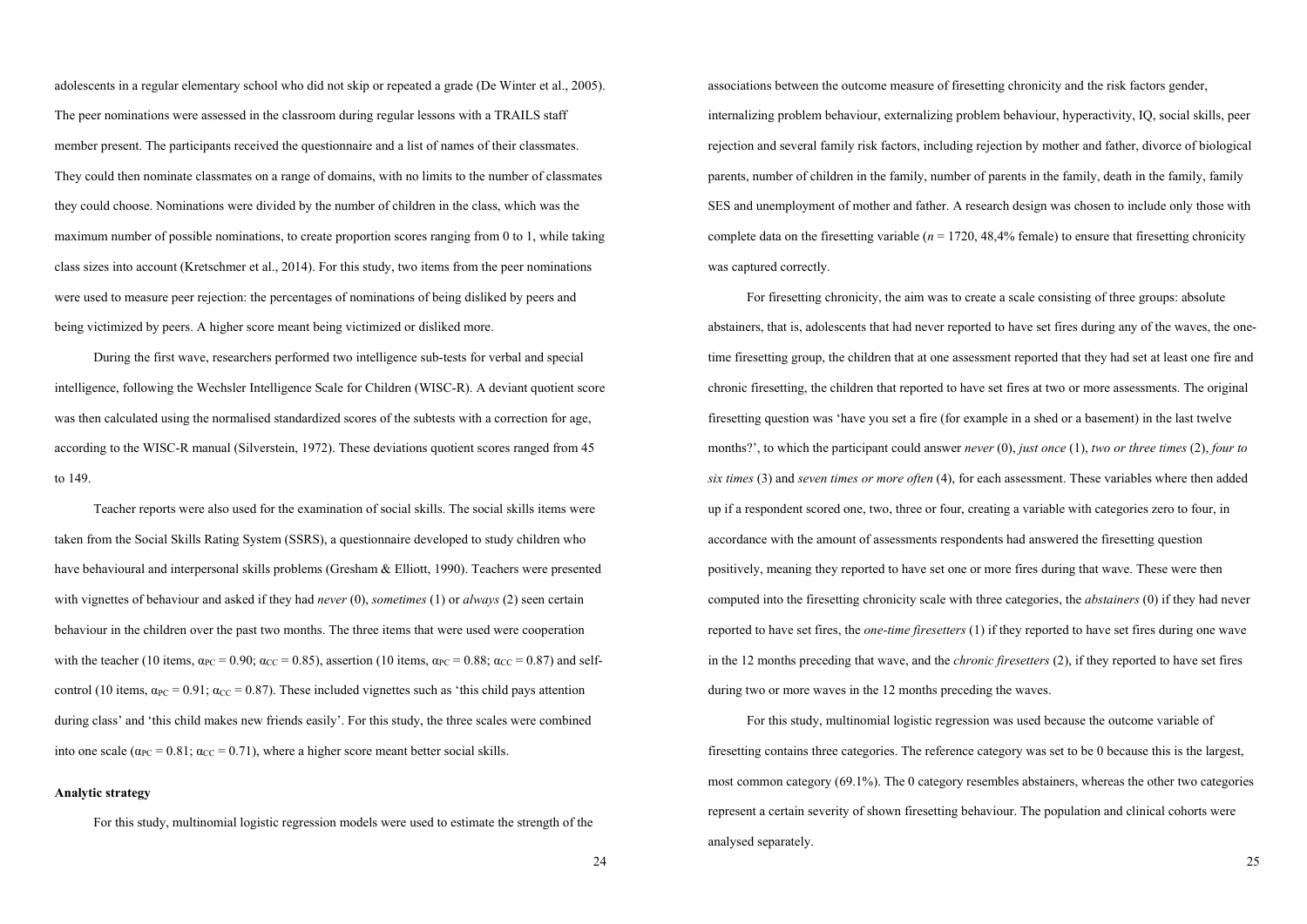Four different multinomial logistic regression models were computed. The first two models contained the personal risk factors (gender, internalizing and externalizing problem behaviour, hyperactivity, IQ, social skills) separately for the population cohort and clinical cohort. The third and fourth models contained the family risk factors (parental rejection, divorce of biological parents, number of children, single parenthood, death in the family, parental unemployment, family SES) and peer rejection for the population cohort and just the family risk factors for the clinical cohort, as peer nominations were not a part of this cohort.

# **Results**

# **Descriptive Statistics**

Table 1 shows the distribution of the items that were computed into the firesetting chronicity scale. In both the population and clinical cohort, the percentage of severe firesetting behaviour decreased per assessment. Also, firesetting occurs less in the clinical cohort compared to the population cohort, with percentages of never having set fires being lower in the clinical cohort from the first to third wave. Only in the fourth wave the participants from the clinical cohort show more firesetting behaviour compared to the population cohort.

 The firesetting chronicity scale mean is low in both population and clinical cohort, with the majority of the participants having abstained from firesetting throughout the four assessments. When conducting independent *t*-tests, the means of firesetting chronicity were not found to be significantly different between population and clinical cohort  $(t = 1.42, p = 0.16)$ . Therefore, it cannot be concluded that firesetting behaviour is lower in clinical cohort participants, compared to the population cohort. Also, when comparing firesetting chronicity means for males and females, *t*-tests did not show the means to be significantly different  $(t = 0.94, p = .35)$ .

Table 1

*Distribution of the firesetting variable, in percentages*

|                        |                  | Population cohort |                |                |                  | Clinical cohort |                |                |
|------------------------|------------------|-------------------|----------------|----------------|------------------|-----------------|----------------|----------------|
|                        | T1               | T <sub>2</sub>    | T <sub>3</sub> | T <sub>4</sub> | T1               | T <sub>2</sub>  | T <sub>3</sub> | T <sub>4</sub> |
| $\boldsymbol{N}$       | 2199             | 2083              | 1656           | 1653           | 538              | 433             | 416            | 358            |
| Never                  | 78.1             | 82.2              | 89.4           | 95.3           | 84.2             | 88.5            | 90.1           | 93.6           |
| Once                   | 13.2             | 9.9               | 6.6            | 2.7            | 10.4             | 7.8             | 5.5            | 2.2            |
| $2 - 3$                | 4.5              | 5.0               | 2.5            | 1.5            | 3.2              | 2.1             | 3.4            | 3.5            |
| $4 - 6$                | 2.0              | 0.8               | 0.8            | 0.3            | 1.3              | 1.2             |                | 0.3            |
| 7 or more              | 2.1              | 2.0               | 0.7            | 0.2            | 0.9              | 0.6             | 1.0            | 0.5            |
|                        | $\boldsymbol{n}$ | Range             | M(SD)          |                | $\boldsymbol{n}$ | Range           |                | M(SD)          |
| Firesetting chronicity | 1419             | $0 - 2$           |                | 0.50(0.79)     | 301              | $0 - 2$         |                | 0.43(0.77)     |

*Note:* Question: "Have you set fires in the past 12 months?" with categories 0 (*never*), 1 (*one time*), 2 (*two or three times*), 3 (*four to six times*) and 4 (*7 times or more often*).

 Table 2 describes the personal risk factors and the outcome measure. In this study, respondents from the population cohort are 49% male and overall show little signs of problem behaviour and hyperactivity, as well as having relatively good social skills and an IQ close to society's average score of 100 (Hunt, 2011). Of the clinical cohort, 66% of the respondents were male and showed slightly higher scores of problem behaviour than the population cohort's participants, as well as being hyperactive more often, having poorer social skills and a lower IQ than the population cohort, though the difference between the average IQ of the population and clinical cohort is but tiny.

 Furthermore, while examining independent *t*-tests comparing the means of individual predictors between cohorts, the means of internalizing problem behaviour  $(t = -3.35, p < 0.01)$ , externalizing problem behaviour ( $t = -4.89$ ,  $p < 0.01$ ), hyperactivity ( $t = -11.49$ ,  $p < 0.01$ ) and social skills ( $t = 14.81$ ,  $p < 0.01$ ) were found to be significantly different between the population and clinical cohort. This means that indeed participants of the clinical cohort showed more signs of internalizing and externalizing problem behaviour, were more hyperactive and had poorer social skills, compared to the participants of the population cohort. However, there was no statistical evidence that participants of the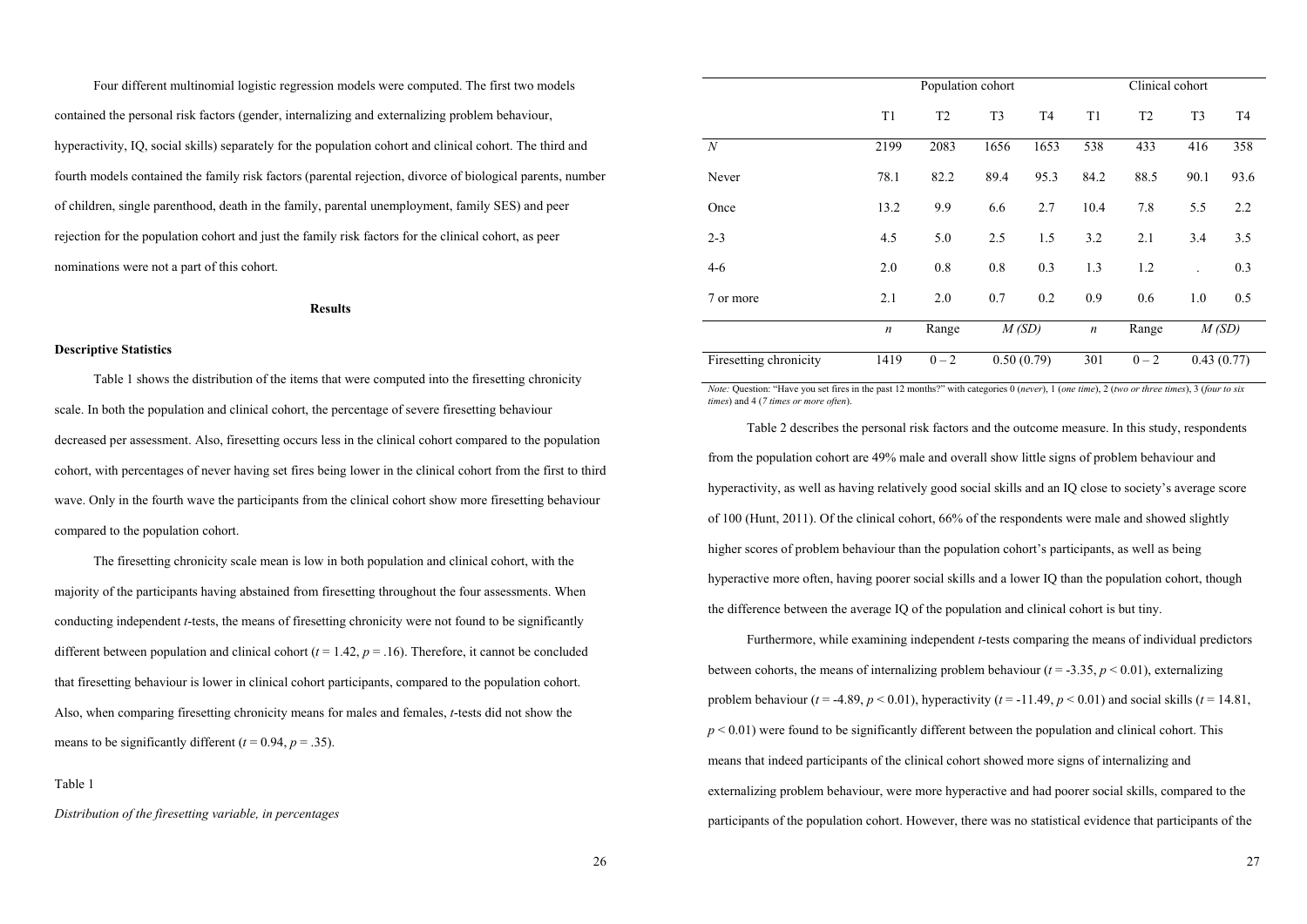clinical cohort had significantly lower IQ's ( $t = 0.65$ ,  $p = 0.52$ ) than the participants of the population cohort.

#### Table 2

*Descriptive statistics of outcome measure and personal risk factors*

|                       |                  | Population cohort |            |                  | Clinical cohort |               |
|-----------------------|------------------|-------------------|------------|------------------|-----------------|---------------|
|                       | $\boldsymbol{N}$ | Range             | M(SD)      | $\boldsymbol{n}$ | Range           | M(SD)         |
|                       |                  |                   |            |                  |                 |               |
| Ordinal variables     |                  |                   |            |                  |                 |               |
| Internalizing problem | 2171             | $0 - 1.42$        |            | 534              | $0 - 1.23$      | 0.40(0.24)    |
| behaviour             |                  |                   | 0.36(0.24) |                  |                 |               |
| Externalizing problem | 2188             | $0 - 1.22$        | 0.27(0.20) | 536              | $0 - 1.22$      | 0.32(0.22)    |
| behaviour             |                  |                   |            |                  |                 |               |
| Hyperactivity         | 1928             | $0 - 2$           | 0.36(0.53) | 490              | $0 - 2$         | 0.72(0.65)    |
| IQ                    | 2221             | $45 - 149$        | 97.19(15)  | 543              | $58 - 142$      | 96.72 (15.52) |
| Social skills         | 1928             | $1.13 - 3$        | 2.35(0.38) | 490              | $1.33 - 3$      | 2.10(0.34)    |
| Nominal variable      |                  |                   | Percentage |                  |                 | Percentage    |
| $Gender = 1$          | 2230             | $0 - 1$           | 49%        | 543              | $0 - 1$         | 66%           |

 Table 3 describes the environmental risk factors. In the population cohort, scores for parental rejection are close to the scale minimum, similar to family SES and peer rejection. There are on average 2.53 children per family. Other factors in Table 2 are categorical and show that most of the participants from the population cohort live with two parents, have biological parents that are not divorced, have not encountered a death of a sibling or parent and have parents that are employed . Means for parental rejection in the clinical cohort where slightly higher than for the population cohort. The mean for family SES is the same and on average there are 2.55 children per family. Similar to the population cohort, most participants from the clinical cohort were from families with two parents, with biological parents

that are not divorced, they have not encountered a death in the family and have employed parents.

 With computing independent *t*-test to compare means between cohorts, it was found that the means of rejection by mother ( $t = -5.30$ ,  $p < 0.01$ ) and rejection by father ( $t = -7.15$ ,  $p < 0.01$ ) significantly differed for the population and clinical cohort. This means that participants of the clinical cohort felt more rejected by their parents, compared to the population cohort. Comparing the percentages of the nominal variables, percentages for employment of father  $(t = -2.75, p < 0.01)$  and divorce of biological parents  $(t = -2.19, p < 0.05)$  differed significantly between cohorts, meaning that fathers of participants of the clinical cohort were more often unemployed compared to the population cohort's participants. However, for the other variables, no significant differences in means between cohorts were found.

Table 3

*Descriptive statistics of environmental risk factors* 

|                                     |      | Population cohort    |            |                  | Clinical cohort                                |            |
|-------------------------------------|------|----------------------|------------|------------------|------------------------------------------------|------------|
|                                     | N    | Range                | M(SD)      | $\boldsymbol{n}$ | Range                                          | M(SD)      |
| Ordinal variables                   |      |                      |            |                  |                                                |            |
| Paternal rejection                  | 2141 | $1 - 3.59$           | 1.48(0.34) | 526              | $1 - 3.65$                                     | 1.62(0.42) |
| Maternal rejection                  | 2194 | $1 - 3.94$           | 1.48(0.33) | 538              | $1 - 3.24$                                     | 1.57(0.36) |
| Number of children <sup>a</sup>     | 2188 | $1 - 13$             | 2.53(1.07) | 541              | $1 - 10$                                       | 2.55(1.24) |
| Family SES                          |      | $2188 - 1.94 - 1.73$ |            |                  | $-0.05(0.80)$ 541 $-2.23 - 1.72$ $-0.05(0.74)$ |            |
| Disliked by peers                   | 1065 | $0 - 0.85$           | 0.13(0.13) |                  |                                                |            |
| Victimized by peers                 | 1065 | $0 - 0.63$           | 0.04(0.08) |                  |                                                |            |
| Nominal variables <sup>b</sup>      |      |                      | Percentage |                  |                                                | Percentage |
| Number of parents $= 2$             | 2195 | $1 - 2$              | 1.84       | 541              | $1 - 2$                                        | 1.83       |
| Divorce of biological parents $= 1$ | 2230 | $0 - 1$              | 21%        | 541              | $0-1$                                          | 26%        |
| Death in family $= 1$               | 2186 | $0 - 1$              | 3%         | 541              | $0 - 1$                                        | 4%         |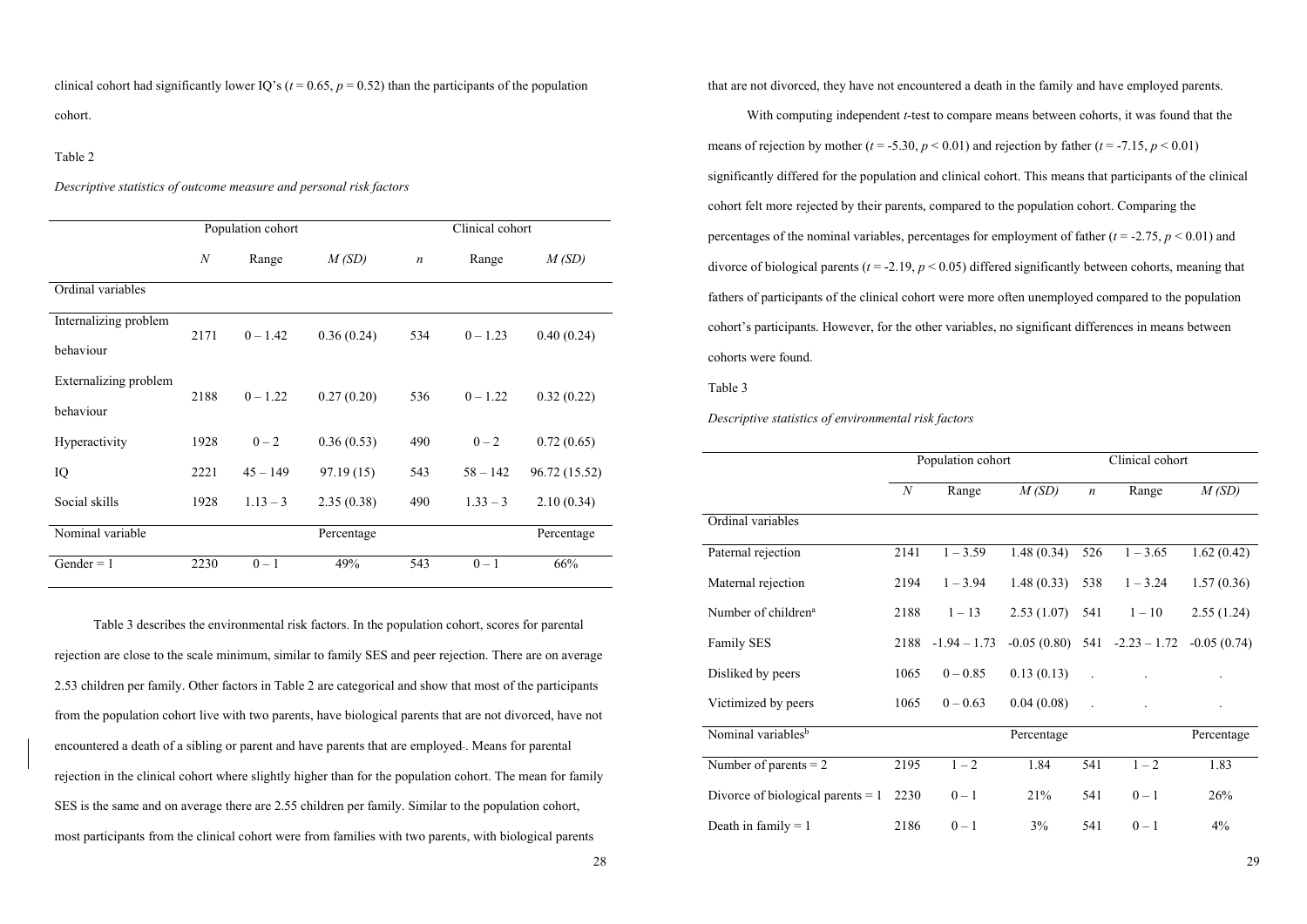| Employment mother $= 1$ | $2181 \t 0-1$     | 25%   | $541 \qquad 0-1$ | 27%    |
|-------------------------|-------------------|-------|------------------|--------|
| Employment father $= 1$ | $1842 \qquad 0-1$ | $6\%$ | $444 \qquad 0-1$ | $11\%$ |

*Note.* Peer nominations were not measured in the clinical cohort. a. Number of children is number of children in a family, including the respondent. b. Nominal variables are coded so the value '1' means a higher risk; parents are divorced, respondent did experience a death in the family, mother/father is unemployed.

#### **Bivariate statistics**

 Table 4, the correlation table for the population cohort, shows a few strong significant correlations (above 0.5) between risk factors. The strongest correlation is between the number of parents and divorce of biological parents, which is natural as a divorce often results in single parenthood. Another strong correlation is between externalizing and internalizing problem behaviour, which means that when an individual shows signs of internalizing problem behaviour, they are likely to also show signs of externalizing problem behaviour. A similar effect shows between rejection by mother and rejection by father, meaning that adolescents that feel rejected by their mother also feel more rejected by their father.

 Moderate correlations occurred between hyperactivity and gender, internalizing and externalizing problem behaviour and rejection by mother and father, being victimized and disliked by peers, IQ and SES and between social skills and gender, hyperactivity, SES, being disliked by peers and IQ. This means that the presence of internalizing/externalizing problem behaviour is linked to being rejected by mother and/or father, that when one is more disliked by peers this is linked to being also more victimized by peers and that higher IQ is linked to a higher SES. In a similar way, poorer social skills are more often present in males and linked to being more often disliked by peers, as well as better social skills being linked to a higher scores for IQ and family SES, as well as being less hyperactive.

 The correlations of the clinical cohort show similar patterns compared to the population cohort. Again, the strongest correlation is the one between number of parents and divorce of biological parents, with similar associations between rejection by mother and rejection by father and internalizing problem behaviour and externalizing problem behaviour.

Moderate correlations occur similar to the population cohort, with gender and hyperactivity

correlating with each other, as well as rejection by mother and father and internalizing and externalizing problem behaviour, SES and IQ and hyperactivity and social skills. Correlations that do not occur in the population cohort, are the moderate correlations between SES and number of parents and divorce of biological parents. This means that a lower SES is linked to families with one parents and families with divorced parents.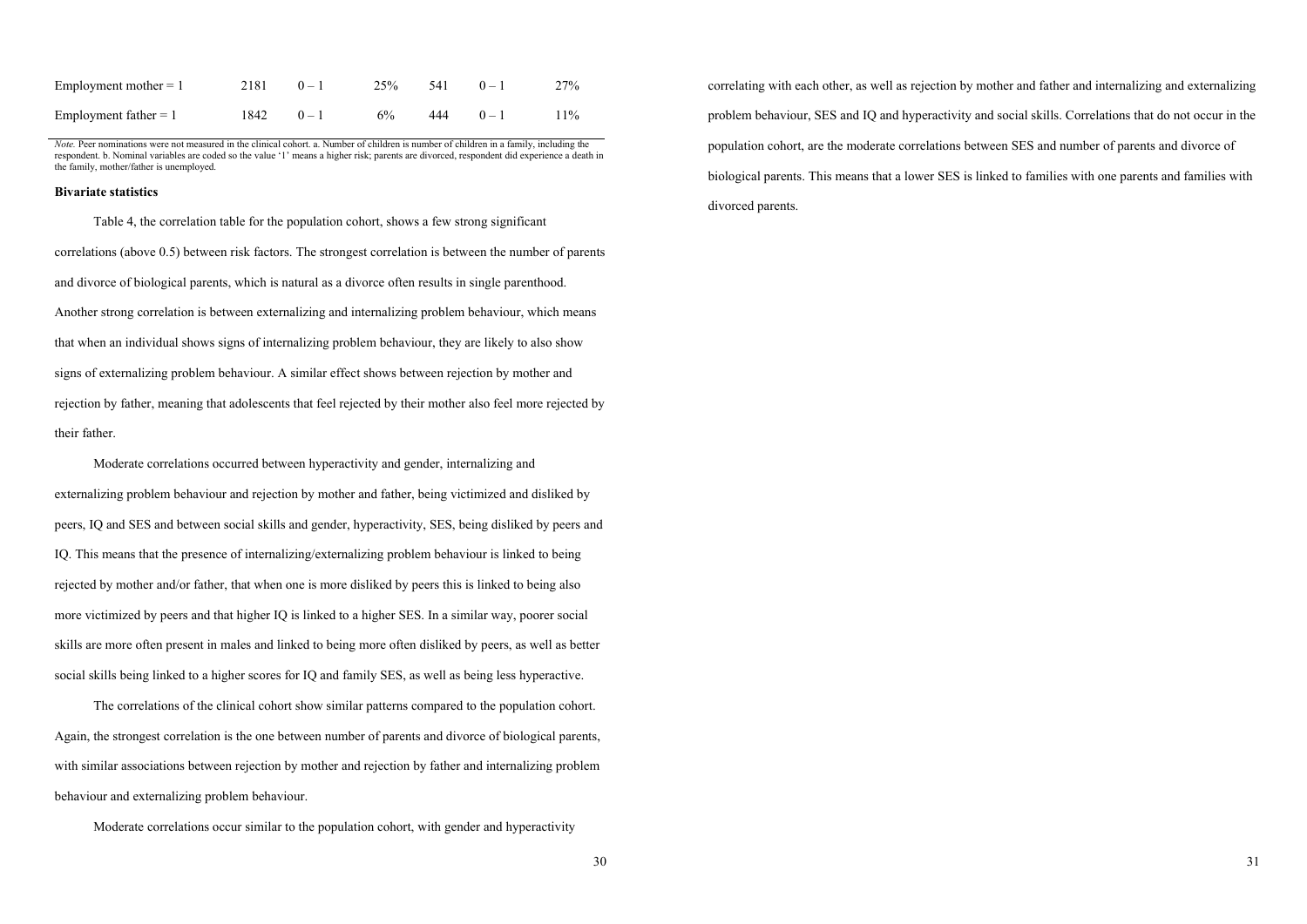#### Table 4

*Correlations of risk factors* 

|            | FC       | G       | <b>IPB</b>    | EPB     | Hyp                        | RF      | <b>RM</b> | NC             | NP                          | <b>DBP</b>                  | DF            | EM           | EF                          | <b>SES</b> | <b>DIS</b> | <b>VIC</b> | IQ           | SS      |
|------------|----------|---------|---------------|---------|----------------------------|---------|-----------|----------------|-----------------------------|-----------------------------|---------------|--------------|-----------------------------|------------|------------|------------|--------------|---------|
| FC         | $\sim$   | $-.02$  | .04           | $-.02$  | .07                        | $-.06$  | $-.06$    | $-.02$         | $-.06$                      | .09                         | .03           | .06          | .02                         | $\theta$   |            |            | .10          | $-.03$  |
| G          | $-.02$   | in 1    | $-13**$       | $.13**$ | $.32**$                    | $.11*$  | .04       | .04            | $.09*$                      | $-12**$                     | $-.06$        | $-.10*$      | $-.04$                      | $.10*$     |            |            | $.13**$      | $-.03$  |
| <b>IPB</b> | $-.03$   | $-11**$ | $\mathcal{L}$ | $.51**$ | $-.05$                     | $.26**$ | $.28**$   | .03            | .01                         | .03                         | $-.04$        | .06          | .04                         | $-.01$     |            |            | .07          | .03     |
| <b>EPB</b> | $\Omega$ | $.18**$ | 53**          |         | $22**$                     | $.31**$ | $42**$    | .07            | .02                         | $-.04$                      | .01           | $\mathbf{0}$ | $-.04$                      | .01        |            |            | .04          | $-.11*$ |
| Hyp        | .01      | $.29**$ | $.05*$        | $.21**$ | $\mathcal{L}^{\text{max}}$ | $.11*$  | $.10*$    | $-.05$         | $-.01$                      | $-.01$                      | $-.01$        | $-.02$       | $-.05$                      | $-.04$     |            |            | $-.03$       | $-44*$  |
| RF         | $\Omega$ | $.10**$ | $.39**$       | $37**$  | $.12**$                    | s.      | $.55*$    | $-.02$         | .05                         | $-.05$                      | $-.05$        | $-.06$       | $-.03$                      | .01        |            |            | $-.03$       | $-.04$  |
| RM         | 02       | $.10**$ | $.39**$       | $.42**$ | $.16***$                   | .68     | $\sim$    | .02            | .03                         | $-03$                       | $-.03$        | $-.01$       | $-.05$                      | $-.03$     |            |            | $-.03$       | $-.03$  |
| NC         | .01      | $-.02$  | .04           | $.06**$ | .04                        | .09     | .06       |                | $.09*$                      | $-.07$                      | .07           | .06          | $-.08$                      | $.12**$    |            |            | .06          | .03     |
| NP         | .01      | .01     | $-.03$        | $-.04$  | $-.09**$                   | .05     | $-.01$    | .14            | $\mathcal{L}^{\mathcal{L}}$ | $-.63**$                    | $-.03$        | $-13**$      | $\cdot^a$                   | $-.27**$   |            |            | .04          | $-.09$  |
| <b>DBP</b> | .01      | $-.01$  | 0.03          | $.06**$ | $09**$                     | $-.03$  | .02       | $-12$          | $-.65**$                    | $\mathcal{L}^{\mathcal{A}}$ | .04           | .07          | .02                         | $-.25**$   |            |            | $-.03$       | $-.05$  |
| DF         | $-.01$   | .01     | 0.01          | $-.03$  | $\mathbf{0}$               | .04     | $.07**$   | $\overline{0}$ | $-.18**$                    | .02                         | $\mathcal{L}$ | $-.01$       | $\mathbf{0}$                | $.05**$    |            |            | .01          | .06     |
| EM         | $-.01$   | 0.2     | $\mathbf{0}$  | $-.03$  | .03                        | .02     | $-.01$    | $.16***$       | $-.04*$                     | .01                         | .03           | $\sim$       | .07                         | $-.21**$   |            |            | $-.03$       | .04     |
| EF         | .04      | .02     | 0.01          | $-.03$  | .04                        | $-.01$  | $-.01$    | .04            | .01                         | $.08**$                     | .01           | $.09**$      | $\mathcal{L}^{\mathcal{A}}$ | $-.10*$    |            |            | $\mathbf{0}$ | .04     |
| <b>SES</b> | $-.02$   | $-.03$  | $-04*$        | $-.05*$ | $-18**$                    | $-.05*$ | $-.05*$   | .01            | $23**$                      | $-26**$                     |               | $-02 - 23**$ | $-22**$                     |            |            |            | $34**$       | $11*$   |

|    |                            |                                         |         | DIS $0.04$ $21***$ $0.07*$ $16***$ $31***$ $14***$ $14***$ $0.03$ $11***$ $12***$ $0.03$                         |  |  | $02 \t 05 \t -13**$ |                                                              |  | the contract of the contract of the contract of |  |
|----|----------------------------|-----------------------------------------|---------|------------------------------------------------------------------------------------------------------------------|--|--|---------------------|--------------------------------------------------------------|--|-------------------------------------------------|--|
|    | VIC $0^{18}$ 07* $10^{**}$ | $.04 \qquad 13**$                       | $.08**$ | $.06*$                                                                                                           |  |  |                     | $.02 \t .04 \t .06 \t .02 \t .01 \t .04 \t .11*** \t .46***$ |  |                                                 |  |
| IO |                            | $-0.01$ $0.06**$ 0.03 0.02 $-17**$ 0.02 |         | $-01$ $-05^*$ $10^{**}$ $-12^{**}$ $-03$ $-11^{**}$ $-15^{**}$ $-39^{**}$ $-05$ 0                                |  |  |                     |                                                              |  |                                                 |  |
| SS | $0 \quad -29**$            |                                         |         | $-0.05*$ $-18**$ $-57**$ $-13**$ $-14**$ $-04$ $-13**$ $-14**$ 0 $-07**$ $-10**$ $-31**$ $-36**$ $-18**$ $-30**$ |  |  |                     |                                                              |  |                                                 |  |

Note. Correlations below diagonal are from the population cohort. Correlations above diagonal are from the clinical cohort. Peer nominations were not included in the clinical cohort. Notherwistions: FC = Firsteralizing pro

32

33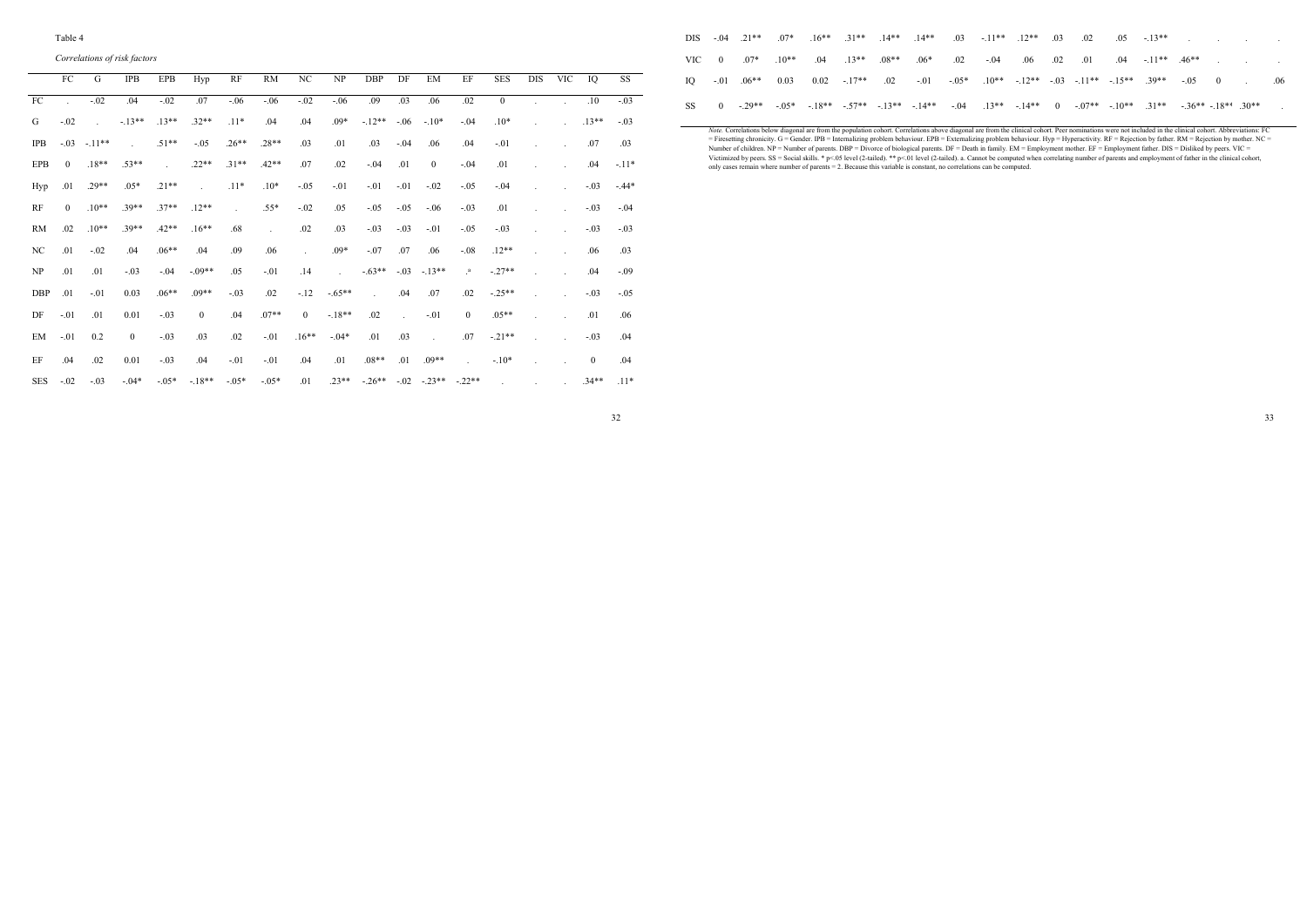# **Multicollinearity**

 Multicollinearity was examined to ensure that there were no strong linear relationships between two or more predictors in the multiple logistic regression model. If there is multicollinearity in regression, regression coefficients become unreliable, the model variance is limited and it is difficult to assess the individual importance of predictors (Field, 2009). Therefore, *tolerance* and *Variance Inflation Factors (VIF)* were computed for these analyses by running a multiple regression with all predictors in SPSS. When examining the *tolerance* and *VIF* values from this analysis, no *tolerance* value approached 0.1 and no *VIF* value exceeded 10 or -10 (Myers, in Field, 2009). Thus, there was no multicollinearity between the risk factors. This means that for the multiple logistic regression analyses, the regression coefficients are trustworthy, the model variance is not limited and the individual importance of predictors is measurable.

# Table 5

*Collinearity statistics of firesetting risk factors*

|                                 | Tolerance | Variance Inflation Factor |
|---------------------------------|-----------|---------------------------|
| Gender                          | 0.79      | 1.27                      |
| Internalizing problem behaviour | 0.58      | 1.73                      |
| Externalizing problem behaviour | 0.61      | 1.63                      |
| Hyperactivity                   | 0.61      | 1.64                      |
| IQ                              | 0.80      | 1.26                      |
| Social skills                   | 0.53      | 1.89                      |
| Rejection by father             | 0.46      | 2.18                      |
| Rejection by mother             | 0.48      | 2.09                      |
| Number of children              | 0.88      | 1.14                      |
| Divorce of biological parents   | 0.93      | 1.08                      |
| Family SES                      | 0.78      | 1.28                      |

| Death in family   | 0.97 | 1.03 |
|-------------------|------|------|
| Employment mother | 0.88 | 1.13 |
| Employment father | 0.93 | 1.07 |
| Peer rejection    | 0.84 | 1.20 |

*Note:* Due to missing data, all cases for number of parents have the value '2'. Therefore, tolerance and VIF scores cannot be computed. because number of parents is a constant variable.

# **Multinomial Logistic Regression**

 **Individual risk factors.** As shown in Table 6, the only significant predictor is internalizing problem behaviour for the first firesetting category in the clinical cohort. This means that individuals from the clinical cohort who show internalizing problem behaviour were 2.3 times more likely than the individuals without internalizing problems to have set fires at least once during adolescence. However, the 95% *confidence interval* of the *odds ratio* of internalizing problem behaviour is really wide. This indicates a lower level of precision of the *odds ratio* and may suggest that the sample size is too small. Therefore, this result should be interpreted with caution.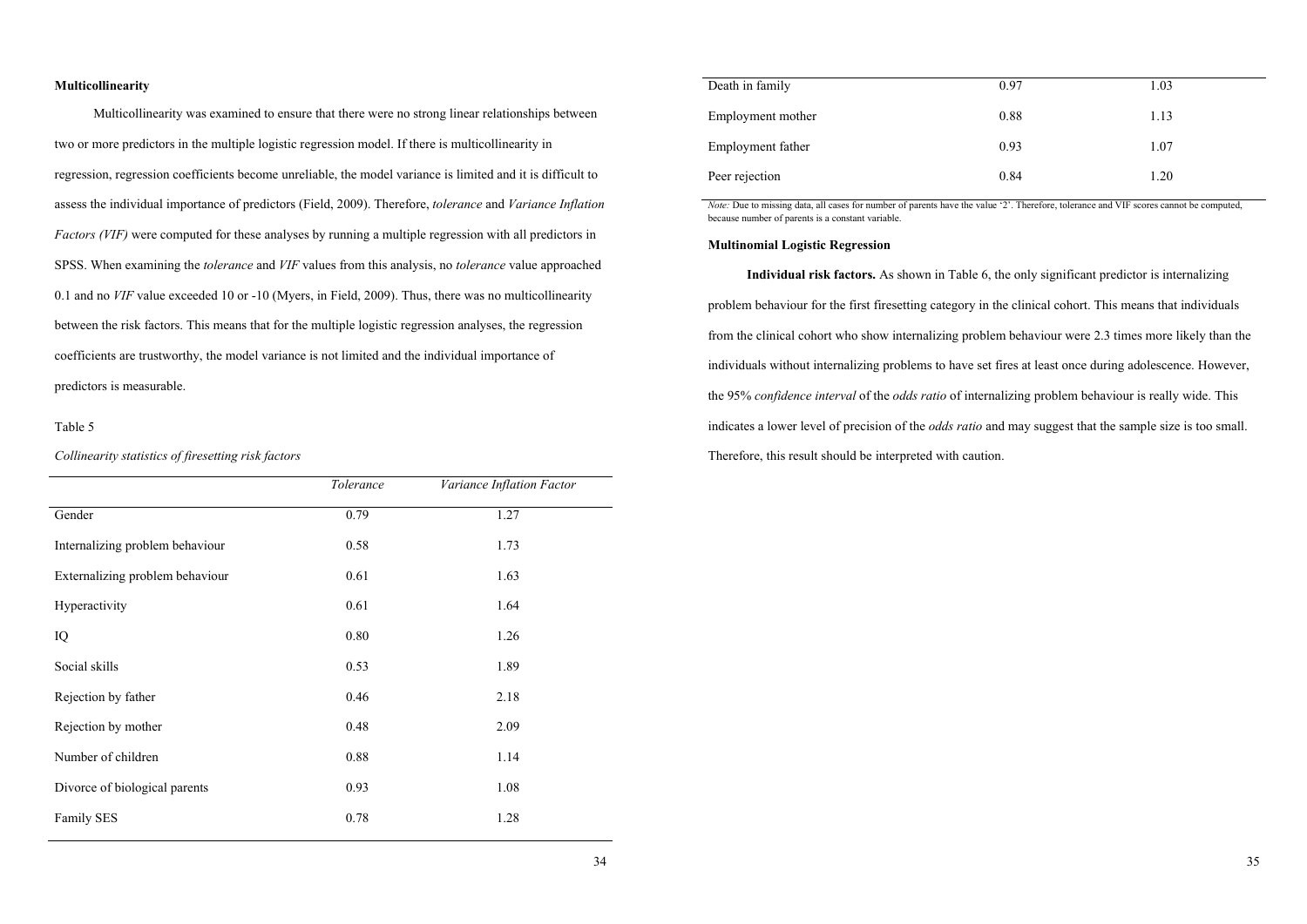#### Table 6

*Results of the multinomial logistic regression for personal risk factors*

|                                     |               |       | Population cohort <sup>1</sup> (n = 1202) |       |                 | Clinical cohort <sup>2</sup> (n = 264) |                       |       |
|-------------------------------------|---------------|-------|-------------------------------------------|-------|-----------------|----------------------------------------|-----------------------|-------|
|                                     |               |       | 95% CI for Odds Ratio                     |       |                 |                                        | 95% CI for Odds Ratio |       |
|                                     | B(SE)         | Lower | Odds Ratio                                | Upper | B(SE)           | Lower                                  | Odds Ratio            | Upper |
| One time firesetters vs. Abstainers |               |       |                                           |       |                 |                                        |                       |       |
| Intercept                           | $-1.32(0.81)$ |       |                                           |       | $-5.61(2.45)^*$ |                                        |                       |       |
| Gender = $0$                        | $-0.12(0.19)$ | 0.62  | 0.89                                      | 1.28  | $-0.37(0.58)$   | 0.22                                   | 0.69                  | 2.17  |
| Internalizing problem behaviour     | $-0.07(0.44)$ | 0.40  | 0.93                                      | 2.20  | $2.30(1.15)*$   | 1.05                                   | 9.96                  | 94.93 |
| Externalizing problem behaviour     | 0.21(0.54)    | 0.43  | 1.23                                      | 3.57  | $-2.19(1.48)$   | 0.01                                   | 0.11                  | 2.05  |
| Hyperactivity                       | $-0.05(0.20)$ | 0.64  | 0.95                                      | 1.41  | 0.39(0.43)      | 0.64                                   | 1.48                  | 3.42  |
| IQ                                  | 0(0.01)       | 0.99  | 1                                         | 1.01  | 0.03(0.02)      | 1                                      | 1.03                  | 1.06  |
| Social skills                       | 0.014(0.29)   | 0.58  | 1.01                                      | 1.78  | 0.01(0.80)      | 0.21                                   | 1.01                  | 4.84  |

| Chronic firesetters vs. Abstainers |                 |      |      |      |                 |      |      |       |
|------------------------------------|-----------------|------|------|------|-----------------|------|------|-------|
| Intercept                          | $-1.62(0.74)$ * |      |      |      | $-4.27(1.73)$ * |      |      |       |
| $Gender = 0$                       | 0.06(0.17)      | 0.76 | 1.06 | 1.47 | 0.43(0.38)      | 0.73 | 1.54 | 3.26  |
| Internalizing problem behaviour    | $-0.43(0.40)$   | 0.30 | 0.65 | 1.43 | 0.82(0.82)      | 0.45 | 2.27 | 11.37 |
| Externalizing problem behaviour    | 0.23(0.50)      | 0.48 | 1.26 | 3.31 | $-0.86(0.99)$   | 0.06 | 0.43 | 2.96  |
| Hyperactivity                      | 0.17(0.18)      | 0.84 | 1.19 | 1.69 | 0.46(0.30)      | 0.88 | 1.59 | 2.87  |
| IQ                                 | 0(0.01)         | 0.99 |      | 1.01 | 0.02(0.01)      | ш    | 1.02 | 1.04  |
| Social skills                      | 0.06(0.17)      | 0.76 | 1.26 | 2.10 | 0.12(0.57)      | 0.73 | 1.12 | 3.40  |

a. Too few valid cases remain for this variable to compute this result. *Note:* model 1:  $R$  = .003 (Cox & Snell), .003 (Nagelkerke). Model X<sup>2</sup>(12) = 3,40, p = .99. model 2:  $R$  = .05 (Cox & Snell),<br>.07 (Nagelkerke). Mode

37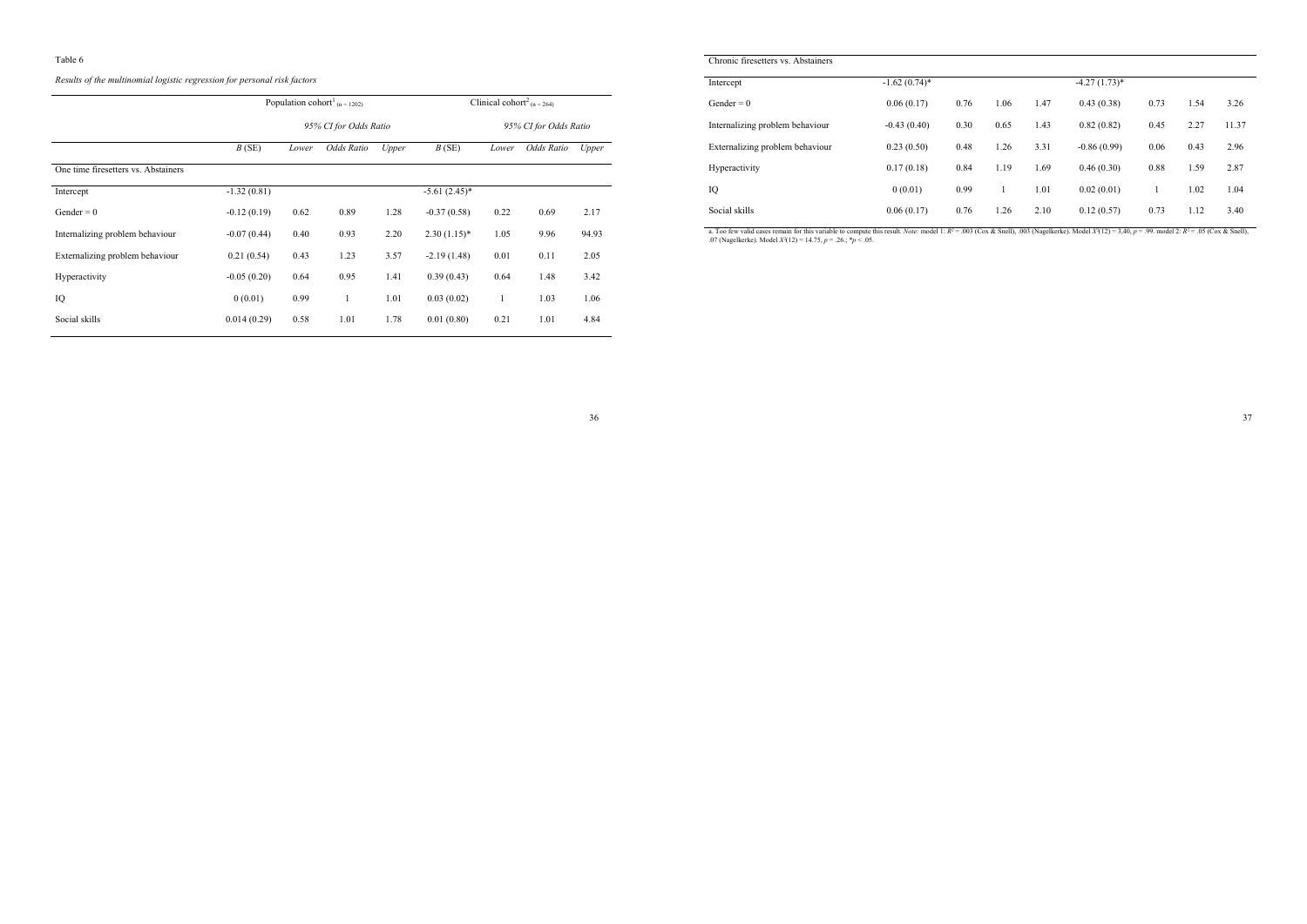**Environmental risk factors.** Significant environmental predictors were number of children in the family and having divorced biological parents in the population cohort, for abstainers compared to chronic firesetters. Thus, by being from a larger family, an individual from the population cohort had a 21% higher chance of chronic firesetting behaviour (= having reported to have set fires during at least two waves) compared to individuals from smaller families. As the coefficient for not having divorced parents is negative, adolescents from the population cohort who have biological parents that are not divorced have a 95% lower chance of setting fires chronically, compared to adolescents with divorced biological parents. Divorced parents and being from a larger family are also significant predictors for one time firesetters in the clinical cohort. However, when examining the chronic firesetting group, neither of the predictors are significant in the clinical cohort.

 When combining all environmental predictors in one regression model, the cases with missing data on at least one of the predictors were not included in the analysis. This caused the small numbers of participants with one parent and participants that have encountered a death in the family in both population and clinical cohort, to decrease further, which resulted in problems with computing the *odds ratios* and *confidence intervals* for these predictors throughout the analysis. In the population cohort, one case remained with one parent and six cases remained for having experienced a death in the family, causing very large *confidence intervals* for both variables. In the clinical cohort, there are no problems with the death in the family variable. However, no cases remain for having one parent, thus *odds ratios* and *confidence intervals* cannot be computed at all.

### Table 7

*Results of the multinomial logistic regression for environmental risk factors.* 

|                                     |                 | Population cohort <sup>1</sup> ( $n=563$ ) |                       |              |                  | Clinical cohort <sup>2</sup> ( $n = 246$ ) |                       |             |
|-------------------------------------|-----------------|--------------------------------------------|-----------------------|--------------|------------------|--------------------------------------------|-----------------------|-------------|
|                                     |                 |                                            | 95% CI for Odds Ratio |              |                  |                                            | 95% CI for Odds Ratio |             |
|                                     | B(SE)           | Lower                                      | Odds                  | Upper        | B(SE)            | Lower                                      | Odds                  | Upper       |
| One time firesetters vs. Abstainers |                 |                                            |                       |              |                  |                                            |                       |             |
| Intercept                           | $-1.98(1.45)$   |                                            |                       |              | $-18.80(1.72)$ * |                                            |                       |             |
| Rejection by mother                 | 0.52(0.55)      | 0.57                                       | 1.68                  | 4.97         | $-.08(1)$        | 0.13                                       | 0.92                  | 6.53        |
| Rejection by father                 | 0.03(0.52)      | 0.37                                       | 1.03                  | 2.88         | $-.22(0.85)$     | 0.15                                       | 0.81                  | 4.62        |
| Number of children                  | 0.06(0.11)      | 0.85                                       | 1.06                  | 1.32         | $0.40(0.15)*$    | 1.11                                       | 1.49                  | 1.99        |
| Number of parents $= 1$             | 19.65 (7740.15) | $\boldsymbol{0}$                           | b                     | $\mathbf{a}$ |                  |                                            |                       | $\cdot$     |
| Divorce of biological parents $= 0$ | $-14(0.49)$     | 0.33                                       | 0.87                  | 2.28         | $-1.22(0.6)$ *   | 0.09                                       | 0.30                  | 0.96        |
| Death in family $= 0$               | 0.17(1.12)      | 0.13                                       | 1.18                  | 10.56        | 16.64(0)         | $\mathsf d$                                | $\rm d$               | $\mathbf d$ |
| Employment mother $= 0$             | 0.27(0.30)      | 0.73                                       | 1.31                  | 2.38         | $-0.31(0.58)$    | 0.23                                       | 0.73                  | 2.30        |
| Employment father $= 0$             | $-.62(0.59)$    | 0.17                                       | 0.54                  | 1.72         | 0.58(1.09)       | 0.21                                       | 1.78                  | 14.95       |
| Family SES                          | $-25(0.17)$     | 0.56                                       | 0.78                  | 1.09         | 0.48(0.35)       | 0.81                                       | 1.61                  | 3.19        |
|                                     |                 |                                            |                       |              |                  |                                            |                       |             |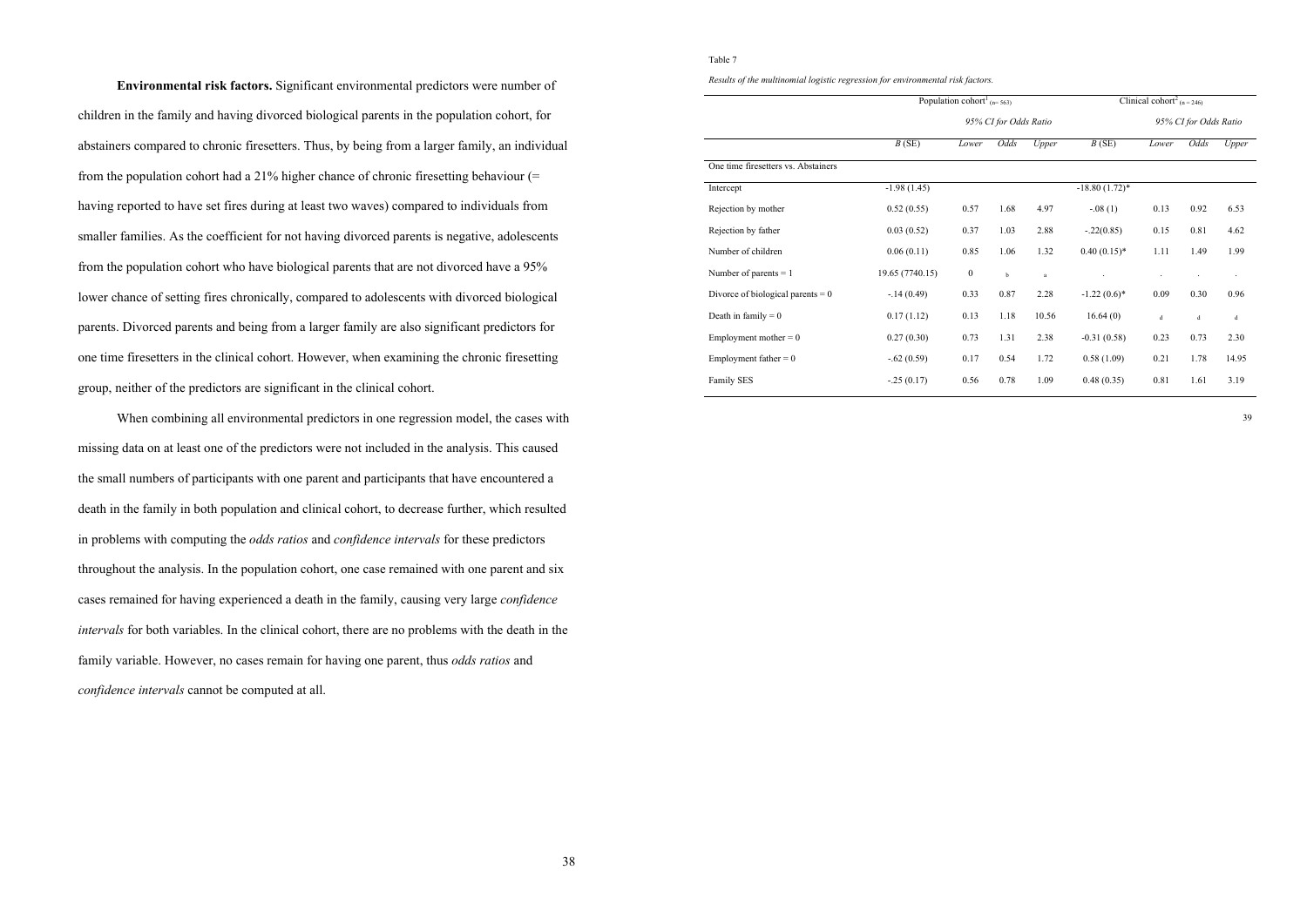| Disliked by peers                   | $-1.56(1.10)$     | 0.02             | 0.21         | 1.81     |               |      |      |         |
|-------------------------------------|-------------------|------------------|--------------|----------|---------------|------|------|---------|
| Victimized by peers                 | 1.93(1.63)        | 0.29             | 6.91         | 166.96   |               |      |      |         |
| Chronic firesetters vs. Abstainers  |                   |                  |              |          |               |      |      |         |
| Intercept                           | $-16.08(1013.13)$ |                  |              |          | 1.03(1.39)    |      |      |         |
| Rejection by mother                 | $-.03(0.5)$       | 0.37             | 0.97         | 2.56     | $-21(0.82)$   | 0.16 | 0.81 | 3.99    |
| Rejection by father                 | 0.29(0.45)        | 0.56             | 1.34         | 3.21     | $-.5(0.75)$   | 0.14 | 0.61 | 2.66    |
| Number of children                  | $0.21(0.09)*$     | 1.04             | 1.24         | 1.48     | $-0.04(0.18)$ | 0.67 | 0.96 | 1.37    |
| Number of parents $= 1$             | $-.84(0)$         | 0.43             | 0.39         | 0.43     |               |      |      | $\cdot$ |
| Divorce of biological parents $= 0$ | $-0.96(0.39)$ *   | 0.18             | 0.39         | 0.82     | $-0.04(0.53)$ | 0.34 | 0.96 | 2.60    |
| Death in family $= 0$               | 14.70 (1013.12)   | $\boldsymbol{0}$ | $\mathbf{c}$ | $\rm{a}$ | $-78(0.78)$   | 0.1  | 0.46 | 2.11    |
| Employment mother $= 0$             | 0.29(0.28)        | 0.77             | 1.34         | 2.33     | $-.59(0.4)$   | 0.25 | 0.55 | 1.22    |
| Employment father = $0$             | $-10(0.63)$       | 0.26             | 0.90         | 3.13     | $-16(0.61)$   | 0.26 | 0.85 | 2.84    |
| Family SES                          | $-.03(0.16)$      | 0.71             | 0.97         | 1.32     | 0.02(0.26)    | 0.61 | 1.02 | 1.69    |
| Disliked by peers                   | $-.67(1)$         | 0.07             | 0.51         | 3.59     |               |      |      |         |
| Victimized by peers                 | 0.23(1.70)        | 0.05             | 1.26         | 35.25    |               |      |      |         |

*Note.* Nominal variables are computed according to the value '1' meaning a higher risk; 1 parent, parents are divorced, experienced a death in the family, mother/father is unemployed. a. Too few valid cases remain for this variable to compute this result. b. Value 341,876,739.70. c. Value is 2,409,594.37. d. Value is 16,828,876.62. Model 1: *R²* = .05 (Cox & Snell), .06 (Nagelkerke). Model *X²*(22) = 27.48, *p* = .19; model 2: *R²* = .08 (Cox & Snell), .10 (Nagelkerke). Model *X²*(16) = 19.68, *p* = .24.

40

#### **Discussion**

With this study, our goal was to examine risk factors and prevalence of adolescent firesetting behaviour. This was executed through the use of two multinomial logistic regression models: one for individual risk factors (gender, internalizing problem behaviour, externalizing problem behaviour, hyperactivity, IQ, social skills) and one for environmental risk factors (paternal rejection, maternal rejection, number of parents, number of children, family SES, paternal employment, maternal employment, divorce of biological parents, death in the family, peer rejection).

 The study sample consisted of participants of the TRAILS project. TRAILS contained two cohorts, a population cohort and clinical cohort, and is a longitudinal study of which four assessments were used here. Multinomial logistic regression models were used to test associations between various risk factors and firesetting behaviour. To thoroughly grasp firesetting behaviour, the firesetting questions from each assessment were computed into a scale that described the chronicity of firesetting behaviour by either placing participants in the never, just once, or twice or more categories of firesetting over the four waves.

 Divorce of biological parents predicted firesetting in both the population and clinical cohort, in both firesetting subgroups, internalizing problem behaviour was a significant predictor for one-time firesetting in the clinical cohort and a larger number of children in the family was a significant predictor for the one-time firesetting group in the clinical cohort and the chronic firesetting group in the population cohort. A remarkable, yet unanticipated finding was the absence of a significant gender effect throughout the analyses.

# **Summary of findings of the individual risk factors**

The first hypothesis suggested males setting more fires than females. Unexpectedly, gender was not a significant predictor in this study. Previous results on firesetting risk factors indicated strong support for a gender effect , with males usually outnumbering females (Chen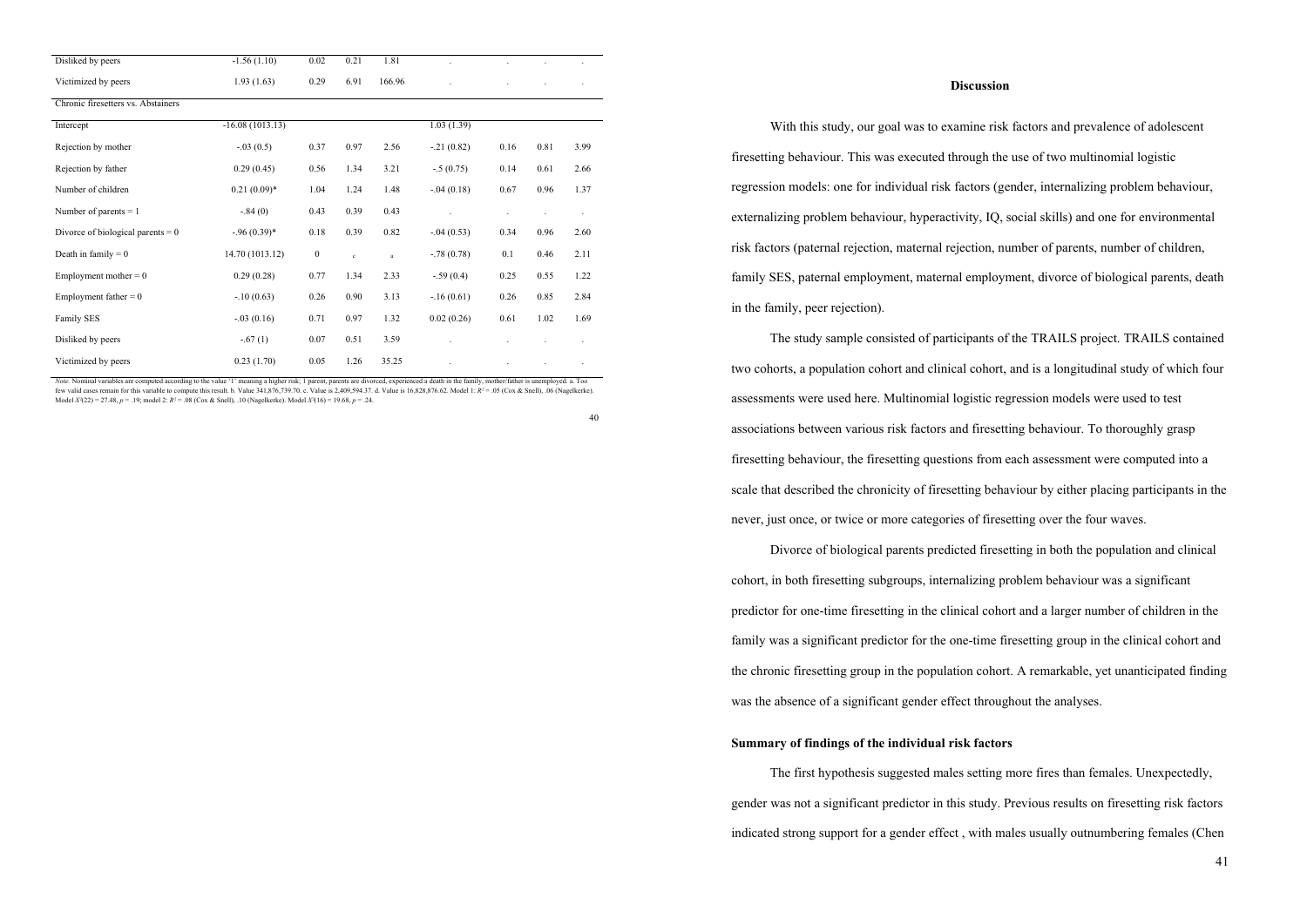et al., 2003; Dadds et al., 2006; Del Bove et al., 2008; MacKay et al., 2006, 2009, 2012, Martin et al., 2004). This contrasting result could be explained by males and females in this dataset not differing much with respect to engagement in firesetting, thus males in the TRAILS data might set just as few fires as females.

 We expected that individuals who showed more internalizing problem behaviour also set more fires. Internalizing problem behaviour did predict one-time firesetting behaviour in the clinical cohort, however, this result has to be interpreted with caution because of the large confidence interval. Internalizing problem behaviour was not a significant predictor in the population cohort. This could be because children in the population cohort might be less influenced by experiencing internalizing problem behaviour and have other coping strategies, compared to individuals from the clinical cohort who might be more vulnerable to the effects of internalizing problem behaviour. A number of the clinical cohort's participants have been diagnosed with a psychiatric disorder (though this does not apply to all clinical participants) and individuals with disorders are more influenced by stress than those without (Thoits, 1995).

 Similarly, we hypothesized that externalizing problem behaviour in participants would increase one's risk for firesetting. However, no significant associations were found between externalizing problem behaviour and firesetting. This might be because no participants showed signs of externalizing problem behaviour that would account for a severe delinquent act as firesetting, or that externalizing problem behaviour is generally low in these participants.

 The expectation for this study was that hyperactive children would lack self-control and resort to firesetting behaviour to establish their needs. However, in this study, hyperactivity was not a significant predictor for firesetting behaviour. An explanation for this result might be that previous literature mainly investigated ADHD and firesetting (Becker et al., 2004; Dadds et al., 2006). ADHD, however, differs from hyperactive behaviour by also

containing an attention deficit component. Therefore it is possible that only hyperactivity in combination with the attention deficit component is a predictor for firesetting and hyperactive behaviour with attention difficulties is not.

 We also expected that participants with lower IQ's would have a higher risk for firesetting behaviour. Yet, IQ did not significantly predict firesetting behaviour in this study.. Most literature on IQ and firesetting focussed on participants with severe mental disabilities and mental retardation. In the TRAILS study, the IQ variable was based on an intelligence test and respondents who had the diagnosis of mental retardation were excluded from participation (De Winter et al., 2005). Therefore it could be that mental retardation can predict firesetting behaviour, as e.g. Devapriam et al. (2007) found, but that this relation did not exist for firesetting and IQ, or that this association only exists at the extreme end.

 It was expected that lower levels of social skills would cause higher risk of firesetting behaviour. However, poor social skills were not a significant predictor for firesetting behaviour. The expectation was that by being limited in their communicational abilities, individuals would resort to other ways of communication through delinquency (Devapriam, 2007). By this effect not occurring in this study, it is likely that these participants have found different ways of coping with their poor social skills, that their lack of social skills was not experienced as a (severe) strain or no participants had really poor social skills, considering that the average in both cohorts was close to the maximum score.

#### **Summary of findings of the environmental risk factors**

For the environmental risk factors, the first hypothesis expected higher firesetting risk to show in individuals that were more often rejected by their mother and/or father. For neither maternal nor paternal rejection, however, significant links with firesetting behaviour were found. The assumption was that rejection would fuel anger and vengeance, but it could be that this anger does not result in such a severe response as firesetting and that children respond to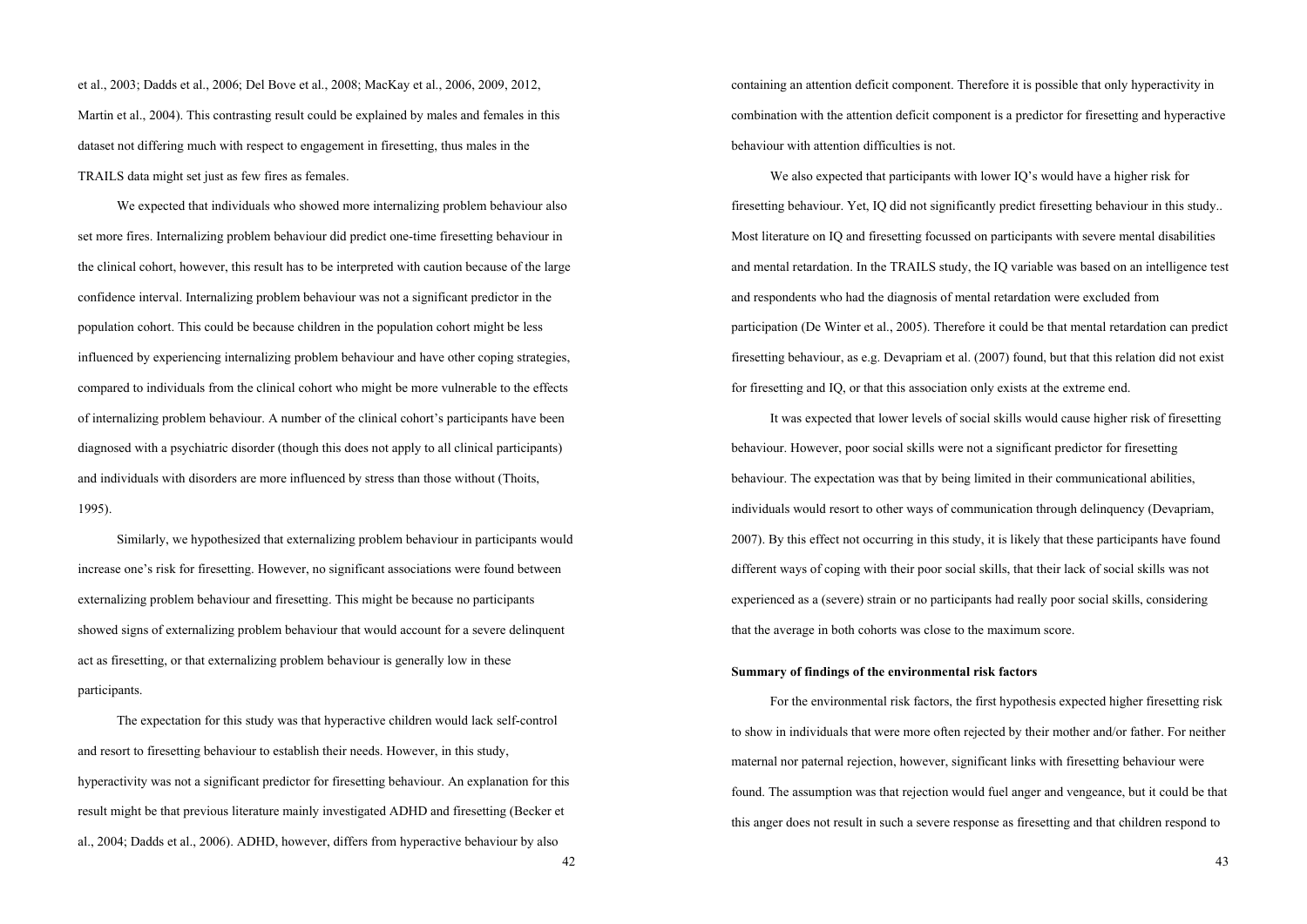the experienced distress in other ways.

 It was also expected that children from larger families would experience higher risk for firesetting. In this study, it was found that number of children in a family indeed significantly predicted chronic firesetting in the population cohort and one-time firesetting in the clinical cohort. This result is in accordance with results from previous literature (Chen et al. 2003; Devapriam et al., 2007). Being from a larger family with more children thus accounted for higher firesetting risk for both population and clinical cohorts.

 Next to number of children, it was also expected that number of parents in a family would be associated with firesetting, in that firesetting risk would be higher in single parent families. Yet, number of parents was not a significant predictor of firesetting behaviour in the population cohort, as there were very few respondents that had one parent. In the clinical cohort, there were even too few participants with one parent to conduct analyses and draw conclusions.

 It was hypothesized that respondents with divorced parents would have a higher risk for firesetting behaviour. Divorce of biological parents was indeed a significant predictor for chronic firesetting in the population cohort and for one-time firesetting in the clinical cohort. Previous literature also found similar results with regard to having divorced parents and showing delinquent behaviour (Amato, 2001; Amato & Keith, 1991; D'Onofrio et al., 2005), though the effects of divorce on firesetting behaviour had yet to be investigated. In this study, divorce of biological parents showed to be predictive of higher firesetting risk for both cohorts.

 When participants had experienced a death of a parent or sibling, it was expected that they would have a higher risk for firesetting behaviour, but in this study, this what not the case. This could be due to the low number of children that have had this experience; only 76 in the population cohort and 23 in the clinical cohort, which caused problems conducting the regression analyses.

Further, we hypothesized that family death would be a stressor, which resulted in problem behaviour, including firesetting. However, it is possible that children responded in other ways to this stressor than by getting angry, vengeful and turning to delinquency, or had positive stimuli that could neutralize the negative effects of a death to some extent, for example supportive family or friends (Procidano & Heller, 1983; Weber & Fournier, 1985).

 Last, it was expected that parental unemployment would account for a higher firesetting risk in children, similar to a lower family SES causing higher firesetting risk. However, neither employment of mother nor of father was a significant predictor of firesetting behaviour, as well as family SES not being able to significantly predict firesetting in this study. The assumption was that unemployment of parents and low SES would cause stress and stigmatise the child for being from a low-class family and that they are unlikely to achieve society's expectations. However, unemployed individuals usually live in areas with relatively cheap houses, commonly rental or social housing (Dohmen, 2005; Battu, Ma & Phimister, 2008) and unemployment is often associated with low SES (Mossakowski, 2008) and lower education (Brunello, 2001). It is likely children from unemployed parents and families with lower socioeconomic statuses will go to school in the same neighbourhood, interacting with mostly children from situations similar to their own, which could mean they are less likely to be stigmatised and to experience stress.

Firesetting was not significantly predicted by being rejected by peers. Being more disliked or victimized did not account for higher risk of firesetting behaviour. In previous literature, significant results for being reject by peers and firesetting were found by Chen et al. (2003). They showed that a combination of shyness, aggressiveness, and feelings of peer rejection were related to firesetting behaviour, as well high levels of peer rejection alone, compared to low levels. Previous literature explains that being rejected by peers is linked to delinquency (Kretschmer et al., 2014). It might be that even though experiencing higher levels of peer rejection accounts for delinquent behaviour, it does not account for behaviour as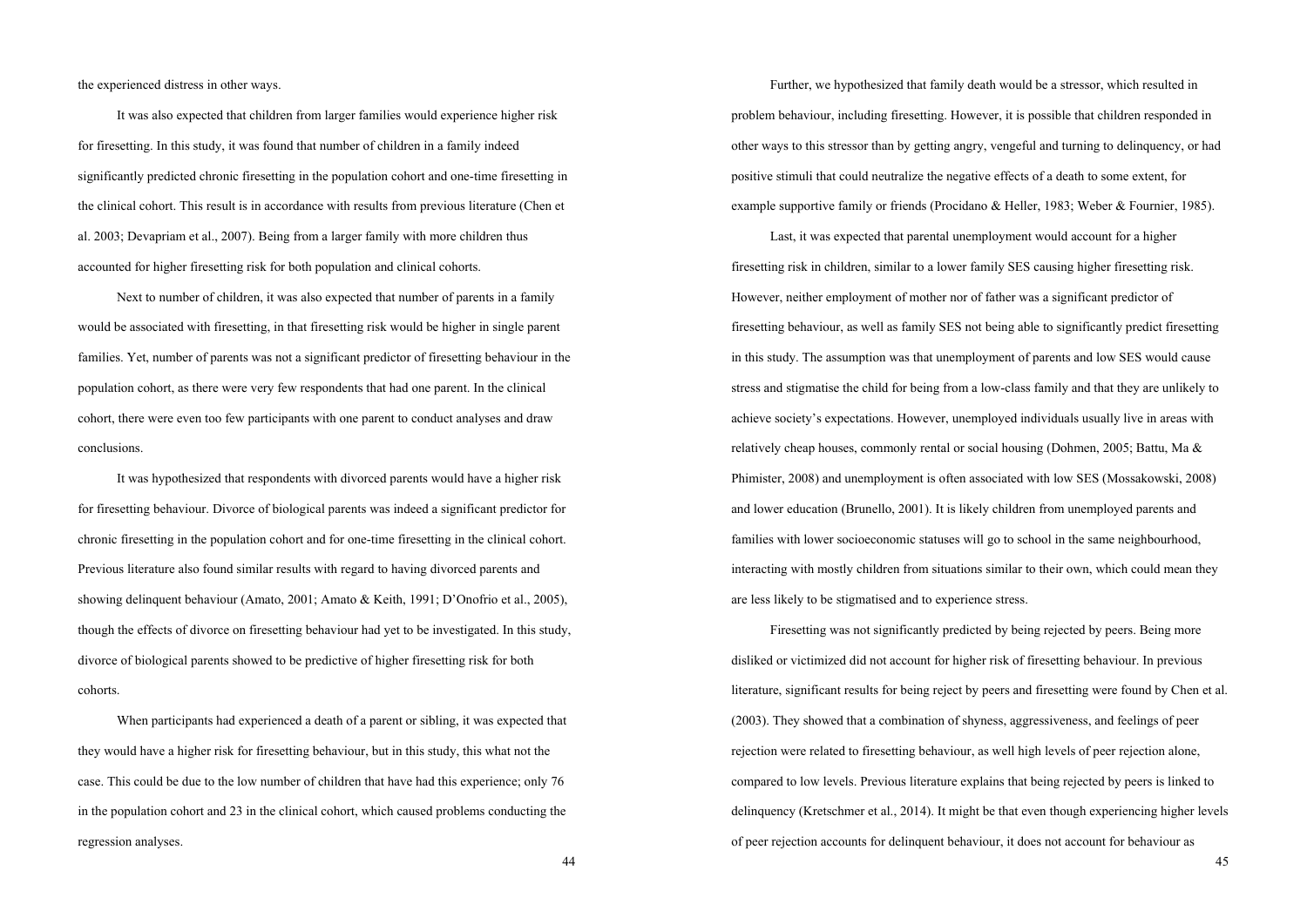extreme as firesetting. It is also possible that the association between firesetting and peer rejection works the other way around. Children could be rejected by their peers for multiple reasons, e.g. bullying, not fitting in, being shy, or being mean, cruel, or scary. Another possibility is that these individuals are not setting fires because they were rejected, but that they were rejected because they already showed forms of deviant behaviour which scared their peers away.

# **General findings**

While investigating the data, we discovered that firesetting prevalence is relatively low in the cohorts of this study. This could be caused by the study sample mainly consisting of children that show little signs of previous problem behaviour, as even the individuals in the clinical cohort were selected to participate because they had visited at least one psychiatric institution, not that a diagnosis was set, compared to samples of previous studies that usually were clinical samples of in-patient facilities (MacKay et al., 2009) or respondents that had shown problem behaviour in the past **(**Del Bove et al., 2008, MacKay et al., 2006**)**. As firesetting is often described as severe antisocial behaviour (Martin et al., 2004), it is plausible that this behaviour can predominantly be observed in individuals with more problem behaviour to begin with, compared to a general sample as used in this study.

Problem behaviour not being an underlying explanation for firesetting behaviour could also be an explanation for the absence of significant risk factors in the study. TRAILS is a study consisting of children from the northern Netherlands. This is a rural area and many of the municipalities used for collecting data for the population cohort were in the countryside (De Winter et al., 2005). Compared to urban areas, there is less criminal activity in rural areas (Glaeser & Sacerdote, 1996). Therefore, problem behaviour does not necessarily have to be the explanation for firesetting behaviour. Firesetting could also be explained by children's curiosity and innocent fire play. In this study, the method of measuring firesetting behaviour

was limited in not differentiating between innocent fire play or curiosity and intentional destructive firesetting. Many children experiment with fire as a form of relatively innocent mischief (MacKay et al., 2006) but this behaviour might not last during adolescence and into adulthood. Firesetting behaviour is commonly a one-time event, that might not be relevant enough for children to consider it a delinquent act, thus not reporting it in the TRAILS questionnaires. Moreover, as children age, they might simply lose interest in firesetting. We also observed this in this sample, as numbers of firesetting were highest during the first wave (age 10-12), for both population and clinical cohort, and quite abruptly decreased at the second wave (age 13-15) and during further assessments. Therefore, firesetting might not be a continuous problem caused by underlying problem behaviour, as hypothesized.

 With only few risk factors being able to predict firesetting, it appears that both Agnew's General Strain Theory (1992) and Gottfredson and Hirschi's Self-Control Theory (1990) are not the right theoretical frameworks to predict firesetting behaviour. This might be caused by risk factors not covering strain and self-control in a valid way, the prevalence of firesetting behaviour being generally low and not caused by underlying problem behaviour, or them just not being fitting frameworks.

# **Methodological discussion**

For every risk factor studied here, different measures from the TRAILS dataset were used. To provide reliable results with little risk for self-report bias, we chose to use the information from both children self-reports, parental reports and teacher reports depending on which would provide the potentially most reliable information on the respective risk factor. For certain individual factors, self-reports would be the most beneficial in terms of reliability, as parents and teachers often do not know the whereabouts and behaviour of their children thoroughly (Del Bove et al., 2008). Considering the precautions that were taken to provide privacy, anonymity and confidentiality, it is plausible that children would have answered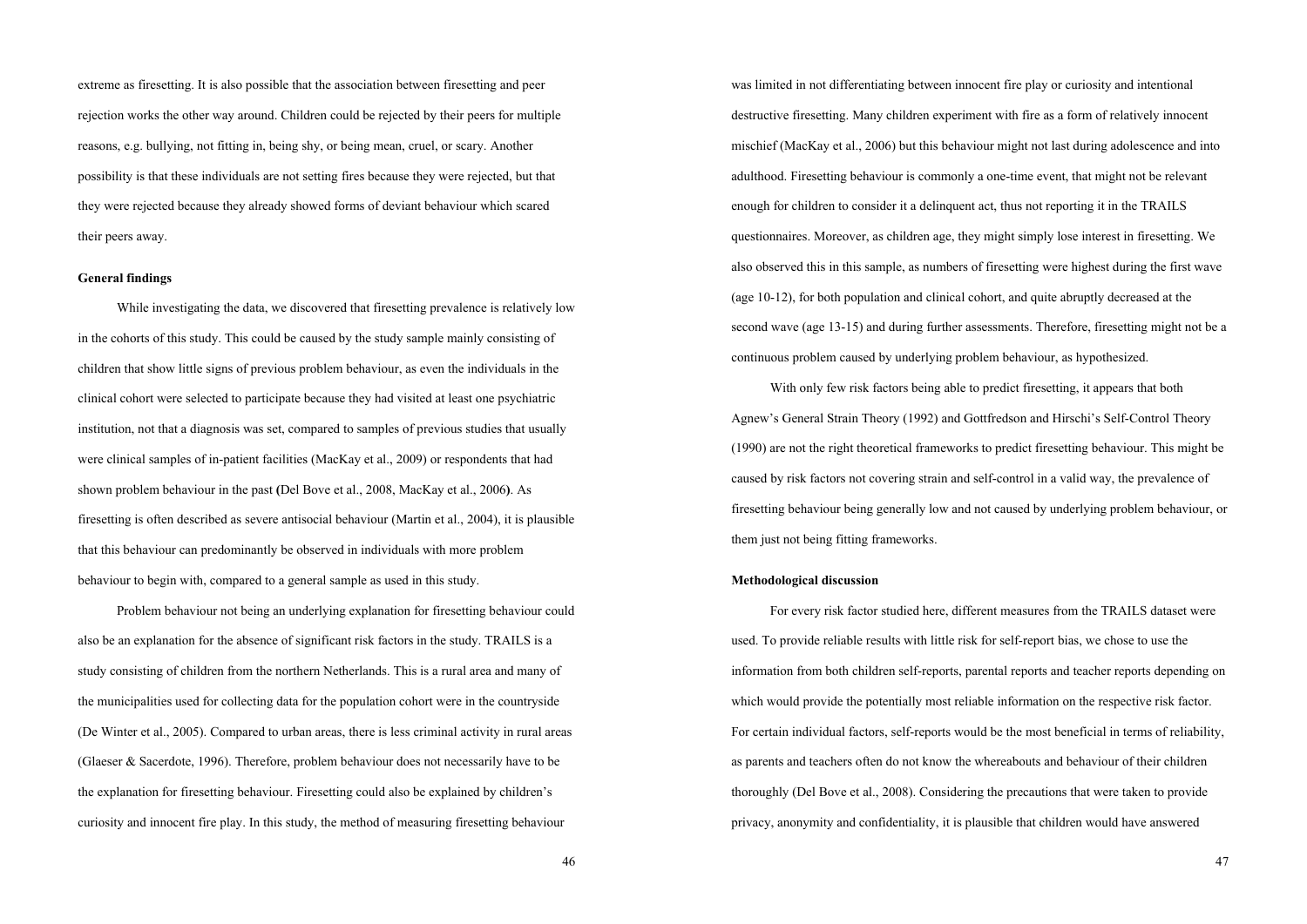sensitive questions about problem behaviour and family problems truthfully.

 We used self-reports for the internalizing and externalizing problem behaviour, because this behaviour best described by children themselves as it is plausible that at the age of 10-11 children do not share everything they do with their parents anymore and parents are thus not aware of their children's misbehaviour (Del Bove et al., 2008). They also might play down their child's behaviour.

 We used teacher reports to examine social skills and hyperactivity, because they have extensive knowledge on children' behaviour by being qualified as a teacher and can observe the children in comparison to and interacting with their peers. Teachers may also have a more objective view on the child, compared to possibly subjective parents and children. However, with not every teacher participating in TRAILS, this lead to missing data on the hyperactivity variable. Also, for social skills the teacher report questions mainly focussed on classroom behaviour and interaction with the teacher. To thoroughly capture one's social skills, these questions might not have been extensive enough.

 TRAILS staff members measured IQ during the first assessment by conducting two intelligence sub-tests for verbal and special intelligence, in accordance with the Wechsler Intelligence Scale for Children (WISC-R). Following the WISC-R manual, researchers then calculated a deviant quotient score with a correction for age (Silverstein, 1972). The WISC-R is a generally accepted way to measure IQ in children, as well as a valid method (Kaplan  $\&$ Sacuzzo, 2005). By performing these intelligence tests under supervision of TRAILS researchers, chances for bias and subjectivity were minimized.

 We used combination of child and parent reports for family risk items. Parental rejection originated from the child questionnaires, as reporting bias would likely occur if parents would answer the questions about rejecting their child themselves. The items concerning family composition (number of parents and children, divorce, death in the family) and parental SES and employment are only added to the parent questionnaire.

 The peer rejection items of victimization by peers and being disliked by peers originate from the peer nominations data, a sub-study in which children in classrooms with more than 10 TRAILS-participants were asked to rate their peers, concerning whether they liked or disliked someone or whether they were bullied or not. It is a valid way to treat peer nominations because by taking the questionnaires under supervision of a TRAILS researcher and disabling the opportunity for children to see each other's nominations, they are encouraged to answer honest and true. Also, the procedure for peer nominations, calculating proportion scores that take class size into account by dividing the number of nominations by number of children in the class, is a commonly accepted and reliable method for peer nominations (Bukowski & Hoza, in Kretschmer et al., 2014). The sole problem with using peer nominations in this study is that no data were available for the clinical cohort, thus peer rejection scores and the association with firesetting could not be compared between cohorts.

# **Limitations of the present study**

 We created a firesetting chronicity scale using the firesetting items of each assessment. By doing so, this scale described in how many assessments the respondents had set a fire: never, just once or twice or more. We chose this distribution because one time firesetters were believed to maybe have engaged in innocent fire play, having set fires out of, for example, curiosity or peer pressure. But, when firesetting occurred in two or more assessments, it became less likely to be petty delinquency out of curiosity as opposed to a more serious problem, caused by underlying risk factors. However, by computing the firesetting chronicity scale this way, it was only possible to investigate repeated firesetting behaviour. The firesetting chronicity scale investigated whether a respondent had set at least one fire during a wave, not how often fires were set during an assessment or across assessments. It disables examining the severity of firesetting behaviour and the number of fires that were set by participants.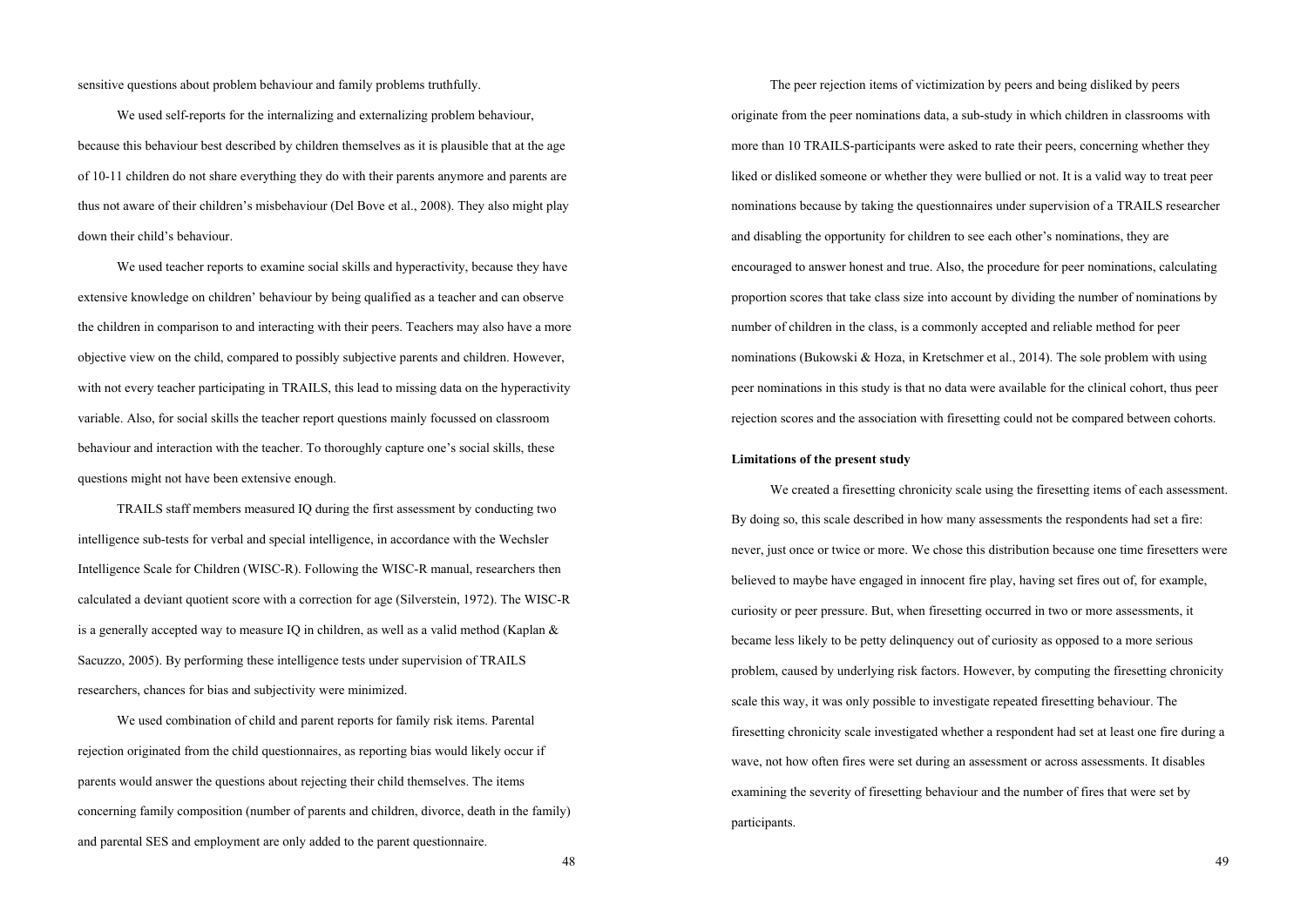Certain measures in this study resulted in high numbers of missing data. While examining the data, few participants were living in single parent households or had experienced a death in the family. When performing analyses and combining multiple risk factors, these numbers decreased further, and for number of parents and death in the family they got too low to compute scores for. To more accurately investigate the effects of number of parents and death in the family on firesetting behaviour, it might be useful to study firesetting behaviour in a study sample with higher prevalence of one parent families and death in the family, or use multiple imputation methods that account for missing data.

 In this study, problem behaviour was not a significant predictor of firesetting. It was argued that in rural areas, criminal activity is generally lower (Glaeser & Sacerdote, 1996) and firesetting behaviour might just be innocent fire play instead of delinquency caused by underlying problem behaviour. Therefore, studying firesetting behaviour in more urban areas when the same risk factors apply, might generate different results than this study.

# **Future research**

In this study, the prevalence of firesetting behaviour was low. Considering that only few risk factors could predict firesetting behaviour, it might be interesting to investigate the meaning of firesetting behaviour more thoroughly, by differentiating between innocent and curious fire play and purposely destructive firesetting. Previously, fire play during childhood has been used to predict adolescent destructive firesetting (MacKay et al., 2006; 2009). By further investigating this differentiation and considering two types of firesetting, innocent and destructive, future studies could examine not if the one predicts the other, but if risk factors have a different effect on fire play and firesetting.

 Other possibilities for future research mostly concern extending research of firesetting behaviour in population samples. Adolescent firesetting was predominantly studied in clinical samples before (Chen et al., 2003; Del Bove et al., 2008; MacKay et al., 2009), this study is

one of the first to also examine a population sample and combine the population and clinical cohort of the TRAILS study. By exploring firesetting behaviour, its risk factors and prevalence further in future research, more stable results could be provided.

 Certain measures were not able to thoroughly cover the risk factors they were supposed to. Hyperactivity was measured by teacher reports, however this accounted for a high number of missing data as not every teacher agreed to participate in TRAILS. Also, the overall prevalence of having experienced a death in the family was low in this study. For future research, it therefore might be profitable to use different reports on hyperactive behaviour or a combination of teacher and parent reports, as well as investigating a dataset with more respondents that have experienced a death in the family included.

#### **Conclusion**

In this study we aimed to investigate the prevalence of firesetting behaviour in adolescence and determine risk factors that had already been present during early adolescence. All in all, we can conclude that in this study, the prevalence of firesetting in children is low and that only internalizing problem behaviour, having experienced a divorce of one's biological parents and number of children in the family predicted firesetting behaviour during adolescence to some extent. These results were not able to support the General Strain Theory and Self-Control Theory as the most suitable theoretical frameworks for firesetting as a facet of delinquency and crime. In the future, there are possibilities for extending research on firesetting behaviour, by more thoroughly capturing the function of firesetting and extending research of firesetting in population studies.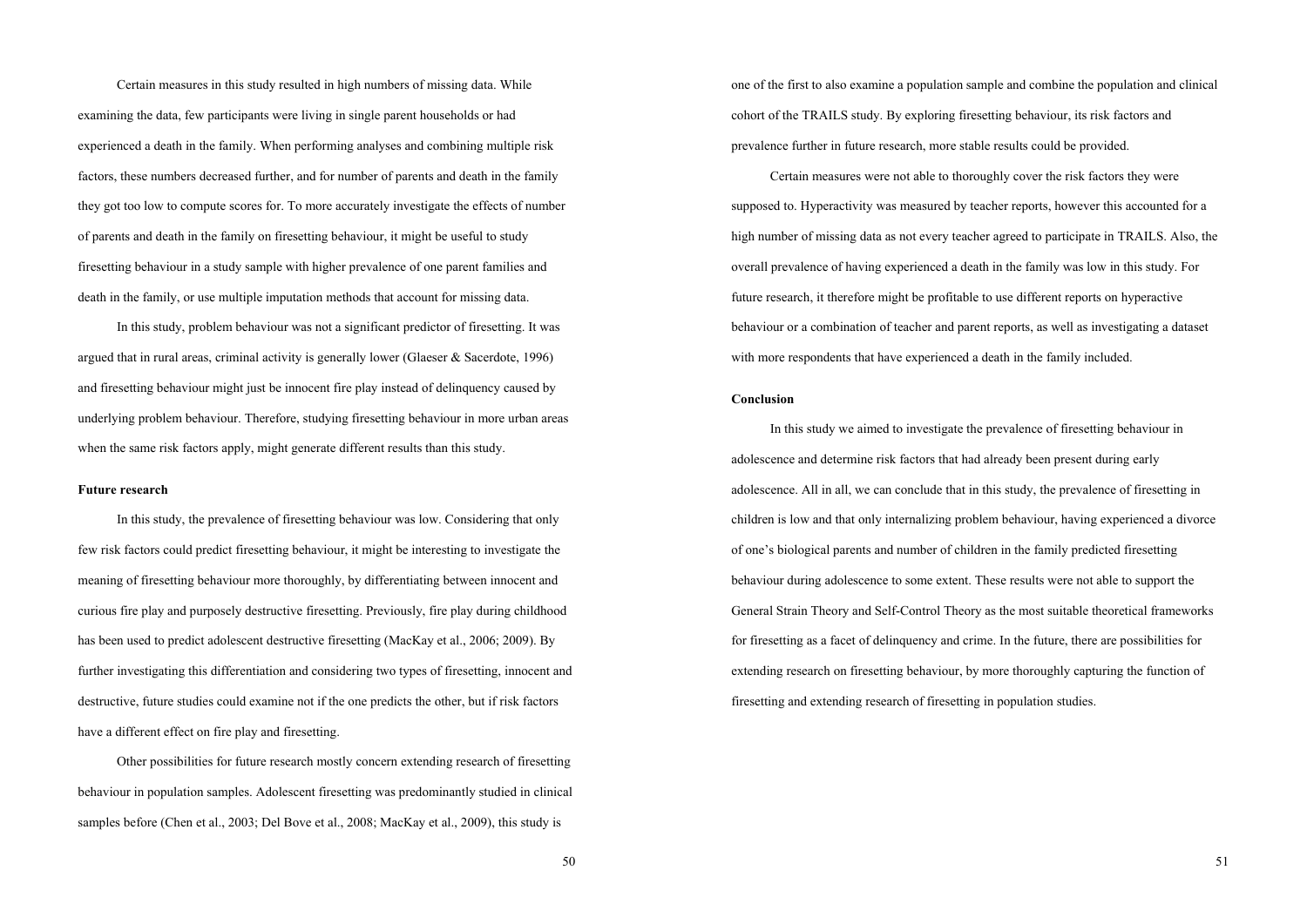# **References**

- Achenbach, T.M. (1991). *Manual for the Teachers Report Form and 1991 Profile.* Burlington VT: University of Vermont, Department of Psychiatry.
- Agnew, R. (1992). Foundation for a general strain theory. *Criminology, 30*(1), 47-87. doi: 10.1111/j.1745-9125.1992.tb01093.x
- Agnew, R. (2001). Building on the foundation of general strain theory: Specifying the types of strain most likely to lead to crime and delinquency. *Journal of Research in Crime and Delinquency*, *38*(4), 319–361. doi: 10.1177/0022427801038004001
- Agnew, R., Brezina, T., Wright, J.P., & Cullen, F.T. (2002). Strain, personality traits, and delinquency: Extending General Strain Theory. *Criminology, 40*(1), 43-72. doi: 10.1111/j.1745-9125.2002.tb00949.x
- Amato, P.R. (2001). Children of divorce in the 1990s: An update of the Amato and Keith (1991) meta-analysis. *Journal of Family Psychology, 15*(3), 355-370. doi: 10.1037/ 0893-3200.15.3.355
- Amato, P.R., & Keith, B. (1991). Parental divorce and the well-being of children: A meta-analysis. *Psychological Bulletin, 110*(1), 26-46. doi: 0033-2909/91/\$3.00
- American Psychiatric Association. (2000). *Diagnostic and statistical manual of mental disorders* (4th ed., text rev.). Washington, DC: Author.
- Ayduk, O., Mendoza-Denton, R., Mischel, W., Downey, G., Peake, P. K., & Rodriguez, M. (2000). Regulating the interpersonal self: Strategic self-regulation for coping with rejection sensitivity. *Journal of Personality and Social Psychology, 79*(5), 776–792. doi: 10.1037//0022-3514.79.5.776
- Babinski, L.M., Hartsough, C.S., & Lambert, N.M. (1999). Childhood conduct problems, hyperactivity-impulsivity, and inattention as predictors of adult criminal activity.

 *Journal of Child Psychology and Psychiatry, 40*(3), 347-355. doi: 10.1111/1469- 7610.00452

- Bandura, A. (1963). *Social learning and personality development.* New York: Holt, Rinehart, and Winston.
- Baron, S.W. (2003). Self-control, social consequences, and criminal behaviour: Street youth and the general theory of crime. *Journal of Research in Crime and Delinquency, 40*(4), 403-425. doi: 10.1177/0022427803256071
- Battu, H., Ma, A., & Phimister, E. (2008). Housing tenure, job mobility and unemployment in the UK. *The Economic Journal, 118*(527), 311-328. doi: 10.1111/j.1468-0297.2007. 02122 x
- Becker, K.D., Stuewig, J., Herrera, V.M., & McCloskey, L.A. (2004). A study of firesetting and animal cruelty in children: Family influences and adolescents outcomes. *Journal of American Academic Children and Adolescent Psychiatry, 43*(7), 905-912. doi: 10.1097/01.chi.0000128786.70992.9b
- Beelman, A., & Lösel, F. (2006). Child social skills training in developmental crime prevention: Effects on antisocial behaviour and social competence. *Psicothema, 18*(3), 603-610. Retrieved from http://www.psicothema.com/pdf/3260.pdf
- Bennett, S. & Farrington, D.P. (2005). Explaining gender differences in crime and violence: The importance of social cognitive skills. *Aggression and Violent Behavior, 10*(3), 263-288. doi: 10.1016/j.avb.2004.07.001
- Block, J.H., Block, J., & Folkman, W. (1976). Fire and children: Learning survival skills. Retrieved from http://www.fs.fed.us/psw/publications/documents/psw\_rp119/ psw\_rp119.pdf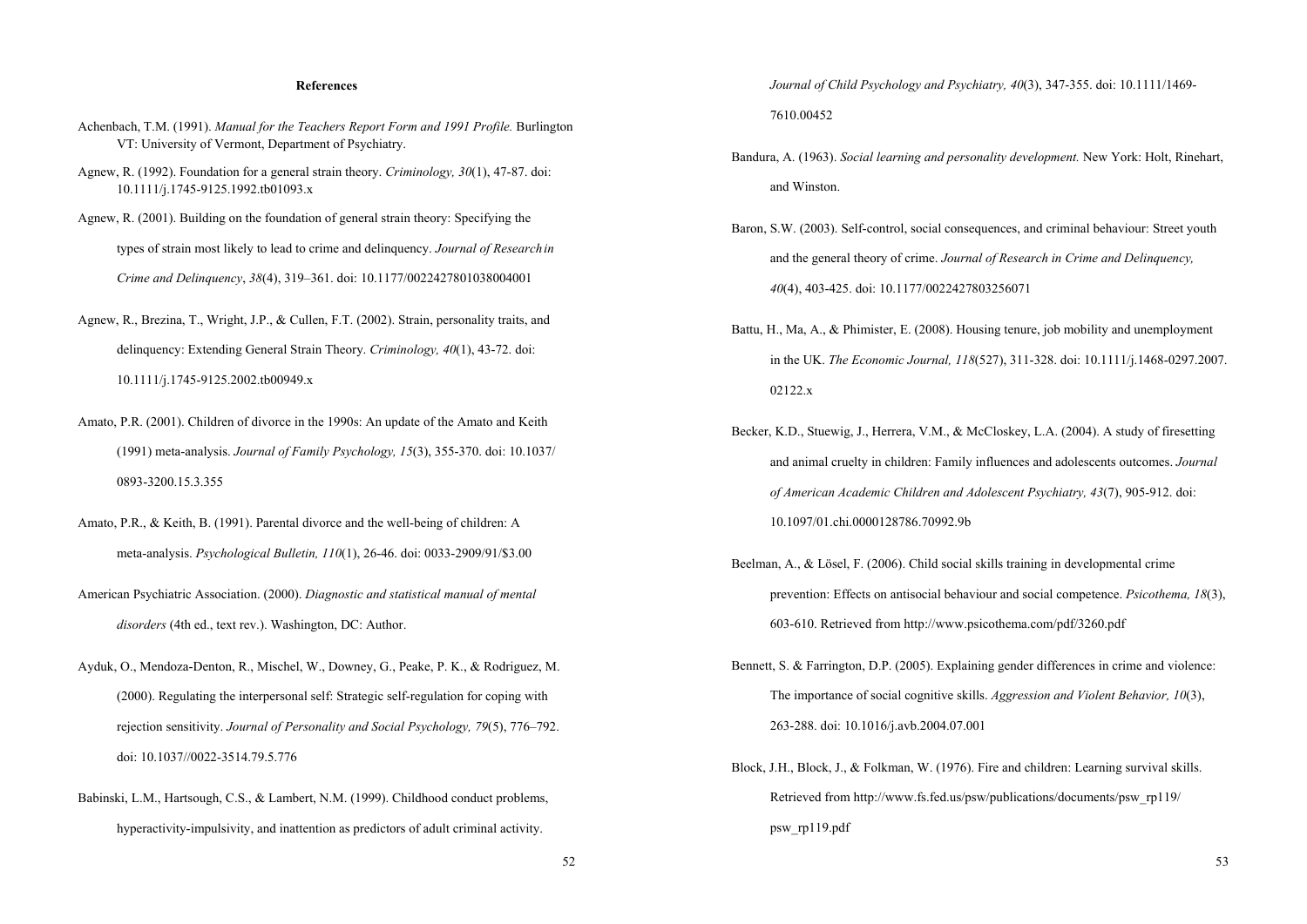- Bouchard, T.J. (2004). Genetic influence on human psychological traits. Current Directions in Psychological Science, 13(4), 148–151. doi: 10.1111/j.0963-7214.2004.00295.x
- Bradford, J. & Dimock, J. (1986). A comparative study of adolescents and adults who wilfully set fires. *Psychiatric Journal of the University of Ottawa, 11,* 228-234. Retrieved from http://psycnet.apa.org/psycinfo/1988-10901-001
- Brunello, G. (2001). *On the complementarity between education and training in Europe* (FEEM Working Paper No. 40.2001). doi: 10.2139/ssrn.273040
- Burton, P.R.S., McNiel, D.E., & Binder, R.L. (2012). Firesetting, arson, pyromania, and the forensic mental health expert. *Journal of the American Academy of Psychiatry and the Law, 40*(3), 355-365. Retrieved from http://www.jaapl.org/content/40/3/355.full.pdf+ html
- Canter, D. & Fritzon, K. (1998). Differentiating arsonists: A model of firesetting actions and characteristics. *Legal and Criminological Psychology, 3*(1), 73-96. doi: 10.1111/j. 2044-8333.1998.tb00352.x
- Caspi, A., Wright, B.R.E., Moffitt, T.E., & Silva, P.A. (1998). Early failure in the labor market: Childhood and adolescent predictors of unemployment in the transition to adulthood. *American Sociological Review, 63*(3), 424–451. doi: 10.2307/2657557
- Centraal Bureau voor de Statistiek (2014). Brandweerstatistiek 2014. Retrieved from https://www.cbs.nl/NR/rdonlyres/A42E330D-EEA7-469B-A1DC-

F3721CCAB2AF/0/brandweerstatistiek2013.pdf on April 4<sup>th</sup>, 2016.

Chen, Y., Arria, A.M., & Anthony, J.C. (2003). Firesetting in adolescence and being aggressive, shy, and rejected by peers: New epidemiologic evidence from a national sample survey. *Journal of the American Academy of Psychiatry and the Law, 31, 44-*52. Retrieved from http://www.jaapl.org/content/31/1/44.full.pdf

- Chen, W., & Taylor, E. (2013). Resilience and self-control impairment. In S. Goldstein & R.B. Brooks (Ed.), *Handbook of Resilience in Children* (pp. 215-237). doi: 10.1007/ 978-1-4614-3661-4\_13
- Compas, B.E., & Phares, V. (1991). Stress during childhood and adolescence: Sources of risk and vulnerability. In E.M. Cummings, A.L. Greene, and K.H. Karraker (Eds.), *Life span developmental psychology: Perspectives on stress and coping*. Hillsdale, NJ: Erlbaum
- Dadds, M.R. & Fraser, J.A. (2006). Fire interest, fire setting and psychopathology in Australian children: A normative study. *Australian and New Zealand Journal of Psychiatry, 40*(6-7), 581-586. doi: 10.1080/j.1440-1614.2006.01842.x
- De Winter, A.F., Oldehinkel, A.J., Veenstra, R., Brunnekreef, J.A., Verhulst, F.C., & Ormel, J. (2005). Evaluation of non-response bias in mental health determinants and outcomes in a large sample of pre-adolescents. *European Journal of Epidemiology, 20*(2), 173- 181. doi: 10.1007/s10654-004-4948-6
- Del Bove, G., Caprara, G.V., Pastorelli, C., & Paciello, M. (2008). Juvenile firesetting in Italy: Relationship to aggression, psychopathology, personality, self-efficacy, and school functioning. *European Child and Adolescent Psychiatry, 17, 235-244.* doi: 10.1007/s00787-007-0664-6
- Devapriam, J., Raju, L., Singh, N., Collacott, R., & Bhaumik, S. (2007). Arson: Characteristics and predisposing factors in offenders with intellectual disabilities".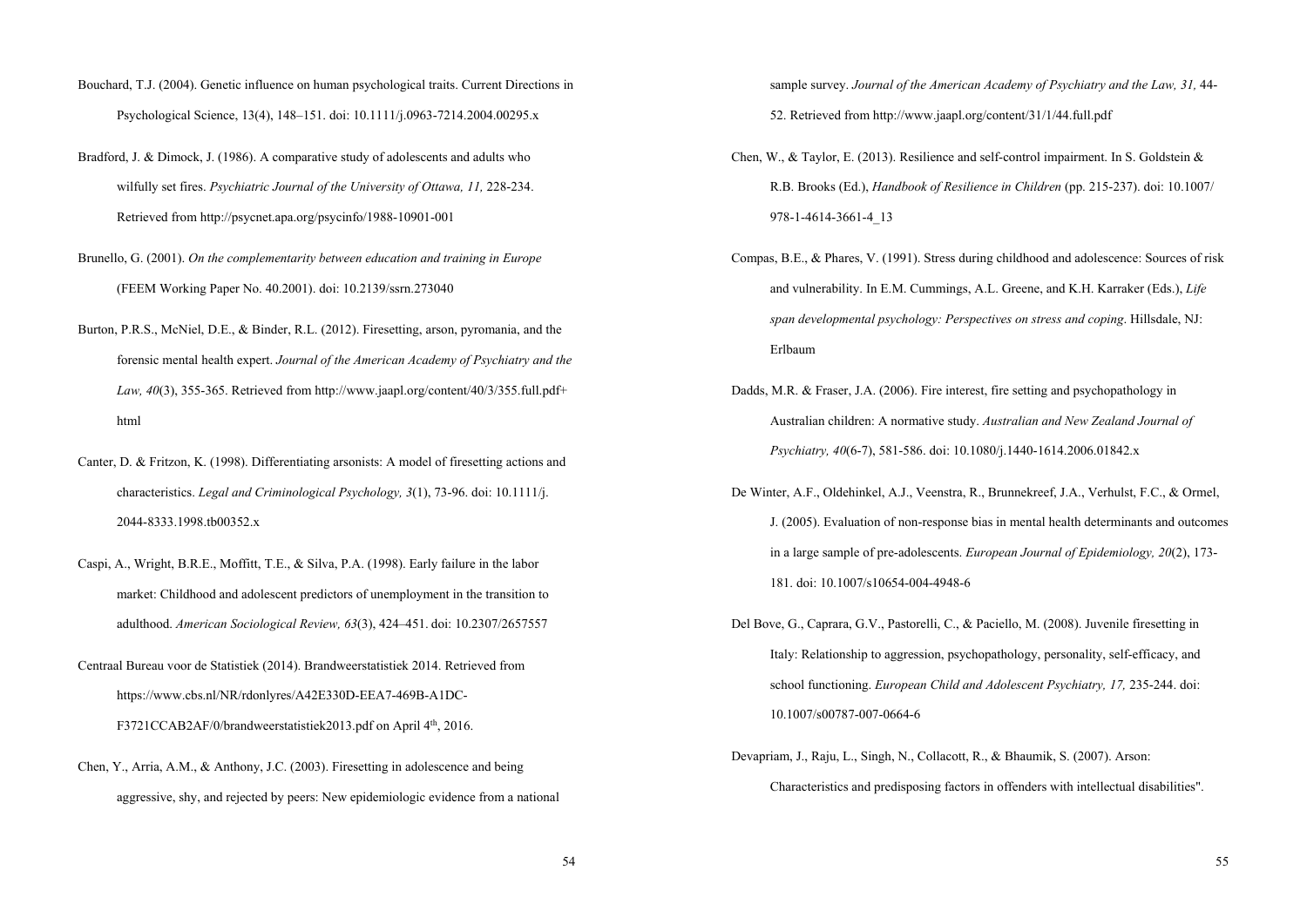*The British Journal of Forensic Practice, 9*(4), 23-27. doi: 10.1108/ 14636646200700023

Dohmen, T.J. (2005). Housing, mobility and unemployment. *Regional Science and Urban Economics, 35*(3), 305-325. doi: 10.1016/j.regsciurbeco.2004.04.001

D'Onofrio, B.M., Turkheimer, E., Emery, R.E., Slutske, W.S., Heath, A.C., Madden, P.A. … Martin, N.G. (2005). A genetically informed study of marital instability and its association with offspring psychopathology*. Journal of Abnormal Psychology, 114,* 570–586. doi: 10.1037/0021-843X.114.4.570

- Ensminger, M. E., Kellam, S. G., & Rubin, B. R. (1983). School and family origins of delinquency: Comparisons by sex. In K. T. Van Dusen & S. A. Mednick (Eds.), *Prospective studies of crime and delinquency* (pp. 73-97). Boston: Kluwer-Nijhoff Publishing Co.
- Evans, T.D., Cullen, F.T., Burton, V.S., Dunaway, R.G., & Benson, M.L. (1997). The social consequences of self-control: Testing the general theory of crime. *Criminology, 35*(3), 475-504. doi: 10.1111/j.1745-9125.1997.tb01226.x
- Field, A. (2009). *Discovering Statistics Using SPSS.* (3rd ed.). London, England: Sage.
- Fox, C.L., & Boulton, M.J. (2005). The social skills problems of victims of bullying: Self, peer and teacher perceptions. *British Journal of Educational Psychology, 72*(2), 313- 328. doi: 10.1348/000709905X25517
- Gottfredson, M. R., & Hirschi, T. (1990). A general theory of crime. Stanford, CA: Stanford University Press.
- Gresham, F. M., & Elliott, S. N. (1990). *Social Skills Rating System.* Circle Pines, MN: American Guidance Service.
- Hammerschlag, A.R., Polderman, T.J.C, De Leeuw, C., Tiemeier, H., White, T., Smit, A.B., … Posthuma, D. (2014). Functional gene-set analysis does not support a major role for synaptic function in Attention Deficit/Hyperactivity Disorder (ADHD). *Genes, 5*(3), 604-614. doi: 10.3390/genes5030604
- Hare T.A., Camerer, C.F., & Rangel, A. (2009). Self-control in decision-making involves modulation of the vmPFC valuation system. *Science, 324*(5297), 646–648. doi: 10.1126/science.1168450
- Heath, G.A., Hardesty, V.A., Goldfine, P.E., & Walker, A.M. (1983). Childhood firesetting: An empirical study. *Journal of the American Academy of Child Psychiatry, 22,*  370-374. doi:10.1016/S0002-7138(09)60675-0
- Hickle, K.E. & Roe-Sepowitz, D.E. (2010). Female juvenile arsonists: An exploratory look at characteristics and solo and group arson offences. *Legal and Criminological Psychology, 15*, 385-399. doi: 10.1348/135532509X473913
- Hinduja, S. (2006). *Music Piracy and Crime Theory*. Retrieved from https://www.ncjrs.gov/ App/Publications/abstract.aspx?ID=243491
- Hinshaw, S. P., Henker, B., & Whalen, C. K. (1984). Self-control in hyperactive boys in anger-inducing situations: Effects of cognitive-behavioral training and of methylphenidate. *Journal of Abnormal Child Psychology, 12,* 55–77. doi: 10.1007/BF00913461
- Hoertel, N., Le Strat, Y., Schuster, J.P., & Limosin, F. (2011). Gender differences in firesetting: Results from the national epidemiologic survey on alcohol and related conditions. *Psychiatry Research, 190*(2-3), 352-358. doi:10.1016/j.psychres. 2011.05.045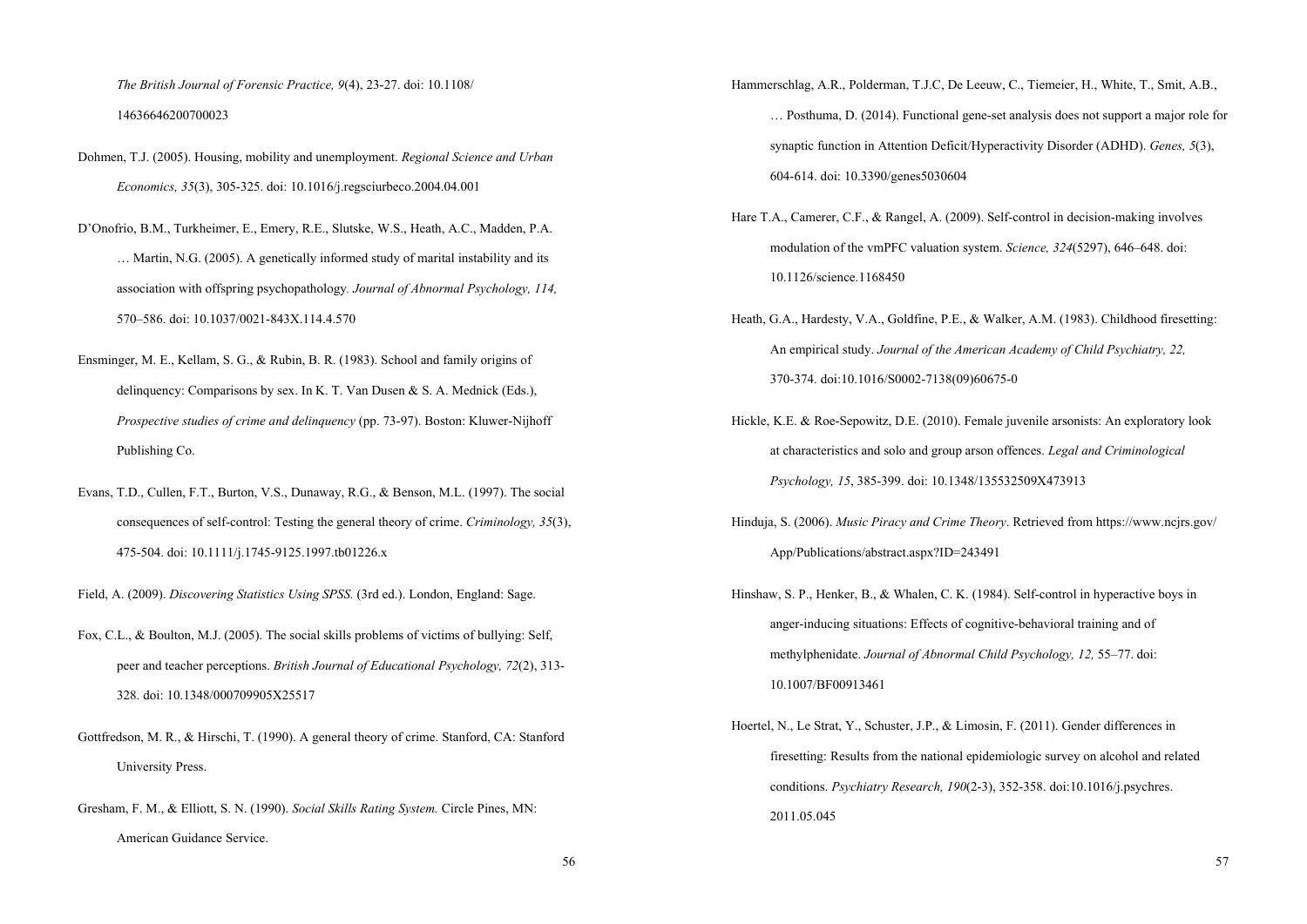- Hoy, E., Weiss, G., Minde, K., & Cohen, N. (1978). The hyperactive child at adolescence: Cognitive, emotional and social functioning. *Journal of Abnormal Child Psychology, 6*(3), 311-324. doi: 10.1007/BF00924734
- Hunt, E. (2011). *Human Intelligence.* Cambridge: Cambridge University Press.

Jackson, J.J., Bogg, T., Walton, K.E., Wood, D., Harms, P.D., Lodi-Smith, J., … Roberts, B.W. (2009). Not all conscientiousness scales change alike: A multimethod, multisample study of age differences in the facets of conscientiousness. *Journal of Personality and Social Psychology, 96*(2), 446–459. doi: 10.1037/a0014156

- Jacobson, R.R. (1985). Child firesetters: A clinical investigation. *Journal of Child Psychology and Psychiatry and Allied Disciplines, 26,* 759-768. doi: 10.1111/j.1469-7610.1985. tb00589.x
- Kafry, D. (1980). Playing with matches: Children and fire. In D. Canter (Ed.), *Fires and Human Behaviour* (pp. 47-60). Chichester, UK: Wiley.
- Kalff, A.C., Kroes, M., Vles, J.S.H., Hendriksen, J.G.M., Feron, F.J.M., Steyaert, J., … van Os, J. (2001). Neighbourhood level and individual level SES effects on child problem behaviour: a multilevel analysis. *Journal of Epidemiology and Community Health, 55,* 246-250. doi: 10.1136/jech.55.4.246
- Kaplan, R.M. & Saccuzzo, D.P. (2005). *Psychological Testing: Principles, Applications, and Issues.* Belmont, CA: Thomson Wadsworth.
- Kaufman, I., Heims, L.W., & Reiser, D.E. (1961). A re-evaluation of the psychodynamics of firesetting. *American Journal of Orthopsychiatry, 31*(1), 123-136. doi: 10.1111/j.1939- 0025.1961.tb02113.x
- Kellam, S. G., Branch, J. D., Agrawal, K. C., & Ensminger, M. E. (1975). *Mental health and going to school: The Woodlawn program of assessment, early intervention and evaluation.* Chicago: The University of Chicago Press.
- Kellam, S. G., Brown, C. H., & Fleming, J. P. (1982). Social adaptation to first grade and teenage drug, alcohol, and cigarette use: Developmental epidemiological research in Woodlawn. *Journal of School Health, 52,* 301-306. doi: 10.1111/j.1746-1561.1982. tb04627.x
- Kellam, S. G., Brown, C. H., Rubin, B. R., & Ensminger, M. E. (1983). Paths leading to teenage psychiatric symptoms and substance use: Developmental epidemiological studies in Woodlawn*.* In S. B. Guze, F. J. Earls, & J. E. Barrett (Eds.), *Childhood psychopathology and development* (pp. 17-51). New York: Raven Press.
- Kochanska, G., Coy, K.C., & Murray, K.T. (2001). The development of self-regulation in the first four years of life. *Child Development, 72*(4), 1091–1111. doi: 10.1111/1467- 8624.00336
- Kolko, D.J. & Kazdin, A.E. (1988). Prevalence of firesetting and related behaviors among child psychiatric patients. *Journal of Consulting and Clinical Psychology, 56,* 628- 630. doi: 10.1037/0022-006X.56.4.628
- Kolko, D.J. & Kazdin, A.E. (1991). Motives of childhood firesetters: Firesetting characteristics and psychological correlates. *Journal of Child Psychology and Psychiatry, 32*(3), 535-550. doi: 10.1111/j.1469-7610.1991.tb00330.x
- Kretschmer, T., Sentse, M., Dijkstra, J., & Veenstra, R. (2014). The interplay between peer rejection and acceptance in preadolescence and early adolescence, serotonin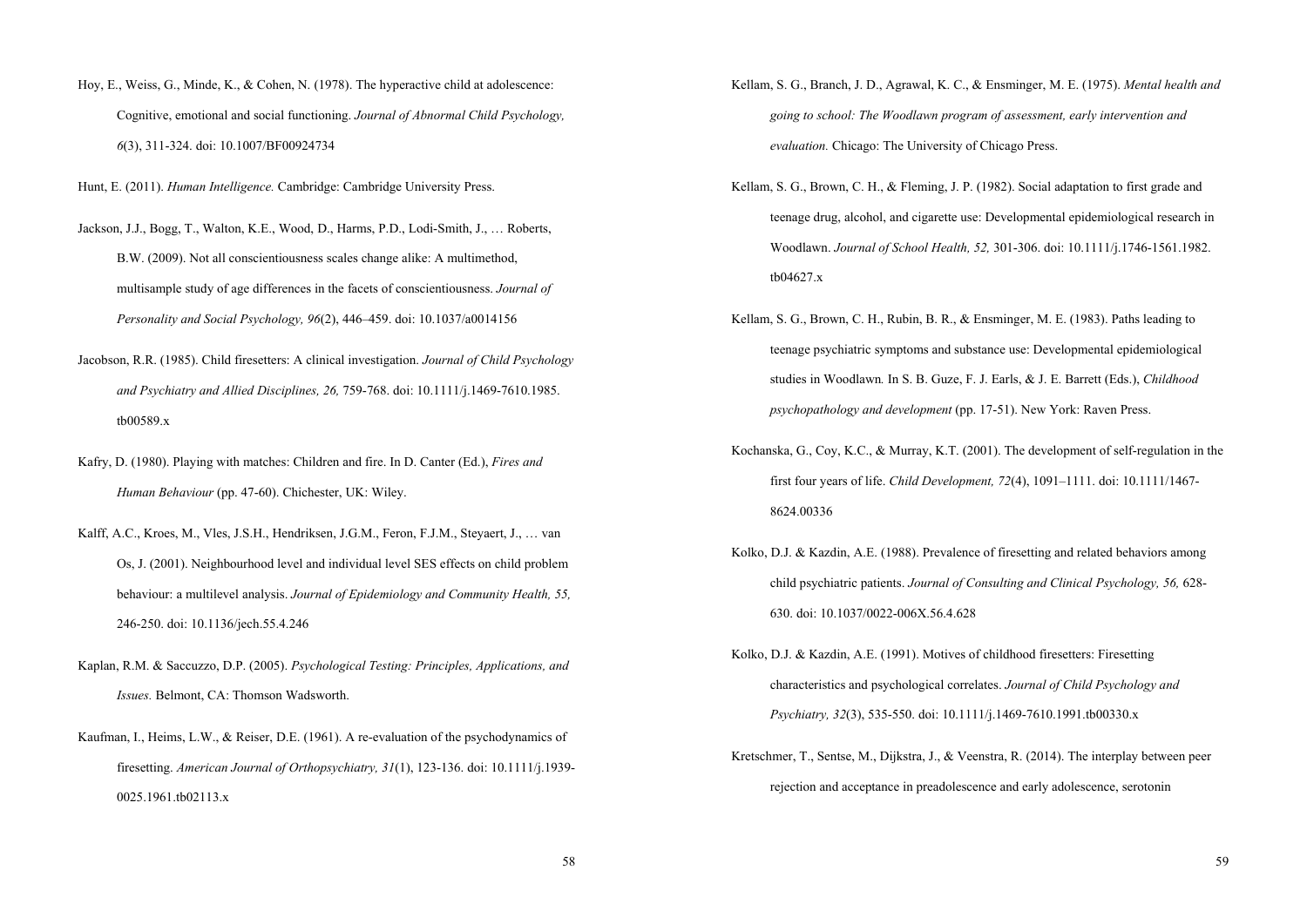transporter gene, and antisocial behavior in late adolescence: The TRAILS study. *Merrill-Palmer Quarterly, 60*(2), 193-216. doi: 10.1353/mpq.2014.0008

- Kuhnley, E.J., Hendren, R.L., & Quinlan, D.M. (1982). Fire-setting by children. *Journal of t the American Academy of Child Psychiatry, 21*(6), 560-563. doi: 10.1097/00004583- 198211000-00007
- LaGrange, T. C.; Silverman, R. A. (1999). "Low self-control and opportunity: Testing the General Theory of Crime as an explanation for gender differences in delinquency". *Criminology, 37*, 41–72. doi:10.1111/j.1745-9125.1999.tb00479.x
- Lambie, I., Ioane, J., Randell, I. & Seymour, F. (2013).Offending behaviours of child and adolescent firesetters over a 10-year-follow-up. *Journal of Child Psychology and Psychiatry, 54,* 1295-1307. doi: 10.1111/jcpp.12126
- Longshore, D. Turner Rand, S., & Stein, J.A. (1996). Self-control in a criminal sample: An examination of construct validity. *Criminology, 34*(2), 209-228. doi: 10.1111/j.1745 9125.1996.tb01203.x
- MacKay, S., Henderson, J., Del Bove, G., Marton, P., Warling, D., & Root, C. (2006). Fire interest and antisociality as risk factors in the severity and persistence of juvenile firesetting. *Journal of American Academy of Child and Adolescent Psychiatry, 45*(9), 1077-1084. doi: 10.1097/01.chi.0000227881.50404.ca
- MacKay, S., Paglia-Boak, A., Henderson, J., Marton, P., & Adlaf, E. (2009). Epidemiology of firesetting in adolescents: Mental health and substance use correlates. *Journal of Child Psychology and Psychiatry, 50*(10), 1282-1290. doi: 10.1111/j.1469-7610.2009.  $02103.x$
- MacKay, S., Feldberg, A., Ward, A.K., & Marton, P. (2012). Research and practice in adolescent firesetting. *Criminal Justice and Behaviour, 39*(6), 842-864. doi: 10.1177/0093854812437120
- Martin, G., Bergen, H.A., Richardson, A.S., Roeger, L., & Allison, S. (2004). Correlates of firesetting in a community sample of young adolescents. Australian and New Zealand *Journal of Psychiatry, 38*(3), 148-154. doi: 10.1080/j.1440-1614.2004.01318.x
- Martlew, M., & Hodson, J. (1991). Children with mild learning difficulties in an integrated and in a special school: Comparisons of behaviour, teasing and teachers' attitudes.  *British Journal of Educational Psychology, 61*(3), 355-372. doi: 10.1111/j.2044-8279. 1991.tb00992.x
- McCarty, C.A. & McMahon, R.J. (2005). Domains of risk in the developmental continuity of fire setting. *Behavior Therapy, 36,* 185-195. doi: 10.1016/S0005-7894(05)80067-X
- Menting, B., Van Lier, P.A.C., Koot, H.M., Pardini, D., & Loeber, R. (2016). Cognitive impulsivity and the development of delinquency from late childhood to early adulthood: Moderating effects of parenting behaviour and peer relationships. *Development and Psychopathology, 28*(1)*,* 167-183. doi: 10.1017/ S095457941500036X

Merton, R.K. (1957). Social Theory and Social Structure. (Rev. ed). New York: Free Press.

Michelson, L., Sugai, D.P., Wood, R.P., & Kazdin, A.E. (2013). *Social Skills Assessment and Training with Children: An Empirically Based Handbook.* Retrieved from http://books.google.nl/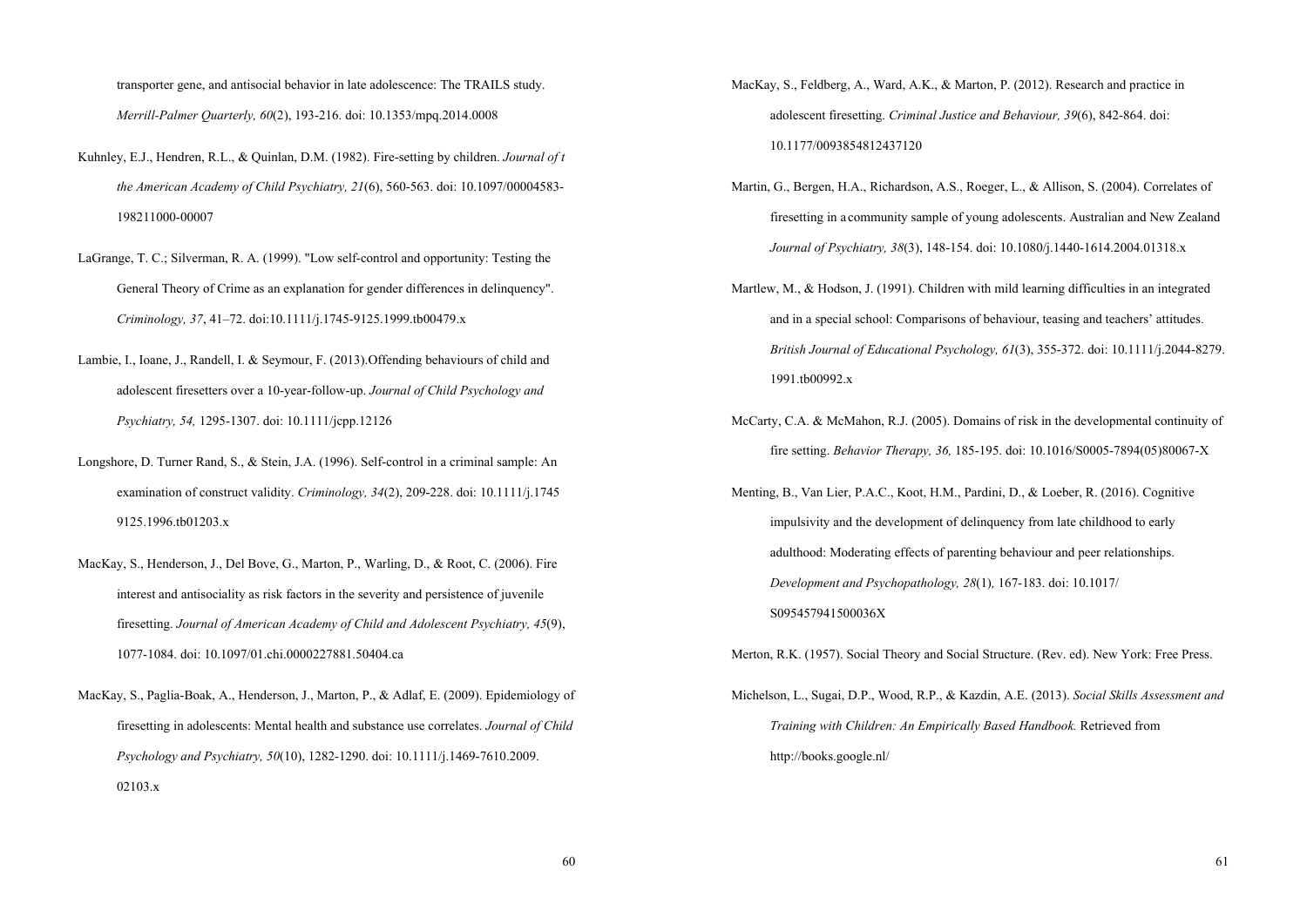- Mischel, W., Ebbesen, E.B., & Raskoff Zeiss, A. (1972). Cognitive and attentional mechanisms in delay of gratification. *Journal of Personality and Social Psychology, 21*(2), 204–218. doi:10.1037/h0032198
- Mischel, W., Shoda, Y., & Rodriguez, M.I. (1989). Delay of gratification in children. *Science, 244*(4907), 933–938. doi: 10.1126/science.2658056.
- Moffitt, T.E. & Silva, P. (1988). Self-reported delinquency: Results from an instrument for New Zealand. *Australian and New Zealand Journal of Criminology, 21*, 227-240. Retrieved from https://www.ncjrs.gov/App/Publications/abstract.aspx?ID=115399
- Moffitt, T.E., Arseneault, L., Belsky, D., Dickson, N., Hancox, R.J., Harrington, H., … Caspi, A. (2011). A gradient of childhoof self-control predicts health, wealth and public safety. *PNAS, 108*(7), 2693-2698, doi: 10.1073/pnas.1010076108.
- Moore, J. M., Thompson-Pope, S. K., & Whited, R. M. (1996). MMPI-A profiles of adolescent boys with a history of firesetting. *Journal of Personality Assessment, 67*(1) 116-126. doi: 10.1207/s15327752jpa6701\_9
- Mossakowski, K.N. (2008). Is the duration of poverty and unemployment a risk factor for heavy drinking? *Social Science & Medicine, 67*(6), *947-955.* doi: 10.1016/j.socscimed. 2008.05.019
- O'Donoghue, J.M., Panchal, J.L., O'Sullivan, S.T., O'Shaughnessy, M., O'Connor, T.P.F., Keeley, H., … Kelleher, M.J. (1998). A study of suicide and attempted suicide by self immolation in an Irish psychiatric population: An increasing problem. *Burns, 24*(2), 144-146. doi: 10.1016/S0305-4179(97)00096-X
- Polanczyk, G., De Lima, M.S., Horta, B.L., Biederman, J., & Rhode, L.A. (2007). The worldwide prevalence of ADHD: A systematic review and metaregression analysis. *American Journal of Psychiatry, 164*, 942-948. doi: 10.1176/ajp.2007.164.6.942
- Pollinger, J., Samuels, L., & Stadolnik, R. (2005). A comparative study of the behavioural personality, and fire history characteristics of residential and outpatient adolescents (ages 12-17) with firesetting behaviours. *Adolescence, 40*(158), 345-353. Retrieved from http://www.ncbi.nlm.nih.gov/pubmed/16114596
- Pratt, T.C. & Cullen, F.T. (2000). The empirical status of Gottfredson and Hirschi's General Theory of Crime: A meta-analysis. *Criminology, 38*(3), 931-964. doi: 10.1111/j.1745- 9125.2000.tb00911.x
- Procidano, M.E., & Heller, K. (1983). Measures of perceived social support from friends and from family: Three validation studies. *American Journal of Community Psychology, 11*(1), 1-24. doi: 10.1007/BF00898416
- Räsänen, P., Hirvenoja, R., Hakko, H., & Vä Isänen, E. (1994). Cognitive functioning ability of arsonists. *Journal of Forensic Psychiatry, 5,* 615-620. doi: 10.1080/ 09585189408410855
- Ronel, N. (2011). Criminal behavior, criminal mind: Being caught in a criminal spin. *International Journal of Offender Therapy and Comparative Criminology, 55*(8), 1208-1233. doi: 10.1177/0306624X11384946
- Sakheim, G.A., Vigdor, M.G., Gordon, M., & Helprin, L.M. (1985). A psychological profile of juvenile firesetters in residential treatment. *Child Welfare, 64*(5), 453-476. Retrieved from http://www.ncbi.nlm.nih.gov/pubmed/4042740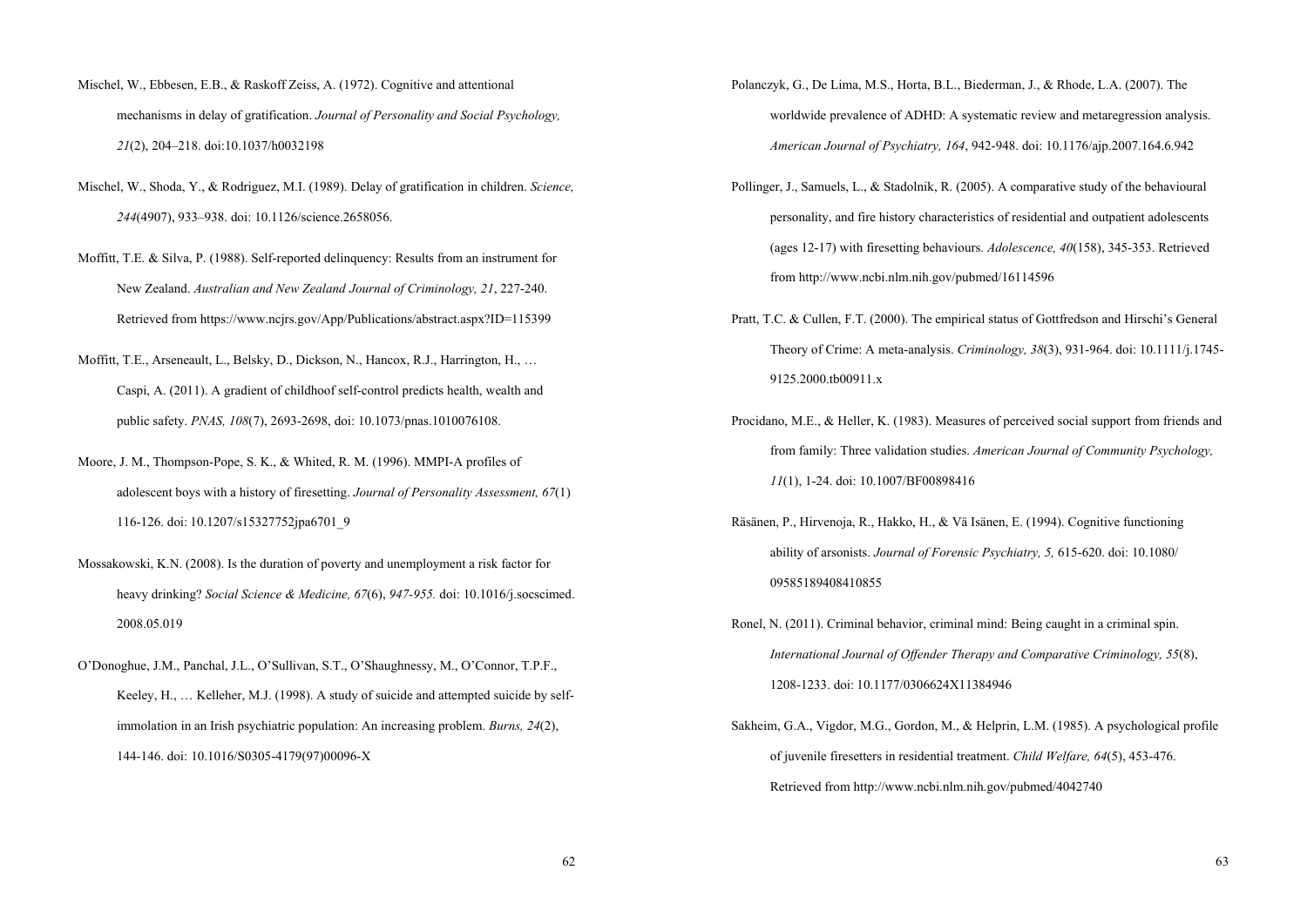- Sakheim, G., & Osborn, E. (1986). A psychological profile of juvenile firesetters in residential treatment: A replication study. *Child Welfare, 65*(5), 495–502. Retrieved from http://www.ncbi.nlm.nih.gov/pubmed/3757595
- Sakheim, G.A. & Osborn, E. (1999). Severe vs. nonsevere firesetters revisited. *Child Welfare, 78,* 411-434. Retrieved from http://www.ncbi.nlm.nih.gov/pubmed/10418114
- Santilla, P., Häkkänen, H., Alison, L., & Whyte, C. (2010). Juvenile firesetters: Crime scene actions and offender characteristics. *Legal and Criminological Psychology, 8*(1), 1-20. doi: 10.1348/135532503762871200
- Schlam, T.R., Wilson, N.L., Shoda, Y., Mischel, W., & Ayduk, O. (2013). Preschoolers' delay of gratification predicts their body mass 30 years later. *The Journal of Pediatrics, 162*(1), 90–93. doi:10.1016/j.jpeds.2012.06.049
- Segrin, C. (2001). Social skills and negative life events: Testing the deficit stress generation hypothesis. *Current Psychology, 20*(1), 19-35. doi: 10.1007/s12144-001-1001-8
- Segrin, C., & Flora, J., (2000). Poor social skills are a vulnerability factor in the development of psychosocial problems. *Human Communication Research, 26*(3), 489-514. doi: 10. 1111/j.1468-2958.2000.tb00766.x
- Sellers, C. (1999). Self-control and intimate violence: An examination of the scope and specification of the general theory of crime. *Criminology, 37*(2), 375-404. doi: 10.1111/j.1745-9125.1999.tb00490.x
- Shoda, Y., Mischel, W., & Peake, P.K. (1990). Predicting Adolescent Cognitive and Self- Regulatory Competencies from Preschool Delay of Gratification: Identifying Diagnostic Conditions. Developmental Psychology, 26(6), 978–986. doi: 10.1037/0012-1649.26.6.978
- Silverstein, A. B. (1972). Validity of WISC-R short forms. *Journal of Clinical Psychology, 31,* 696-697. doi: 10.1002/1097-4679(197510)31:4<696::AID-JCLP2270310429>3.0. CO;2-M
- Simpson, M.K., & Hogg, J. (2001). Patterns of offending among people with intellectual disability: A systematic review. Part I: methodology and prevalence data. *Journal of Intellectual Disability Research, 45*(5), 384-396. doi: 10.1046/j.1365-2788.2001. 00345.x
- Spence, S.H., Donovan, C., & Brechman-Toussaint, M. (1999). Social skills, social outcomes, and cognitive features of childhood social phobia. *Journal of Abnormal Psychology, 108*(2), 211-221. doi: 10.1037/0021-843X.108.2.211
- Strachan, J.G. (1981). Conspicuous firesetting in children. *The British Journal of Psychiatry, 138*(1), 26-29. doi: 10.1192/bjp.138.1.26
- Tangney, J.P., Baumeister, R.F. & Boone, A.L. (2004). High self-control predicts good adjustment, less pathology, better grades, and interpersonal success. *Journal of Personality, 72*(2), 271-324. doi: 10.1111/j.0022-3506.2004.00263.x
- Vazsonyi, A. T.; Belliston, L. M. (2007). "The family  $\rightarrow$  low self-control  $\rightarrow$  deviance: A cross-cultural and cross-national test of self-control theory". *Criminal Justice and Behavior, 34*(4), 505–530. doi:10.1177/0093854806292299
- Veenstra, R., Lindenberg, S., Oldehinkel, A.J., De Winter, A.F., Verhulst, F.C., & Ormel, J. (2005). Bullying and victimization in elementary schools: a comparison of bullies, victims, bully/victims, and uninvolved preadolescents. *Developmental Psychology, 41*(4), 672-682. doi: 10.1037/0012-1649.41.4.672